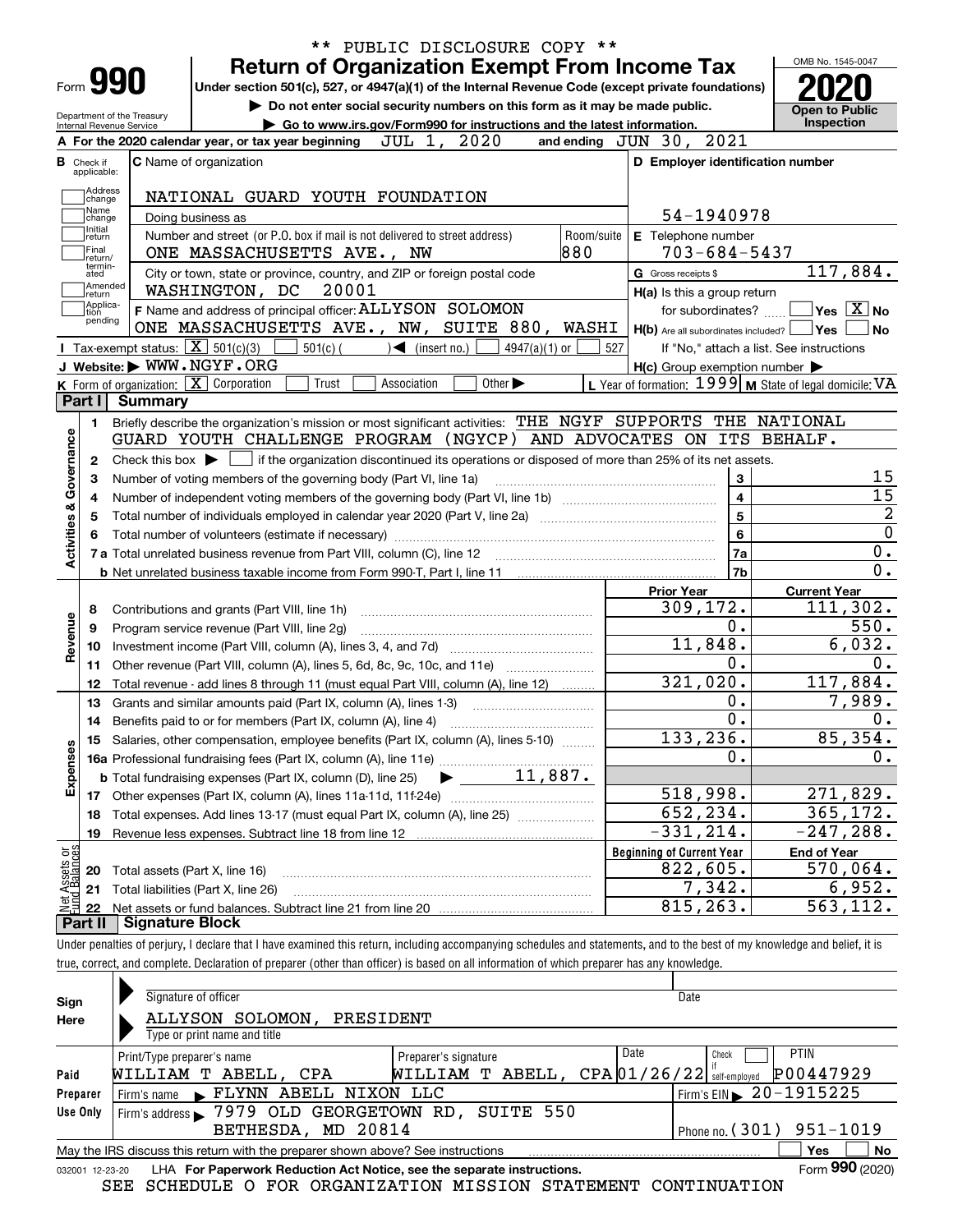|              | NATIONAL GUARD YOUTH FOUNDATION<br>Form 990 (2020)                                                                                           | 54-1940978    | Page 2                                 |
|--------------|----------------------------------------------------------------------------------------------------------------------------------------------|---------------|----------------------------------------|
|              | <b>Statement of Program Service Accomplishments</b><br>Part III                                                                              |               |                                        |
|              |                                                                                                                                              |               | $\overline{\mathbf{x}}$                |
| 1            | Briefly describe the organization's mission:<br>THE FOUNDATION RAISES NATIONAL AWARENESS ABOUT THE HIGH SCHOOL                               |               |                                        |
|              | COMPLETION CRISIS AND IMPACT ON OUR NATION'S YOUTH, ECONOMY AND                                                                              |               |                                        |
|              | OUR EFFORTS ARE PRIMARILY DIRECTED TO DEVELOPING,<br>NATIONAL SECURITY.                                                                      |               |                                        |
|              | SUPPORTING AND ENHANCING THE NATIONAL GUARD YOUTH CHALLENGE PROGRAM AS                                                                       |               |                                        |
| $\mathbf{2}$ | Did the organization undertake any significant program services during the year which were not listed on the                                 |               |                                        |
|              | prior Form 990 or 990-EZ?                                                                                                                    |               | $Yes \quad X$ No                       |
|              | If "Yes," describe these new services on Schedule O.                                                                                         |               |                                        |
| 3            | Did the organization cease conducting, or make significant changes in how it conducts, any program services?                                 |               | $\sqrt{}$ Yes $\sqrt{}$ X $\sqrt{}$ No |
|              | If "Yes," describe these changes on Schedule O.                                                                                              |               |                                        |
| 4            | Describe the organization's program service accomplishments for each of its three largest program services, as measured by expenses.         |               |                                        |
|              | Section 501(c)(3) and 501(c)(4) organizations are required to report the amount of grants and allocations to others, the total expenses, and |               |                                        |
|              |                                                                                                                                              |               |                                        |
|              | revenue, if any, for each program service reported.                                                                                          |               |                                        |
| 4a           | 15, 323. including grants of \$<br>) (Expenses \$<br>(Code:                                                                                  | ) (Revenue \$ |                                        |
|              | NGYF EXECUTES AN ONGOING CAMPAIGN THROUGH<br>AWARENESS AND ADVOCACY:                                                                         |               |                                        |
|              | LOCAL AND NATIONAL EVENTS TO MAKE THE PUBLIC AWARE OF THE DROPOUT                                                                            |               |                                        |
|              | PROBLEM AND THE SUCCESS CHALLENGE IS EXPERIENCING IN COMBATING THE                                                                           |               |                                        |
|              | ISSUE. THIS INCLUDES PROVIDING GUIDANCE ON SOCIAL MEDIA, ENGAGING LOCAL                                                                      |               |                                        |
|              | AND NATIONAL MEDIA, AND MAKING SURE LAWMAKERS AND DECISION MAKERS ARE                                                                        |               |                                        |
|              | AWARE OF THE BENEFITS OF THE PROGRAM.<br>THIS ALSO INCLUDES AN ANNUAL                                                                        |               |                                        |
|              | EVENT IN THE WASHINGTON, DC AREA RECOGNIZING AND REWARDING SUCCESSES                                                                         |               |                                        |
|              | THROUGHOUT THE NGYF PROGRAMS.                                                                                                                |               |                                        |
|              |                                                                                                                                              |               |                                        |
|              |                                                                                                                                              |               |                                        |
|              |                                                                                                                                              |               |                                        |
|              |                                                                                                                                              |               |                                        |
| 4b           | ) (Expenses \$<br>(Code:                                                                                                                     |               |                                        |
|              | ALUMNI RELATIONS                                                                                                                             |               |                                        |
|              |                                                                                                                                              |               |                                        |
|              |                                                                                                                                              |               |                                        |
|              |                                                                                                                                              |               |                                        |
|              |                                                                                                                                              |               |                                        |
|              |                                                                                                                                              |               |                                        |
|              |                                                                                                                                              |               |                                        |
|              |                                                                                                                                              |               |                                        |
|              |                                                                                                                                              |               |                                        |
|              |                                                                                                                                              |               |                                        |
|              |                                                                                                                                              |               |                                        |
|              |                                                                                                                                              |               |                                        |
|              |                                                                                                                                              |               |                                        |
| 4c           | $\left(\text{Code:}\ \_\_\_\_\_\$<br>) (Expenses \$                                                                                          |               |                                        |
|              | CAREER READINESS AND WORKFORCE DEVELOPMENT INITIATIVES BRING TOGETHER A                                                                      |               |                                        |
|              | NETWORK OF SUPPORTING ORGANIZATIONS AND PARTNERS THAT PROVIDES SKILLS                                                                        |               |                                        |
|              | TRAINING, WORKFORCE DEVELOPMENT, JOB PLACEMENT, SCHOLARSHIP FUNDING AND                                                                      |               |                                        |
|              | ACCESS TO TECHNICAL PROGRAMS DIRECTLY TO CHALLENGE GRADUATES TO PREPARE                                                                      |               |                                        |
|              | THEM TO MEET THE GROWING DEMANDS OF THE WORKFORCE.                                                                                           |               |                                        |
|              |                                                                                                                                              |               |                                        |
|              |                                                                                                                                              |               |                                        |
|              |                                                                                                                                              |               |                                        |
|              |                                                                                                                                              |               |                                        |
|              |                                                                                                                                              |               |                                        |
|              |                                                                                                                                              |               |                                        |
|              |                                                                                                                                              |               |                                        |
|              |                                                                                                                                              |               |                                        |
|              | 4d Other program services (Describe on Schedule O.)                                                                                          |               |                                        |
|              | 29,508. including grants of \$<br>(Expenses \$<br>(Revenue \$<br>$\overline{274, 273}$ .                                                     | 550.          |                                        |
|              | 4e Total program service expenses                                                                                                            |               |                                        |
|              |                                                                                                                                              |               | Form 990 (2020)                        |
|              | 032002 12-23-20                                                                                                                              |               |                                        |
|              | 3                                                                                                                                            |               |                                        |

 <sup>12430126 350544 541940978 2020.05040</sup> NATIONAL GUARD YOUTH FOUN 54194091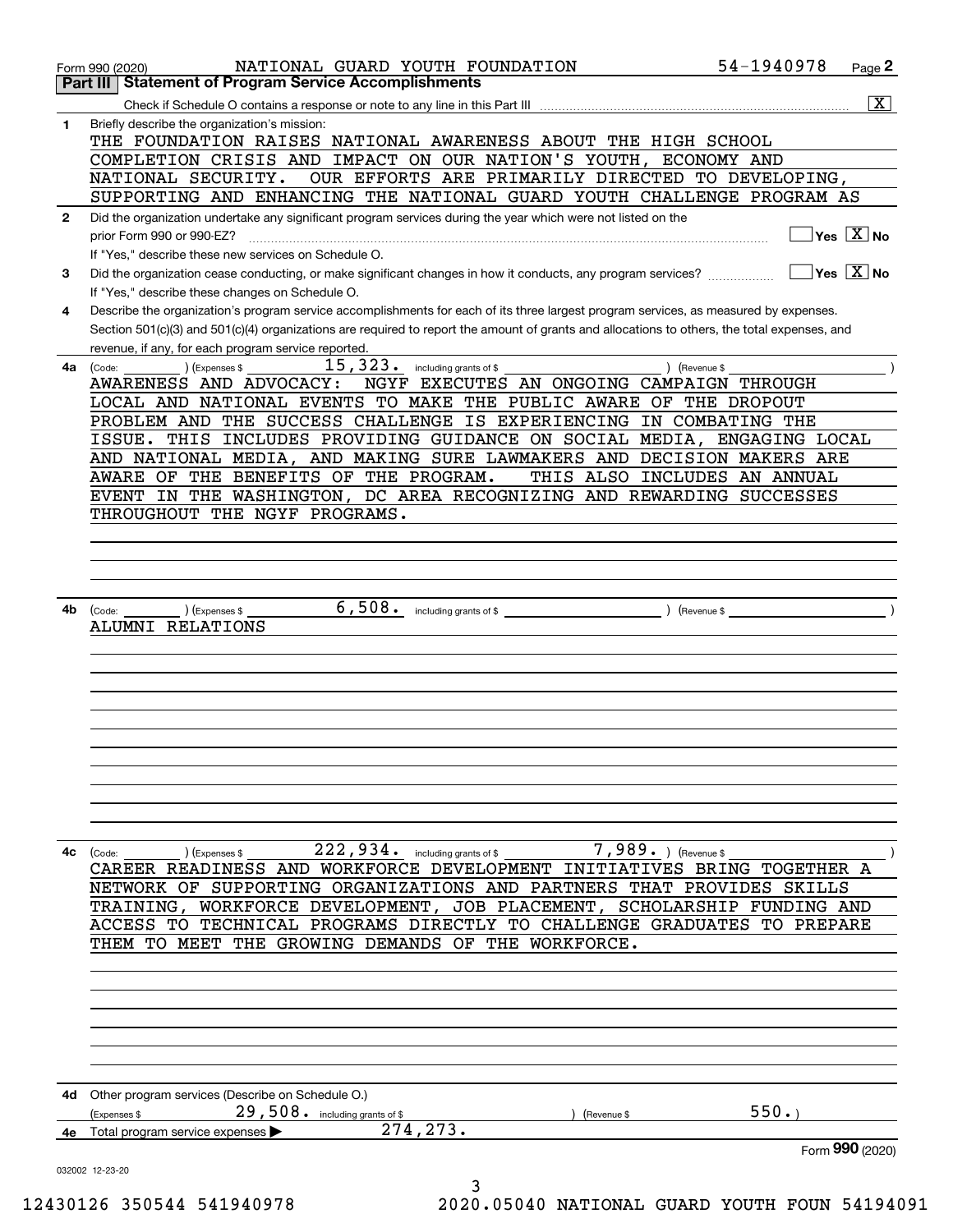|  | Form 990 (2020) |  |
|--|-----------------|--|

Form 990 (2020) NATIONAL GUARD YOUTH FOUNDATION 54-1940978 <sub>Page</sub> 3<br>**Part IV | Checklist of Required Schedules** 

|     |                                                                                                                                       |                 | Yes                     | No              |
|-----|---------------------------------------------------------------------------------------------------------------------------------------|-----------------|-------------------------|-----------------|
| 1.  | Is the organization described in section $501(c)(3)$ or $4947(a)(1)$ (other than a private foundation)?                               |                 |                         |                 |
|     |                                                                                                                                       | 1.              | X                       |                 |
| 2   |                                                                                                                                       | $\overline{2}$  | $\overline{\mathbf{x}}$ |                 |
| 3   | Did the organization engage in direct or indirect political campaign activities on behalf of or in opposition to candidates for       |                 |                         |                 |
|     |                                                                                                                                       | 3               |                         | x               |
| 4   | Section 501(c)(3) organizations. Did the organization engage in lobbying activities, or have a section 501(h) election in effect      |                 |                         |                 |
|     |                                                                                                                                       | 4               |                         | x               |
| 5   | Is the organization a section 501(c)(4), 501(c)(5), or 501(c)(6) organization that receives membership dues, assessments, or          |                 |                         |                 |
|     |                                                                                                                                       | 5               |                         | x               |
| 6   | Did the organization maintain any donor advised funds or any similar funds or accounts for which donors have the right to             |                 |                         |                 |
|     | provide advice on the distribution or investment of amounts in such funds or accounts? If "Yes," complete Schedule D, Part I          | 6               |                         | x               |
| 7   | Did the organization receive or hold a conservation easement, including easements to preserve open space,                             |                 |                         |                 |
|     |                                                                                                                                       | $\overline{7}$  |                         | x               |
| 8   | Did the organization maintain collections of works of art, historical treasures, or other similar assets? If "Yes," complete          |                 |                         | x               |
|     |                                                                                                                                       | 8               |                         |                 |
| 9   | Did the organization report an amount in Part X, line 21, for escrow or custodial account liability, serve as a custodian for         |                 |                         |                 |
|     | amounts not listed in Part X; or provide credit counseling, debt management, credit repair, or debt negotiation services?             | 9               |                         | x               |
| 10  |                                                                                                                                       |                 |                         |                 |
|     | Did the organization, directly or through a related organization, hold assets in donor-restricted endowments                          | 10              |                         | x               |
| 11  | If the organization's answer to any of the following questions is "Yes," then complete Schedule D, Parts VI, VII, VIII, IX, or X      |                 |                         |                 |
|     | as applicable.                                                                                                                        |                 |                         |                 |
|     | a Did the organization report an amount for land, buildings, and equipment in Part X, line 10? If "Yes," complete Schedule D.         |                 |                         |                 |
|     |                                                                                                                                       | 11a             | X                       |                 |
|     | <b>b</b> Did the organization report an amount for investments - other securities in Part X, line 12, that is 5% or more of its total |                 |                         |                 |
|     |                                                                                                                                       | 11 <sub>b</sub> |                         | x               |
|     | c Did the organization report an amount for investments - program related in Part X, line 13, that is 5% or more of its total         |                 |                         |                 |
|     |                                                                                                                                       | 11c             |                         | x               |
|     | d Did the organization report an amount for other assets in Part X, line 15, that is 5% or more of its total assets reported in       |                 |                         |                 |
|     |                                                                                                                                       | 11d             |                         | х               |
|     | e Did the organization report an amount for other liabilities in Part X, line 25? If "Yes," complete Schedule D, Part X               | 11e             | X                       |                 |
| f   | Did the organization's separate or consolidated financial statements for the tax year include a footnote that addresses               |                 |                         |                 |
|     | the organization's liability for uncertain tax positions under FIN 48 (ASC 740)? If "Yes," complete Schedule D, Part X                | 11f             | X                       |                 |
|     | 12a Did the organization obtain separate, independent audited financial statements for the tax year? If "Yes," complete               |                 |                         |                 |
|     |                                                                                                                                       | 12a             | X                       |                 |
|     | <b>b</b> Was the organization included in consolidated, independent audited financial statements for the tax year?                    |                 |                         |                 |
|     | If "Yes," and if the organization answered "No" to line 12a, then completing Schedule D, Parts XI and XII is optional                 | 12D             |                         | ᅀ               |
| 13  | Is the organization a school described in section $170(b)(1)(A)(ii)?$ If "Yes," complete Schedule E                                   | 13              |                         | X               |
| 14a | Did the organization maintain an office, employees, or agents outside of the United States?                                           | 14a             |                         | X               |
|     | <b>b</b> Did the organization have aggregate revenues or expenses of more than \$10,000 from grantmaking, fundraising, business,      |                 |                         |                 |
|     | investment, and program service activities outside the United States, or aggregate foreign investments valued at \$100,000            |                 |                         |                 |
|     |                                                                                                                                       | 14b             |                         | X               |
| 15  | Did the organization report on Part IX, column (A), line 3, more than \$5,000 of grants or other assistance to or for any             |                 |                         |                 |
|     |                                                                                                                                       | 15              |                         | x               |
| 16  | Did the organization report on Part IX, column (A), line 3, more than \$5,000 of aggregate grants or other assistance to              |                 |                         |                 |
|     |                                                                                                                                       | 16              |                         | x               |
| 17  | Did the organization report a total of more than \$15,000 of expenses for professional fundraising services on Part IX,               |                 |                         |                 |
|     |                                                                                                                                       | 17              |                         | x               |
| 18  | Did the organization report more than \$15,000 total of fundraising event gross income and contributions on Part VIII, lines          |                 |                         |                 |
|     |                                                                                                                                       | 18              |                         | x               |
| 19  | Did the organization report more than \$15,000 of gross income from gaming activities on Part VIII, line 9a? If "Yes."                |                 |                         |                 |
|     |                                                                                                                                       | 19              |                         | X               |
|     |                                                                                                                                       | 20a             |                         | $\mathbf X$     |
|     | <b>b</b> If "Yes" to line 20a, did the organization attach a copy of its audited financial statements to this return?                 | 20 <sub>b</sub> |                         |                 |
| 21  | Did the organization report more than \$5,000 of grants or other assistance to any domestic organization or                           |                 |                         |                 |
|     |                                                                                                                                       | 21              |                         | x               |
|     | 032003 12-23-20                                                                                                                       |                 |                         | Form 990 (2020) |

4

032003 12-23-20

12430126 350544 541940978 2020.05040 NATIONAL GUARD YOUTH FOUN 54194091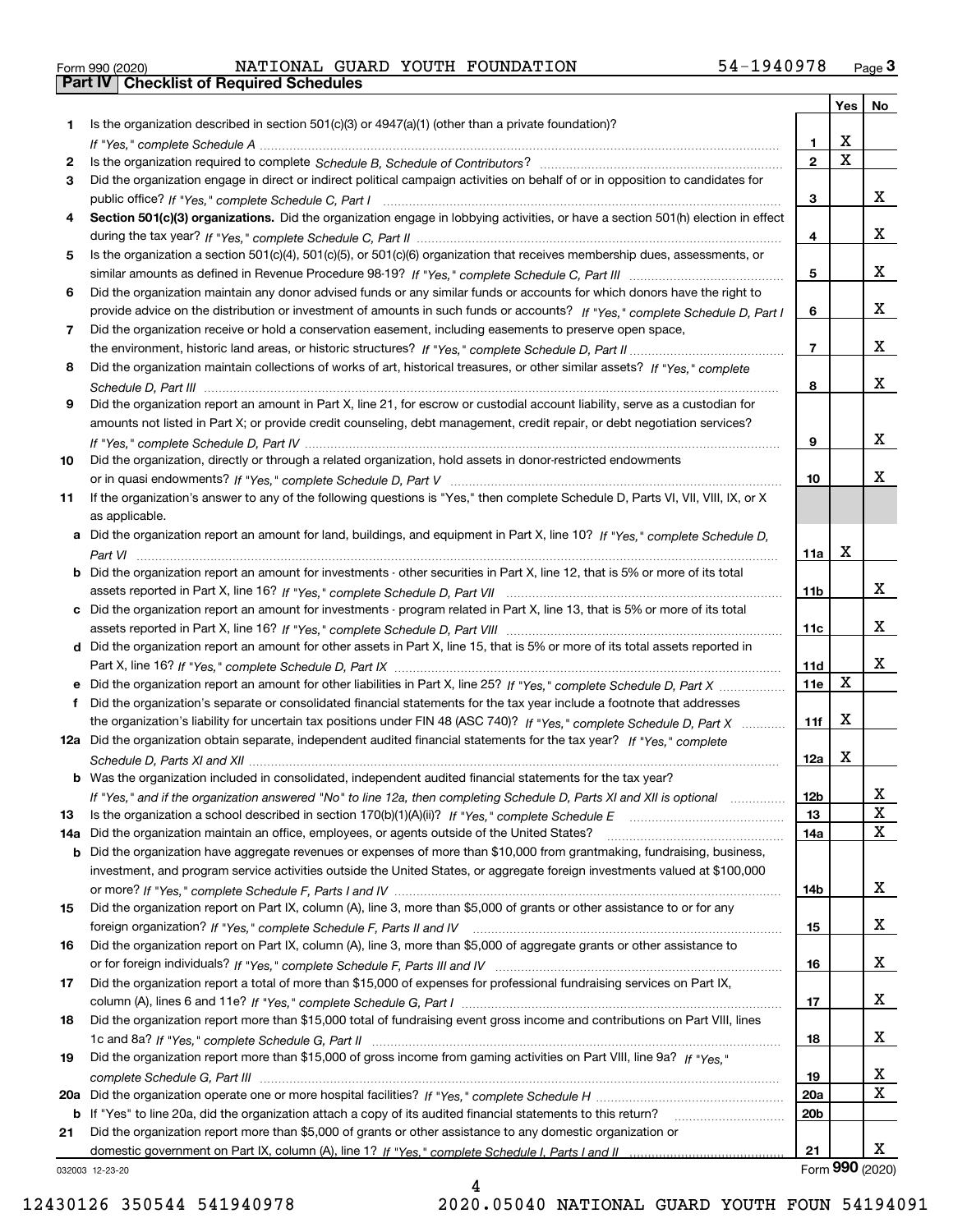|  | Form 990 (2020) |
|--|-----------------|
|  |                 |

*(continued)* Form 990 (2020) NATIONAL GUARD YOUTH FOUNDATION 54-1940978 <sub>Page</sub> 4<br>**Part IV | Checklist of Required Schedules** <sub>(continued)</sub>

|               |                                                                                                                                                                                                                                |            |     | Yes   No                |
|---------------|--------------------------------------------------------------------------------------------------------------------------------------------------------------------------------------------------------------------------------|------------|-----|-------------------------|
| 22            | Did the organization report more than \$5,000 of grants or other assistance to or for domestic individuals on                                                                                                                  |            |     |                         |
|               |                                                                                                                                                                                                                                | 22         | X   |                         |
| 23            | Did the organization answer "Yes" to Part VII, Section A, line 3, 4, or 5 about compensation of the organization's current                                                                                                     |            |     |                         |
|               | and former officers, directors, trustees, key employees, and highest compensated employees? If "Yes," complete                                                                                                                 |            |     |                         |
|               |                                                                                                                                                                                                                                | 23         |     | X                       |
|               | 24a Did the organization have a tax-exempt bond issue with an outstanding principal amount of more than \$100,000 as of the                                                                                                    |            |     |                         |
|               | last day of the year, that was issued after December 31, 2002? If "Yes," answer lines 24b through 24d and complete                                                                                                             |            |     |                         |
|               |                                                                                                                                                                                                                                | 24a        |     | x                       |
|               | <b>b</b> Did the organization invest any proceeds of tax-exempt bonds beyond a temporary period exception?                                                                                                                     | 24b        |     |                         |
|               | c Did the organization maintain an escrow account other than a refunding escrow at any time during the year to defease                                                                                                         |            |     |                         |
|               | any tax-exempt bonds?                                                                                                                                                                                                          | 24c        |     |                         |
|               |                                                                                                                                                                                                                                | 24d        |     |                         |
|               | 25a Section 501(c)(3), 501(c)(4), and 501(c)(29) organizations. Did the organization engage in an excess benefit                                                                                                               |            |     |                         |
|               |                                                                                                                                                                                                                                | 25a        |     | x                       |
|               | b Is the organization aware that it engaged in an excess benefit transaction with a disqualified person in a prior year, and                                                                                                   |            |     |                         |
|               | that the transaction has not been reported on any of the organization's prior Forms 990 or 990-EZ? If "Yes," complete                                                                                                          |            |     |                         |
|               | Schedule L, Part I                                                                                                                                                                                                             | 25b        |     | x                       |
| 26            | Did the organization report any amount on Part X, line 5 or 22, for receivables from or payables to any current                                                                                                                |            |     |                         |
|               | or former officer, director, trustee, key employee, creator or founder, substantial contributor, or 35%                                                                                                                        |            |     |                         |
|               |                                                                                                                                                                                                                                | 26         |     | x                       |
| 27            | Did the organization provide a grant or other assistance to any current or former officer, director, trustee, key employee,                                                                                                    |            |     |                         |
|               | creator or founder, substantial contributor or employee thereof, a grant selection committee member, or to a 35% controlled                                                                                                    |            |     |                         |
|               | entity (including an employee thereof) or family member of any of these persons? If "Yes," complete Schedule L. Part III                                                                                                       | 27         |     | х                       |
| 28            | Was the organization a party to a business transaction with one of the following parties (see Schedule L, Part IV                                                                                                              |            |     |                         |
|               | instructions, for applicable filing thresholds, conditions, and exceptions):                                                                                                                                                   |            |     |                         |
|               | a A current or former officer, director, trustee, key employee, creator or founder, or substantial contributor? If                                                                                                             |            |     |                         |
|               |                                                                                                                                                                                                                                | 28a        |     | x                       |
|               |                                                                                                                                                                                                                                | 28b        |     | $\overline{\mathbf{x}}$ |
|               | c A 35% controlled entity of one or more individuals and/or organizations described in lines 28a or 28b? If                                                                                                                    |            |     |                         |
|               |                                                                                                                                                                                                                                | 28c        |     | х                       |
| 29            |                                                                                                                                                                                                                                | 29         |     | $\overline{\mathbf{x}}$ |
| 30            | Did the organization receive contributions of art, historical treasures, or other similar assets, or qualified conservation                                                                                                    |            |     |                         |
|               |                                                                                                                                                                                                                                | 30         |     | х                       |
| 31            | Did the organization liquidate, terminate, or dissolve and cease operations? If "Yes," complete Schedule N, Part I                                                                                                             | 31         |     | $\overline{\mathbf{x}}$ |
| 32            | Did the organization sell, exchange, dispose of, or transfer more than 25% of its net assets? If "Yes," complete                                                                                                               |            |     |                         |
|               |                                                                                                                                                                                                                                | 32         |     | X                       |
| 33            | Schedule N, Part II<br>Did the organization own 100% of an entity disregarded as separate from the organization under Regulations                                                                                              |            |     |                         |
|               |                                                                                                                                                                                                                                | 33         |     | х                       |
| 34            | Was the organization related to any tax-exempt or taxable entity? If "Yes," complete Schedule R, Part II, III, or IV, and                                                                                                      |            |     |                         |
|               |                                                                                                                                                                                                                                | 34         |     | х                       |
|               | 35a Did the organization have a controlled entity within the meaning of section 512(b)(13)?                                                                                                                                    | <b>35a</b> |     | $\overline{\mathbf{X}}$ |
|               | b If "Yes" to line 35a, did the organization receive any payment from or engage in any transaction with a controlled entity                                                                                                    |            |     |                         |
|               |                                                                                                                                                                                                                                | 35b        |     |                         |
| 36            | Section 501(c)(3) organizations. Did the organization make any transfers to an exempt non-charitable related organization?                                                                                                     |            |     |                         |
|               |                                                                                                                                                                                                                                | 36         |     | X                       |
| 37            | Did the organization conduct more than 5% of its activities through an entity that is not a related organization                                                                                                               |            |     |                         |
|               |                                                                                                                                                                                                                                | 37         |     | X                       |
|               | and that is treated as a partnership for federal income tax purposes? If "Yes," complete Schedule R, Part VI<br>Did the organization complete Schedule O and provide explanations in Schedule O for Part VI, lines 11b and 19? |            |     |                         |
| 38            | Note: All Form 990 filers are required to complete Schedule O                                                                                                                                                                  | 38         | х   |                         |
| <b>Part V</b> | <b>Statements Regarding Other IRS Filings and Tax Compliance</b>                                                                                                                                                               |            |     |                         |
|               | Check if Schedule O contains a response or note to any line in this Part V                                                                                                                                                     |            |     |                         |
|               |                                                                                                                                                                                                                                |            |     |                         |
|               |                                                                                                                                                                                                                                |            | Yes | No                      |
|               | 1a Enter the number reported in Box 3 of Form 1096. Enter -0- if not applicable<br>1a<br>0<br>1b                                                                                                                               |            |     |                         |
|               | c Did the organization comply with backup withholding rules for reportable payments to vendors and reportable gaming                                                                                                           |            |     |                         |
|               | (gambling) winnings to prize winners?                                                                                                                                                                                          | 1c         |     |                         |
|               |                                                                                                                                                                                                                                |            |     | Form 990 (2020)         |
|               | 032004 12-23-20<br>5                                                                                                                                                                                                           |            |     |                         |

 <sup>12430126 350544 541940978 2020.05040</sup> NATIONAL GUARD YOUTH FOUN 54194091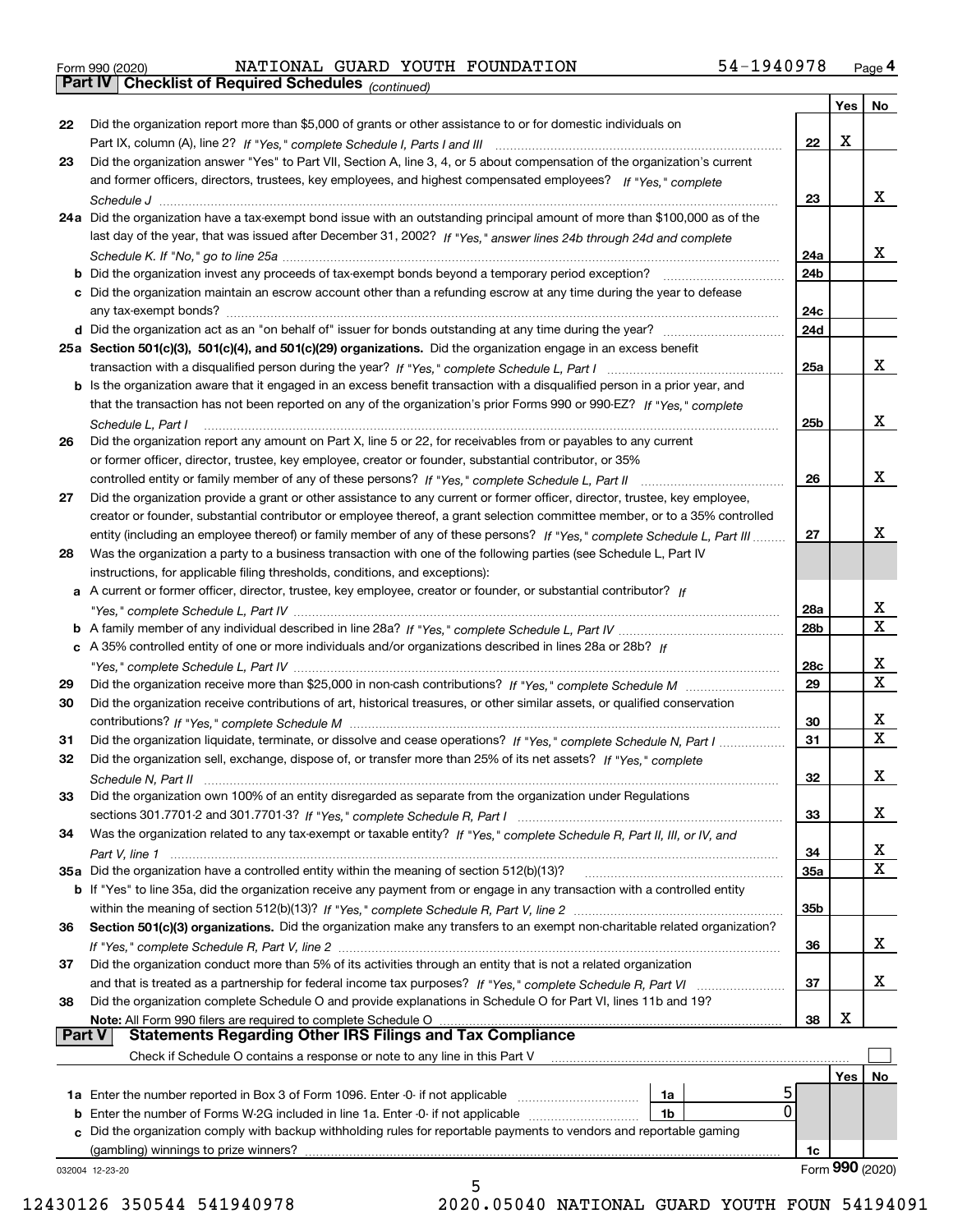|        | 54-1940978<br>NATIONAL GUARD YOUTH FOUNDATION<br>Form 990 (2020)                                                                                |                |          | $_{\text{Page}}$ 5 |  |  |  |  |  |  |  |
|--------|-------------------------------------------------------------------------------------------------------------------------------------------------|----------------|----------|--------------------|--|--|--|--|--|--|--|
| Part V | Statements Regarding Other IRS Filings and Tax Compliance (continued)                                                                           |                |          |                    |  |  |  |  |  |  |  |
|        |                                                                                                                                                 |                | Yes   No |                    |  |  |  |  |  |  |  |
|        | 2a Enter the number of employees reported on Form W-3, Transmittal of Wage and Tax Statements,                                                  |                |          |                    |  |  |  |  |  |  |  |
|        | $\mathbf{2}$<br>filed for the calendar year ending with or within the year covered by this return <i>manumumumum</i><br>2a                      |                |          |                    |  |  |  |  |  |  |  |
|        |                                                                                                                                                 | 2 <sub>b</sub> | X        |                    |  |  |  |  |  |  |  |
|        |                                                                                                                                                 |                |          |                    |  |  |  |  |  |  |  |
|        | 3a Did the organization have unrelated business gross income of \$1,000 or more during the year?                                                |                |          |                    |  |  |  |  |  |  |  |
|        |                                                                                                                                                 | 3 <sub>b</sub> |          |                    |  |  |  |  |  |  |  |
|        | 4a At any time during the calendar year, did the organization have an interest in, or a signature or other authority over, a                    |                |          |                    |  |  |  |  |  |  |  |
|        | financial account in a foreign country (such as a bank account, securities account, or other financial account)?                                | 4a             |          | x                  |  |  |  |  |  |  |  |
|        | <b>b</b> If "Yes," enter the name of the foreign country $\triangleright$                                                                       |                |          |                    |  |  |  |  |  |  |  |
|        | See instructions for filing requirements for FinCEN Form 114, Report of Foreign Bank and Financial Accounts (FBAR).                             |                |          |                    |  |  |  |  |  |  |  |
|        | 5a Was the organization a party to a prohibited tax shelter transaction at any time during the tax year?                                        | 5a             |          | х                  |  |  |  |  |  |  |  |
|        |                                                                                                                                                 | 5 <sub>b</sub> |          | x                  |  |  |  |  |  |  |  |
|        |                                                                                                                                                 | 5c             |          |                    |  |  |  |  |  |  |  |
|        | 6a Does the organization have annual gross receipts that are normally greater than \$100,000, and did the organization solicit                  |                |          |                    |  |  |  |  |  |  |  |
|        | any contributions that were not tax deductible as charitable contributions?                                                                     | 6a             |          | x                  |  |  |  |  |  |  |  |
|        | b If "Yes," did the organization include with every solicitation an express statement that such contributions or gifts                          |                |          |                    |  |  |  |  |  |  |  |
|        | were not tax deductible?                                                                                                                        | 6b             |          |                    |  |  |  |  |  |  |  |
| 7      | Organizations that may receive deductible contributions under section 170(c).                                                                   |                |          |                    |  |  |  |  |  |  |  |
| а      | Did the organization receive a payment in excess of \$75 made partly as a contribution and partly for goods and services provided to the payor? | 7a             |          | x                  |  |  |  |  |  |  |  |
| b      | If "Yes," did the organization notify the donor of the value of the goods or services provided?                                                 | 7b             |          |                    |  |  |  |  |  |  |  |
|        | c Did the organization sell, exchange, or otherwise dispose of tangible personal property for which it was required                             |                |          |                    |  |  |  |  |  |  |  |
|        | to file Form 8282?                                                                                                                              | 7c             |          | x                  |  |  |  |  |  |  |  |
|        | 7d<br>d If "Yes," indicate the number of Forms 8282 filed during the year manufactured in the second of the New York                            |                |          |                    |  |  |  |  |  |  |  |
|        | Did the organization receive any funds, directly or indirectly, to pay premiums on a personal benefit contract?                                 | 7e             |          | х                  |  |  |  |  |  |  |  |
| Ť      | Did the organization, during the year, pay premiums, directly or indirectly, on a personal benefit contract?                                    | 7f             |          | x                  |  |  |  |  |  |  |  |
| a      | If the organization received a contribution of qualified intellectual property, did the organization file Form 8899 as required?                | 7g             |          |                    |  |  |  |  |  |  |  |
| h.     | If the organization received a contribution of cars, boats, airplanes, or other vehicles, did the organization file a Form 1098-C?              | 7h             |          |                    |  |  |  |  |  |  |  |
| 8      | Sponsoring organizations maintaining donor advised funds. Did a donor advised fund maintained by the                                            |                |          |                    |  |  |  |  |  |  |  |
|        | sponsoring organization have excess business holdings at any time during the year?                                                              | 8              |          |                    |  |  |  |  |  |  |  |
| 9      | Sponsoring organizations maintaining donor advised funds.                                                                                       |                |          |                    |  |  |  |  |  |  |  |
| а      | Did the sponsoring organization make any taxable distributions under section 4966?                                                              | 9а             |          |                    |  |  |  |  |  |  |  |
| b      | Did the sponsoring organization make a distribution to a donor, donor advisor, or related person?                                               | 9b             |          |                    |  |  |  |  |  |  |  |
| 10     | Section 501(c)(7) organizations. Enter:                                                                                                         |                |          |                    |  |  |  |  |  |  |  |
|        | 10a                                                                                                                                             |                |          |                    |  |  |  |  |  |  |  |
| b      | Gross receipts, included on Form 990, Part VIII, line 12, for public use of club facilities<br>10b                                              |                |          |                    |  |  |  |  |  |  |  |
| 11     | Section 501(c)(12) organizations. Enter:                                                                                                        |                |          |                    |  |  |  |  |  |  |  |
| а      | 11a                                                                                                                                             |                |          |                    |  |  |  |  |  |  |  |
|        | b Gross income from other sources (Do not net amounts due or paid to other sources against                                                      |                |          |                    |  |  |  |  |  |  |  |
|        | amounts due or received from them.)<br>11b                                                                                                      |                |          |                    |  |  |  |  |  |  |  |
|        | 12a Section 4947(a)(1) non-exempt charitable trusts. Is the organization filing Form 990 in lieu of Form 1041?                                  | 12a            |          |                    |  |  |  |  |  |  |  |
|        | <b>b</b> If "Yes," enter the amount of tax-exempt interest received or accrued during the year<br>12b                                           |                |          |                    |  |  |  |  |  |  |  |
| 13     | Section 501(c)(29) qualified nonprofit health insurance issuers.                                                                                |                |          |                    |  |  |  |  |  |  |  |
|        | a Is the organization licensed to issue qualified health plans in more than one state?                                                          | 13a            |          |                    |  |  |  |  |  |  |  |
|        | Note: See the instructions for additional information the organization must report on Schedule O.                                               |                |          |                    |  |  |  |  |  |  |  |
|        | <b>b</b> Enter the amount of reserves the organization is required to maintain by the states in which the                                       |                |          |                    |  |  |  |  |  |  |  |
|        | 13 <sub>b</sub>                                                                                                                                 |                |          |                    |  |  |  |  |  |  |  |
| c      | 13 <sub>c</sub>                                                                                                                                 |                |          |                    |  |  |  |  |  |  |  |
| 14a    | Did the organization receive any payments for indoor tanning services during the tax year?                                                      | 14a            |          | x                  |  |  |  |  |  |  |  |
|        |                                                                                                                                                 | 14b            |          |                    |  |  |  |  |  |  |  |
| 15     | Is the organization subject to the section 4960 tax on payment(s) of more than \$1,000,000 in remuneration or                                   |                |          |                    |  |  |  |  |  |  |  |
|        |                                                                                                                                                 | 15             |          | х                  |  |  |  |  |  |  |  |
|        | If "Yes," see instructions and file Form 4720, Schedule N.                                                                                      |                |          |                    |  |  |  |  |  |  |  |
| 16     | Is the organization an educational institution subject to the section 4968 excise tax on net investment income?                                 | 16             |          | х                  |  |  |  |  |  |  |  |
|        | If "Yes," complete Form 4720, Schedule O.                                                                                                       |                |          |                    |  |  |  |  |  |  |  |

Form (2020) **990**

032005 12-23-20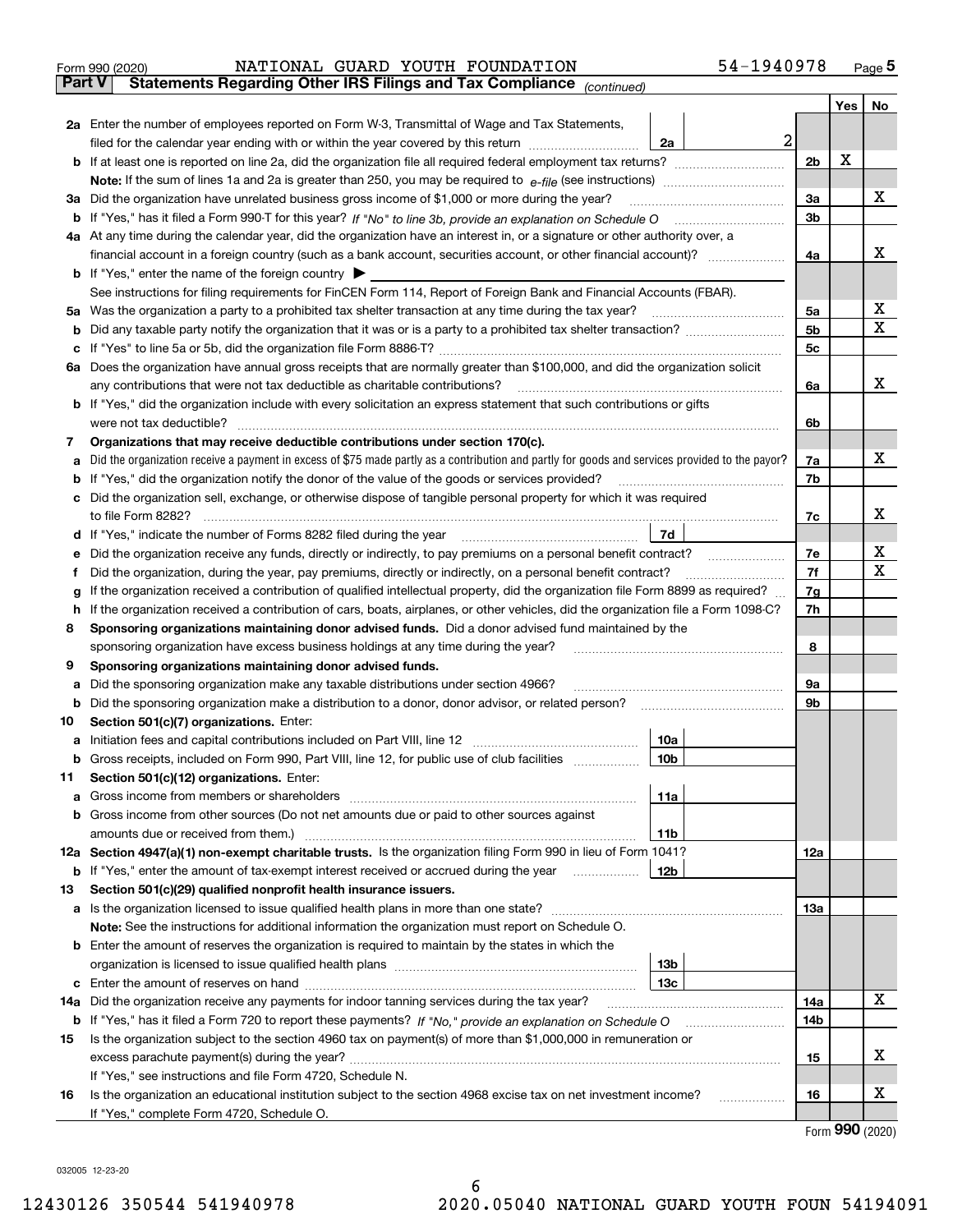|  | Form 990 (2020) |
|--|-----------------|
|  |                 |

### NATIONAL GUARD YOUTH FOUNDATION 54-1940978

*For each "Yes" response to lines 2 through 7b below, and for a "No" response to line 8a, 8b, or 10b below, describe the circumstances, processes, or changes on Schedule O. See instructions.* Form 990 (2020) **1990 COVERT ON A TEACH POULD ATTON** 54 - 1940 978 Page 6<br>**Part VI Covernance, Management, and Disclosure** For each "Yes" response to lines 2 through 7b below, and for a "No" response

|    | <b>1a</b> Enter the number of voting members of the governing body at the end of the tax year                                                                                                                                                                                                                         | 1a                            | 15 |                         |                 |                         |
|----|-----------------------------------------------------------------------------------------------------------------------------------------------------------------------------------------------------------------------------------------------------------------------------------------------------------------------|-------------------------------|----|-------------------------|-----------------|-------------------------|
|    | If there are material differences in voting rights among members of the governing body, or if the governing                                                                                                                                                                                                           |                               |    |                         |                 |                         |
|    | body delegated broad authority to an executive committee or similar committee, explain on Schedule O.                                                                                                                                                                                                                 |                               |    |                         |                 |                         |
|    |                                                                                                                                                                                                                                                                                                                       | 1b                            | 15 |                         |                 |                         |
| 2  | Did any officer, director, trustee, or key employee have a family relationship or a business relationship with any other                                                                                                                                                                                              |                               |    |                         |                 |                         |
|    | officer, director, trustee, or key employee?                                                                                                                                                                                                                                                                          |                               |    | $\mathbf{2}$            |                 | X                       |
| 3  | Did the organization delegate control over management duties customarily performed by or under the direct supervision                                                                                                                                                                                                 |                               |    |                         |                 |                         |
|    |                                                                                                                                                                                                                                                                                                                       |                               |    | 3                       |                 | X                       |
| 4  | Did the organization make any significant changes to its governing documents since the prior Form 990 was filed?                                                                                                                                                                                                      |                               |    | $\overline{\mathbf{4}}$ |                 | $\overline{\textbf{X}}$ |
| 5  |                                                                                                                                                                                                                                                                                                                       |                               |    | 5                       |                 | $\mathbf X$             |
| 6  | Did the organization have members or stockholders?                                                                                                                                                                                                                                                                    |                               |    | 6                       |                 | $\mathbf x$             |
|    | 7a Did the organization have members, stockholders, or other persons who had the power to elect or appoint one or                                                                                                                                                                                                     |                               |    |                         |                 |                         |
|    |                                                                                                                                                                                                                                                                                                                       |                               |    | 7a                      |                 | x                       |
|    | <b>b</b> Are any governance decisions of the organization reserved to (or subject to approval by) members, stockholders, or<br>persons other than the governing body?                                                                                                                                                 |                               |    | 7b                      |                 | х                       |
| 8  | Did the organization contemporaneously document the meetings held or written actions undertaken during the year by the following:                                                                                                                                                                                     |                               |    |                         |                 |                         |
| a  |                                                                                                                                                                                                                                                                                                                       |                               |    | 8a                      | X               |                         |
|    |                                                                                                                                                                                                                                                                                                                       |                               |    | 8b                      | X               |                         |
| 9  | Is there any officer, director, trustee, or key employee listed in Part VII, Section A, who cannot be reached at the                                                                                                                                                                                                  |                               |    |                         |                 |                         |
|    |                                                                                                                                                                                                                                                                                                                       |                               |    | 9                       |                 | х                       |
|    | Section B. Policies (This Section B requests information about policies not required by the Internal Revenue Code.)                                                                                                                                                                                                   |                               |    |                         |                 |                         |
|    |                                                                                                                                                                                                                                                                                                                       |                               |    |                         | Yes             | No                      |
|    |                                                                                                                                                                                                                                                                                                                       |                               |    | 10a                     |                 | X                       |
|    | <b>b</b> If "Yes," did the organization have written policies and procedures governing the activities of such chapters, affiliates,                                                                                                                                                                                   |                               |    |                         |                 |                         |
|    |                                                                                                                                                                                                                                                                                                                       |                               |    | 10 <sub>b</sub>         |                 |                         |
|    | 11a Has the organization provided a complete copy of this Form 990 to all members of its governing body before filing the form?                                                                                                                                                                                       |                               |    | 11a                     | X               |                         |
|    | <b>b</b> Describe in Schedule O the process, if any, used by the organization to review this Form 990.                                                                                                                                                                                                                |                               |    |                         |                 |                         |
|    |                                                                                                                                                                                                                                                                                                                       |                               |    | 12a                     | X               |                         |
| b  |                                                                                                                                                                                                                                                                                                                       |                               |    | 12b                     | X               |                         |
|    | c Did the organization regularly and consistently monitor and enforce compliance with the policy? If "Yes," describe                                                                                                                                                                                                  |                               |    |                         |                 |                         |
|    | in Schedule O how this was done manufactured and continuum control of the Schedule O how this was done manufactured and continuum control of the Schedule O how this was done                                                                                                                                         |                               |    | 12c                     | х               |                         |
| 13 |                                                                                                                                                                                                                                                                                                                       |                               |    | 13                      | X               |                         |
| 14 | Did the organization have a written document retention and destruction policy? manufactured and the organization have a written document retention and destruction policy?                                                                                                                                            |                               |    | 14                      | X               |                         |
| 15 | Did the process for determining compensation of the following persons include a review and approval by independent                                                                                                                                                                                                    |                               |    |                         |                 |                         |
|    | persons, comparability data, and contemporaneous substantiation of the deliberation and decision?                                                                                                                                                                                                                     |                               |    |                         |                 |                         |
|    |                                                                                                                                                                                                                                                                                                                       |                               |    | 15a                     | X               |                         |
|    |                                                                                                                                                                                                                                                                                                                       |                               |    | 15 <sub>b</sub>         | X               |                         |
|    | b Other officers or key employees of the organization manufactured content to content of the organization manufactured content of the organization manufactured content of the organization manufactured content of the organi<br>If "Yes" to line 15a or 15b, describe the process in Schedule O (see instructions). |                               |    |                         |                 |                         |
|    |                                                                                                                                                                                                                                                                                                                       |                               |    |                         |                 |                         |
|    | 16a Did the organization invest in, contribute assets to, or participate in a joint venture or similar arrangement with a                                                                                                                                                                                             |                               |    |                         |                 | X                       |
|    | taxable entity during the year?<br>b If "Yes," did the organization follow a written policy or procedure requiring the organization to evaluate its participation                                                                                                                                                     |                               |    | 16a                     |                 |                         |
|    |                                                                                                                                                                                                                                                                                                                       |                               |    |                         |                 |                         |
|    | in joint venture arrangements under applicable federal tax law, and take steps to safeguard the organization's                                                                                                                                                                                                        |                               |    |                         |                 |                         |
|    | exempt status with respect to such arrangements?<br><b>Section C. Disclosure</b>                                                                                                                                                                                                                                      |                               |    | 16b                     |                 |                         |
| 17 | List the states with which a copy of this Form 990 is required to be filed $\blacktriangleright$ CA                                                                                                                                                                                                                   |                               |    |                         |                 |                         |
| 18 | Section 6104 requires an organization to make its Forms 1023 (1024 or 1024-A, if applicable), 990, and 990-T (Section 501(c)(3)s only) available                                                                                                                                                                      |                               |    |                         |                 |                         |
|    | for public inspection. Indicate how you made these available. Check all that apply.                                                                                                                                                                                                                                   |                               |    |                         |                 |                         |
|    | $X$ Upon request<br>Own website<br>Another's website                                                                                                                                                                                                                                                                  |                               |    |                         |                 |                         |
|    |                                                                                                                                                                                                                                                                                                                       | Other (explain on Schedule O) |    |                         |                 |                         |
| 19 | Describe on Schedule O whether (and if so, how) the organization made its governing documents, conflict of interest policy, and financial                                                                                                                                                                             |                               |    |                         |                 |                         |
|    | statements available to the public during the tax year.                                                                                                                                                                                                                                                               |                               |    |                         |                 |                         |
| 20 | State the name, address, and telephone number of the person who possesses the organization's books and records<br>THE ORGANIZATION - 703-684-5437                                                                                                                                                                     |                               |    |                         |                 |                         |
|    | ONE MASSACHUSETTS AVE., NW, NO. 880, WASHINGTON,<br>DC                                                                                                                                                                                                                                                                | 20001                         |    |                         |                 |                         |
|    | 032006 12-23-20                                                                                                                                                                                                                                                                                                       |                               |    |                         | Form 990 (2020) |                         |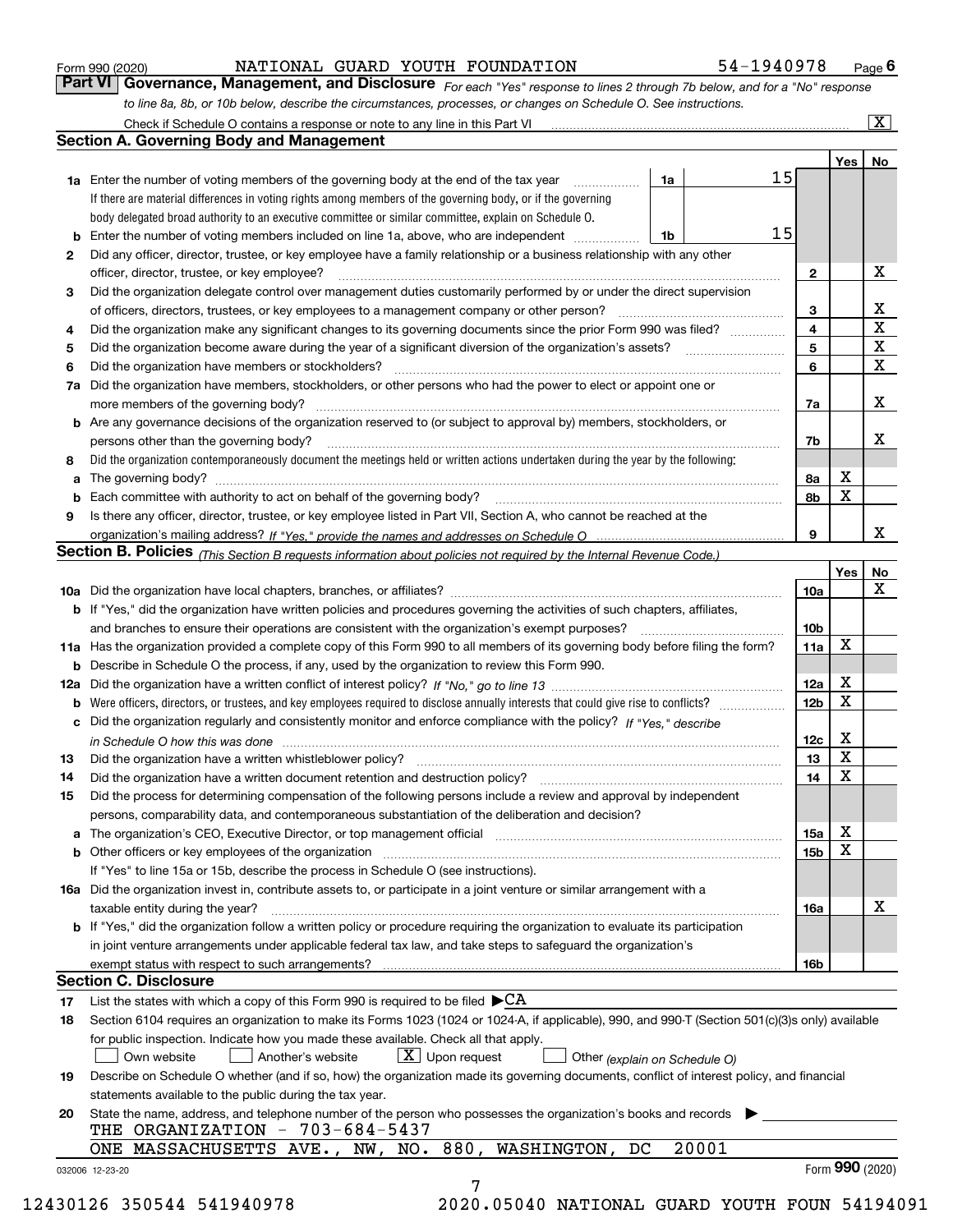$\mathcal{L}^{\text{max}}$ 

**7Part VII Compensation of Officers, Directors, Trustees, Key Employees, Highest Compensated Employees, and Independent Contractors**

Check if Schedule O contains a response or note to any line in this Part VII

**Section A. Officers, Directors, Trustees, Key Employees, and Highest Compensated Employees**

**1a**  Complete this table for all persons required to be listed. Report compensation for the calendar year ending with or within the organization's tax year. **•** List all of the organization's current officers, directors, trustees (whether individuals or organizations), regardless of amount of compensation.

Enter -0- in columns (D), (E), and (F) if no compensation was paid.

 $\bullet$  List all of the organization's  $\,$ current key employees, if any. See instructions for definition of "key employee."

**•** List the organization's five current highest compensated employees (other than an officer, director, trustee, or key employee) who received reportable compensation (Box 5 of Form W-2 and/or Box 7 of Form 1099-MISC) of more than \$100,000 from the organization and any related organizations.

**•** List all of the organization's former officers, key employees, and highest compensated employees who received more than \$100,000 of reportable compensation from the organization and any related organizations.

**former directors or trustees**  ¥ List all of the organization's that received, in the capacity as a former director or trustee of the organization, more than \$10,000 of reportable compensation from the organization and any related organizations.

See instructions for the order in which to list the persons above.

Check this box if neither the organization nor any related organization compensated any current officer, director, or trustee.  $\mathcal{L}^{\text{max}}$ 

| (A)                                    | (B)                    |                               |                       |                         | (C)          |                                                                  |        | (D)                             | (E)             | (F)                      |
|----------------------------------------|------------------------|-------------------------------|-----------------------|-------------------------|--------------|------------------------------------------------------------------|--------|---------------------------------|-----------------|--------------------------|
| Name and title                         | Average                |                               |                       | Position                |              | (do not check more than one                                      |        | Reportable                      | Reportable      | Estimated                |
|                                        | hours per              |                               |                       |                         |              | box, unless person is both an<br>officer and a director/trustee) |        | compensation                    | compensation    | amount of                |
|                                        | week                   |                               |                       |                         |              |                                                                  |        | from                            | from related    | other                    |
|                                        | (list any<br>hours for |                               |                       |                         |              |                                                                  |        | the                             | organizations   | compensation<br>from the |
|                                        | related                |                               |                       |                         |              |                                                                  |        | organization<br>(W-2/1099-MISC) | (W-2/1099-MISC) | organization             |
|                                        | organizations          |                               |                       |                         |              |                                                                  |        |                                 |                 | and related              |
|                                        | below                  | ndividual trustee or director | Institutional trustee |                         | Key employee |                                                                  |        |                                 |                 | organizations            |
|                                        | line)                  |                               |                       | Officer                 |              | Highest compensated<br>  employee                                | Former |                                 |                 |                          |
| ALLYSON SOLOMON<br>(1)                 | 20.00                  |                               |                       |                         |              |                                                                  |        |                                 |                 |                          |
| PRESIDENT                              |                        |                               |                       | $\overline{\mathbf{X}}$ |              |                                                                  |        | 77,501.                         | $\mathbf 0$ .   | 4,473.                   |
| GEN. CRAIG MCKINLEY (RET.)<br>(2)      | 0.30                   |                               |                       |                         |              |                                                                  |        |                                 |                 |                          |
| <b>DIRECTOR</b>                        |                        | $\mathbf X$                   |                       |                         |              |                                                                  |        | 0.                              | $\mathbf 0$ .   | $\mathbf 0$ .            |
| CHRISTOPHER JEHN<br>(3)                | 2.00                   |                               |                       |                         |              |                                                                  |        |                                 |                 |                          |
| <b>TREASURER</b>                       |                        | $\mathbf X$                   |                       | $\overline{\textbf{X}}$ |              |                                                                  |        | 0.                              | $\mathbf 0$ .   | $\mathbf 0$ .            |
| KIM WINCUP<br>(4)                      | 0.30                   |                               |                       |                         |              |                                                                  |        |                                 |                 |                          |
| <b>DIRECTOR</b>                        |                        | $\mathbf X$                   |                       |                         |              |                                                                  |        | 0.                              | 0.              | $0_{.}$                  |
| (5)<br>LT. GEN. JOHN B. CONAWAY (RET.) | 0.30                   |                               |                       |                         |              |                                                                  |        |                                 |                 |                          |
| <b>DIRECTOR</b>                        |                        | $\mathbf x$                   |                       |                         |              |                                                                  |        | 0.                              | $\mathbf 0$ .   | $0_{.}$                  |
| (6)<br>MG ERROL SCHWARTZ (RET.)        | 4.00                   |                               |                       |                         |              |                                                                  |        |                                 |                 |                          |
| CHAIRMAN                               |                        | $\mathbf X$                   |                       | $\overline{\textbf{X}}$ |              |                                                                  |        | 0.                              | $\mathbf 0$ .   | $\mathbf 0$ .            |
| MG MARTY UMBARGER (RET.)<br>(7)        | 0.30                   |                               |                       |                         |              |                                                                  |        |                                 |                 |                          |
| <b>DIRECTOR</b>                        |                        | $\mathbf X$                   |                       |                         |              |                                                                  |        | 0.                              | $\mathbf 0$ .   | $\mathbf 0$ .            |
| SCOTT BOUSUM<br>(8)                    | 0.30                   |                               |                       |                         |              |                                                                  |        |                                 |                 |                          |
| <b>DIRECTOR</b>                        |                        | X                             |                       |                         |              |                                                                  |        | 0.                              | 0.              | $\mathbf 0$ .            |
| (9)<br>JIM MAZZIOTTI                   | 0.30                   |                               |                       |                         |              |                                                                  |        |                                 |                 |                          |
| <b>DIRECTOR</b>                        |                        | $\mathbf X$                   |                       |                         |              |                                                                  |        | 0.                              | $\mathbf 0$ .   | $\mathbf 0$ .            |
| (10) CLARE WHERLEY                     | 0.30                   |                               |                       |                         |              |                                                                  |        |                                 |                 |                          |
| <b>DIRECTOR</b>                        |                        | X                             |                       |                         |              |                                                                  |        | 0.                              | $\mathbf 0$ .   | 0.                       |
| (11) ED TONINI                         | 0.30                   |                               |                       |                         |              |                                                                  |        |                                 |                 |                          |
| <b>DIRECTOR</b>                        |                        | $\mathbf X$                   |                       |                         |              |                                                                  |        | 0.                              | $\mathbf 0$ .   | $0$ .                    |
| (12) BOB PAGE                          | 0.30                   |                               |                       |                         |              |                                                                  |        |                                 |                 |                          |
| <b>DIRECTOR</b>                        |                        | $\mathbf X$                   |                       |                         |              |                                                                  |        | 0.                              | $\mathbf 0$ .   | $\mathbf 0$ .            |
| (13) TARIK FLOYD                       | 0.30                   |                               |                       |                         |              |                                                                  |        |                                 |                 |                          |
| <b>DIRECTOR</b>                        |                        | $\mathbf X$                   |                       |                         |              |                                                                  |        | 0.                              | $\mathbf 0$ .   | $\mathbf 0$ .            |
| (14) ED BRANDT                         | 0.30                   |                               |                       |                         |              |                                                                  |        |                                 |                 |                          |
| <b>DIRECTOR</b>                        |                        | X                             |                       |                         |              |                                                                  |        | 0.                              | 0.              | 0.                       |
| (15) FRANK VAVALA                      | 0.30                   |                               |                       |                         |              |                                                                  |        |                                 |                 |                          |
| <b>DIRECTOR</b>                        |                        | $\mathbf X$                   |                       |                         |              |                                                                  |        | 0.                              | $\mathbf 0$ .   | 0.                       |
|                                        |                        |                               |                       |                         |              |                                                                  |        |                                 |                 |                          |
|                                        |                        |                               |                       |                         |              |                                                                  |        |                                 |                 |                          |
|                                        |                        |                               |                       |                         |              |                                                                  |        |                                 |                 |                          |
|                                        |                        |                               |                       |                         |              |                                                                  |        |                                 |                 |                          |

8

032007 12-23-20

Form (2020) **990**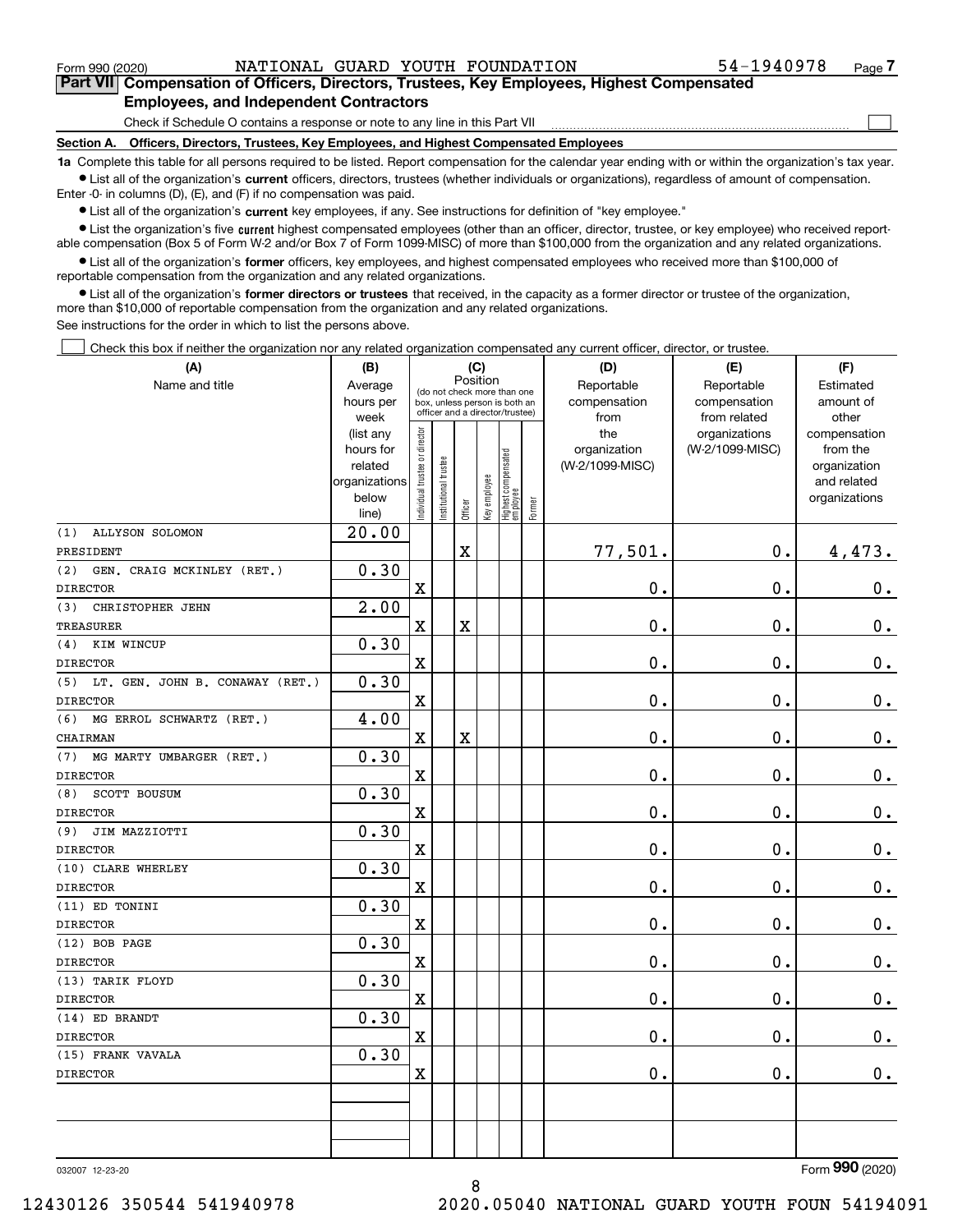|              | NATIONAL GUARD YOUTH FOUNDATION<br>Form 990 (2020)                                                                                                                                                                                                                  |                                                                      |                                |                        |                 |              |                                                                                                 |        |                                                | 54-1940978                                       |                                                 |                     |                                                                                   | Page 8 |
|--------------|---------------------------------------------------------------------------------------------------------------------------------------------------------------------------------------------------------------------------------------------------------------------|----------------------------------------------------------------------|--------------------------------|------------------------|-----------------|--------------|-------------------------------------------------------------------------------------------------|--------|------------------------------------------------|--------------------------------------------------|-------------------------------------------------|---------------------|-----------------------------------------------------------------------------------|--------|
|              | <b>Part VII</b><br>Section A. Officers, Directors, Trustees, Key Employees, and Highest Compensated Employees (continued)                                                                                                                                           |                                                                      |                                |                        |                 |              |                                                                                                 |        |                                                |                                                  |                                                 |                     |                                                                                   |        |
|              | (A)<br>Name and title                                                                                                                                                                                                                                               | (B)<br>Average<br>hours per<br>week                                  |                                |                        | (C)<br>Position |              | (do not check more than one<br>box, unless person is both an<br>officer and a director/trustee) |        | (D)<br>Reportable<br>compensation              | (E)<br>Reportable<br>compensation                |                                                 |                     | (F)<br>Estimated<br>amount of                                                     |        |
|              |                                                                                                                                                                                                                                                                     | (list any<br>hours for<br>related<br>organizations<br>below<br>line) | Individual trustee or director | In stitutional trustee | Officer         | key employee | Highest compensated<br>  employee                                                               | Former | from<br>the<br>organization<br>(W-2/1099-MISC) | from related<br>organizations<br>(W-2/1099-MISC) |                                                 |                     | other<br>compensation<br>from the<br>organization<br>and related<br>organizations |        |
|              |                                                                                                                                                                                                                                                                     |                                                                      |                                |                        |                 |              |                                                                                                 |        |                                                |                                                  |                                                 |                     |                                                                                   |        |
|              |                                                                                                                                                                                                                                                                     |                                                                      |                                |                        |                 |              |                                                                                                 |        |                                                |                                                  |                                                 |                     |                                                                                   |        |
|              |                                                                                                                                                                                                                                                                     |                                                                      |                                |                        |                 |              |                                                                                                 |        |                                                |                                                  |                                                 |                     |                                                                                   |        |
|              |                                                                                                                                                                                                                                                                     |                                                                      |                                |                        |                 |              |                                                                                                 |        |                                                |                                                  |                                                 |                     |                                                                                   |        |
|              |                                                                                                                                                                                                                                                                     |                                                                      |                                |                        |                 |              |                                                                                                 |        |                                                |                                                  |                                                 |                     |                                                                                   |        |
|              |                                                                                                                                                                                                                                                                     |                                                                      |                                |                        |                 |              |                                                                                                 |        |                                                |                                                  |                                                 |                     |                                                                                   |        |
|              |                                                                                                                                                                                                                                                                     |                                                                      |                                |                        |                 |              |                                                                                                 |        |                                                |                                                  |                                                 |                     |                                                                                   |        |
|              | 1b Subtotal                                                                                                                                                                                                                                                         |                                                                      |                                |                        |                 |              |                                                                                                 |        | 77,501.                                        |                                                  | 0.                                              |                     | 4,473.                                                                            |        |
|              | c Total from continuation sheets to Part VII, Section A manufactured and response to Total from extension                                                                                                                                                           |                                                                      |                                |                        |                 |              |                                                                                                 |        | 0.<br>77,501.                                  |                                                  | $\overline{0}$ .<br>$\overline{\mathfrak{o}}$ . |                     | 4,473.                                                                            | 0.     |
| $\mathbf{2}$ | Total number of individuals (including but not limited to those listed above) who received more than \$100,000 of reportable<br>compensation from the organization $\blacktriangleright$                                                                            |                                                                      |                                |                        |                 |              |                                                                                                 |        |                                                |                                                  |                                                 |                     |                                                                                   | 0      |
| з            | Did the organization list any former officer, director, trustee, key employee, or highest compensated employee on                                                                                                                                                   |                                                                      |                                |                        |                 |              |                                                                                                 |        |                                                |                                                  |                                                 |                     | Yes                                                                               | No     |
| 4            | line 1a? If "Yes," complete Schedule J for such individual manufactured contained and the Yes," complete Schedule J for such individual<br>For any individual listed on line 1a, is the sum of reportable compensation and other compensation from the organization |                                                                      |                                |                        |                 |              |                                                                                                 |        |                                                |                                                  |                                                 | 3<br>4              |                                                                                   | х<br>х |
| 5            | Did any person listed on line 1a receive or accrue compensation from any unrelated organization or individual for services                                                                                                                                          |                                                                      |                                |                        |                 |              |                                                                                                 |        |                                                |                                                  |                                                 | 5                   |                                                                                   | X      |
| 1            | <b>Section B. Independent Contractors</b><br>Complete this table for your five highest compensated independent contractors that received more than \$100,000 of compensation from                                                                                   |                                                                      |                                |                        |                 |              |                                                                                                 |        |                                                |                                                  |                                                 |                     |                                                                                   |        |
|              | the organization. Report compensation for the calendar year ending with or within the organization's tax year.<br>(A)<br>Name and business address                                                                                                                  |                                                                      |                                |                        |                 |              |                                                                                                 |        | (B)<br>Description of services                 |                                                  |                                                 | (C)<br>Compensation |                                                                                   |        |
|              | ROYER STUDIOS, 1200 N TOPANGA CANYON<br>TOPANGA, CA 90290-3851<br>BLVD.,                                                                                                                                                                                            |                                                                      |                                |                        |                 |              |                                                                                                 |        | <b>GRANT</b>                                   | IMPLEMENTATION                                   |                                                 |                     | 190,770.                                                                          |        |
|              |                                                                                                                                                                                                                                                                     |                                                                      |                                |                        |                 |              |                                                                                                 |        |                                                |                                                  |                                                 |                     |                                                                                   |        |
|              |                                                                                                                                                                                                                                                                     |                                                                      |                                |                        |                 |              |                                                                                                 |        |                                                |                                                  |                                                 |                     |                                                                                   |        |
|              |                                                                                                                                                                                                                                                                     |                                                                      |                                |                        |                 |              |                                                                                                 |        |                                                |                                                  |                                                 |                     |                                                                                   |        |
| 2            | Total number of independent contractors (including but not limited to those listed above) who received more than                                                                                                                                                    |                                                                      |                                |                        |                 |              |                                                                                                 |        |                                                |                                                  |                                                 |                     |                                                                                   |        |
|              | \$100,000 of compensation from the organization                                                                                                                                                                                                                     |                                                                      |                                |                        |                 | 1            |                                                                                                 |        |                                                |                                                  |                                                 |                     | Form 990 (2020)                                                                   |        |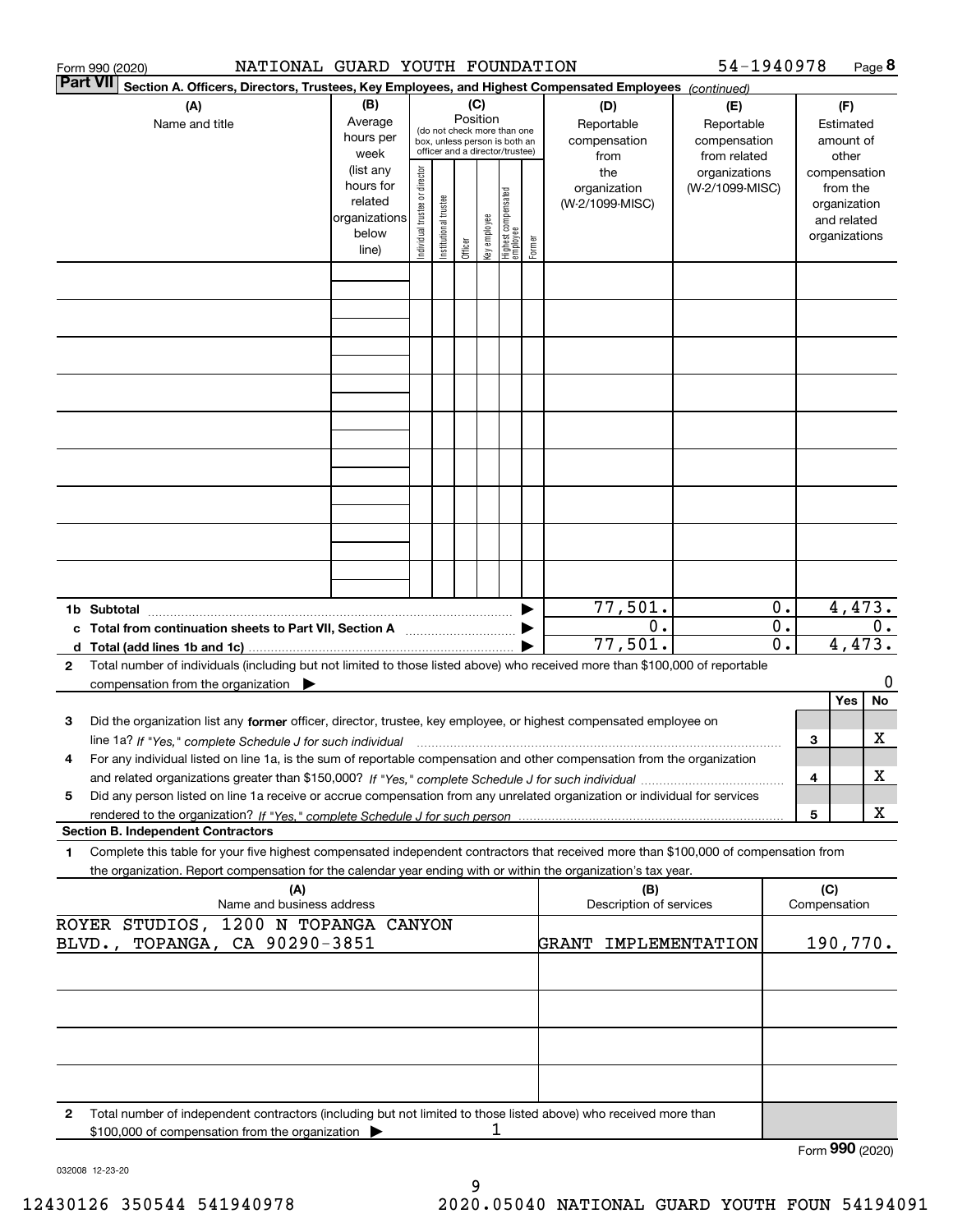|                                                                  |                  | NATIONAL GUARD YOUTH FOUNDATION<br>Form 990 (2020)                                                                    |                       |                      |                                              | 54-1940978                                        | Page 9                                                          |
|------------------------------------------------------------------|------------------|-----------------------------------------------------------------------------------------------------------------------|-----------------------|----------------------|----------------------------------------------|---------------------------------------------------|-----------------------------------------------------------------|
|                                                                  | <b>Part VIII</b> | <b>Statement of Revenue</b>                                                                                           |                       |                      |                                              |                                                   |                                                                 |
|                                                                  |                  | Check if Schedule O contains a response or note to any line in this Part VIII                                         |                       |                      |                                              |                                                   |                                                                 |
|                                                                  |                  |                                                                                                                       |                       | (A)<br>Total revenue | (B)<br>Related or exempt<br>function revenue | $\overline{(C)}$<br>Unrelated<br>business revenue | (D)<br>Revenue excluded<br>from tax under<br>sections 512 - 514 |
|                                                                  |                  | 1a<br>1 a Federated campaigns                                                                                         |                       |                      |                                              |                                                   |                                                                 |
| <b>Contributions, Gifts, Grants</b><br>and Other Similar Amounts | b                | 1 <sub>b</sub><br>Membership dues<br>$\ldots \ldots \ldots \ldots \ldots$                                             |                       |                      |                                              |                                                   |                                                                 |
|                                                                  | с                | 1 <sub>c</sub><br>Fundraising events                                                                                  |                       |                      |                                              |                                                   |                                                                 |
|                                                                  | d                | 1 <sub>d</sub><br>Related organizations <i>manuming</i>                                                               |                       |                      |                                              |                                                   |                                                                 |
|                                                                  | е                | 1e<br>Government grants (contributions)                                                                               | 4,428.                |                      |                                              |                                                   |                                                                 |
|                                                                  |                  | All other contributions, gifts, grants, and                                                                           |                       |                      |                                              |                                                   |                                                                 |
|                                                                  |                  | 1f<br>similar amounts not included above                                                                              | 106,874.              |                      |                                              |                                                   |                                                                 |
|                                                                  | a                | $1g$ \$<br>Noncash contributions included in lines 1a-1f                                                              |                       | 111,302.             |                                              |                                                   |                                                                 |
|                                                                  |                  |                                                                                                                       | <b>Business Code</b>  |                      |                                              |                                                   |                                                                 |
|                                                                  | 2a               | OTHER PROGRAM REVENUE                                                                                                 | 900099                | 550.                 | 550.                                         |                                                   |                                                                 |
|                                                                  | b                | <u> 1989 - Johann Barn, mars and de Brasilia (b. 1989)</u>                                                            |                       |                      |                                              |                                                   |                                                                 |
|                                                                  | c                | <u> 1989 - Johann Stein, marwolaethau a bhann an t-Amhainn an t-Amhainn an t-Amhainn an t-Amhainn an t-Amhainn an</u> |                       |                      |                                              |                                                   |                                                                 |
| Program Service<br>Revenue                                       | d                | the contract of the contract of the contract of the contract of the contract of                                       |                       |                      |                                              |                                                   |                                                                 |
|                                                                  | е                |                                                                                                                       |                       |                      |                                              |                                                   |                                                                 |
|                                                                  | f                | All other program service revenue                                                                                     |                       |                      |                                              |                                                   |                                                                 |
|                                                                  | g                |                                                                                                                       |                       | $\overline{550}$ .   |                                              |                                                   |                                                                 |
|                                                                  | 3                | Investment income (including dividends, interest, and                                                                 |                       |                      |                                              |                                                   |                                                                 |
|                                                                  |                  |                                                                                                                       | ▶                     | 6,032.               |                                              |                                                   | 6,032.                                                          |
|                                                                  | 4                | Income from investment of tax-exempt bond proceeds                                                                    |                       |                      |                                              |                                                   |                                                                 |
|                                                                  | 5                | (i) Real                                                                                                              | (ii) Personal         |                      |                                              |                                                   |                                                                 |
|                                                                  |                  |                                                                                                                       |                       |                      |                                              |                                                   |                                                                 |
|                                                                  | 6а<br>b          | 6a<br>Gross rents<br>6b<br>Less: rental expenses                                                                      |                       |                      |                                              |                                                   |                                                                 |
|                                                                  | c                | 6c<br>Rental income or (loss)                                                                                         |                       |                      |                                              |                                                   |                                                                 |
|                                                                  |                  | d Net rental income or (loss)                                                                                         |                       |                      |                                              |                                                   |                                                                 |
|                                                                  |                  | (i) Securities<br>7 a Gross amount from sales of                                                                      | (ii) Other            |                      |                                              |                                                   |                                                                 |
|                                                                  |                  | assets other than inventory<br>7a                                                                                     |                       |                      |                                              |                                                   |                                                                 |
|                                                                  |                  | <b>b</b> Less: cost or other basis                                                                                    |                       |                      |                                              |                                                   |                                                                 |
|                                                                  |                  | 7b<br>and sales expenses                                                                                              |                       |                      |                                              |                                                   |                                                                 |
| evenue                                                           |                  | 7c<br>c Gain or (loss)                                                                                                |                       |                      |                                              |                                                   |                                                                 |
| Œ<br>Other                                                       |                  |                                                                                                                       |                       |                      |                                              |                                                   |                                                                 |
|                                                                  |                  | 8 a Gross income from fundraising events (not                                                                         |                       |                      |                                              |                                                   |                                                                 |
|                                                                  |                  |                                                                                                                       |                       |                      |                                              |                                                   |                                                                 |
|                                                                  |                  | contributions reported on line 1c). See                                                                               |                       |                      |                                              |                                                   |                                                                 |
|                                                                  |                  |                                                                                                                       | 8a                    |                      |                                              |                                                   |                                                                 |
|                                                                  |                  | <b>b</b> Less: direct expenses <b>constants</b> b                                                                     | 8b                    |                      |                                              |                                                   |                                                                 |
|                                                                  |                  | <b>c</b> Net income or (loss) from fundraising events                                                                 |                       |                      |                                              |                                                   |                                                                 |
|                                                                  |                  | <b>9 a</b> Gross income from gaming activities. See                                                                   |                       |                      |                                              |                                                   |                                                                 |
|                                                                  |                  | <b>b</b> Less: direct expenses <b>manually</b>                                                                        | 9а<br>9 <sub>b</sub>  |                      |                                              |                                                   |                                                                 |
|                                                                  |                  | c Net income or (loss) from gaming activities                                                                         |                       |                      |                                              |                                                   |                                                                 |
|                                                                  |                  | 10 a Gross sales of inventory, less returns                                                                           |                       |                      |                                              |                                                   |                                                                 |
|                                                                  |                  |                                                                                                                       | 10a                   |                      |                                              |                                                   |                                                                 |
|                                                                  |                  |                                                                                                                       | 10 <sub>b</sub>       |                      |                                              |                                                   |                                                                 |
|                                                                  |                  | c Net income or (loss) from sales of inventory                                                                        |                       |                      |                                              |                                                   |                                                                 |
|                                                                  |                  |                                                                                                                       | <b>Business Code</b>  |                      |                                              |                                                   |                                                                 |
|                                                                  | 11a              | <u> 1989 - Johann Stein, mars an deus Amerikaansk kommunister (</u>                                                   |                       |                      |                                              |                                                   |                                                                 |
| Revenue                                                          | b                | <u> 1989 - Johann Barbara, martxa al III-lea (h. 1989).</u>                                                           |                       |                      |                                              |                                                   |                                                                 |
|                                                                  | с                | the contract of the contract of the contract of the contract of the contract of                                       |                       |                      |                                              |                                                   |                                                                 |
|                                                                  |                  |                                                                                                                       |                       |                      |                                              |                                                   |                                                                 |
| Miscellaneous                                                    |                  |                                                                                                                       | $\blacktriangleright$ |                      |                                              |                                                   |                                                                 |
|                                                                  | 12               |                                                                                                                       |                       | 117,884.             | 550.                                         | $0$ .                                             | 6,032.                                                          |
|                                                                  | 032009 12-23-20  |                                                                                                                       |                       |                      |                                              |                                                   | Form 990 (2020)                                                 |

032009 12-23-20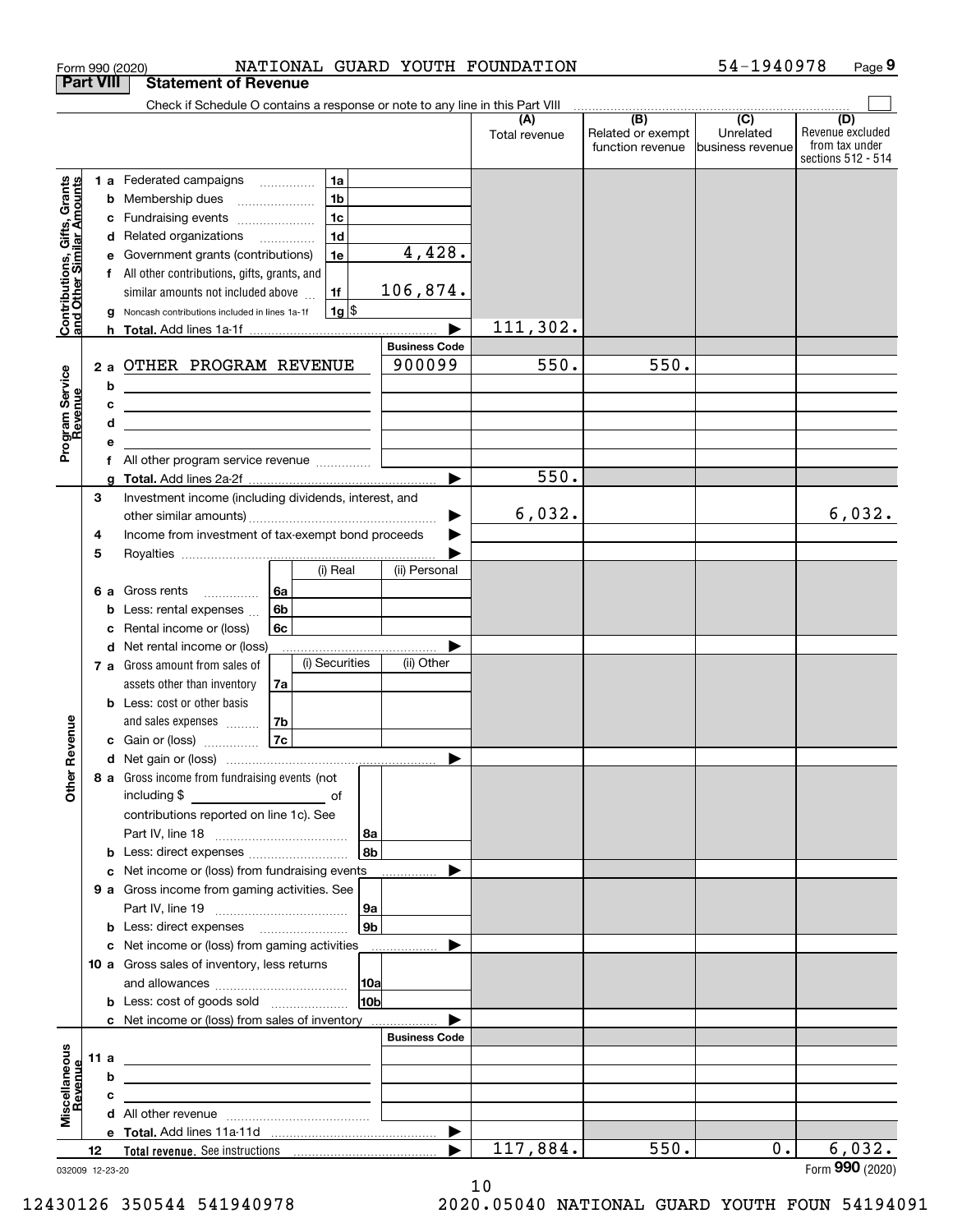$_{\rm Form}$   $_{990}$  (2020) <code>MATIONAL GUARD YOUTH FOUNDATION</code>  $_{\rm 54-1940978}$   $_{\rm Page}$ **Part IX Statement of Functional Expenses**

*Section 501(c)(3) and 501(c)(4) organizations must complete all columns. All other organizations must complete column (A).*

|                  | Check if Schedule O contains a response or note to any line in this Part IX                                                                              |                         |                                    |                                           | $\vert X \vert$                |  |  |  |
|------------------|----------------------------------------------------------------------------------------------------------------------------------------------------------|-------------------------|------------------------------------|-------------------------------------------|--------------------------------|--|--|--|
|                  | Do not include amounts reported on lines 6b,<br>7b, 8b, 9b, and 10b of Part VIII.                                                                        | Total expenses          | (B)<br>Program service<br>expenses | (C)<br>Management and<br>general expenses | (D)<br>Fundraising<br>expenses |  |  |  |
| $\mathbf 1$      | Grants and other assistance to domestic organizations                                                                                                    |                         |                                    |                                           |                                |  |  |  |
|                  | and domestic governments. See Part IV, line 21                                                                                                           |                         |                                    |                                           |                                |  |  |  |
| $\mathbf{2}$     | Grants and other assistance to domestic                                                                                                                  |                         |                                    |                                           |                                |  |  |  |
|                  | individuals. See Part IV, line 22                                                                                                                        | 7,989.                  | 7,989.                             |                                           |                                |  |  |  |
| 3                | Grants and other assistance to foreign                                                                                                                   |                         |                                    |                                           |                                |  |  |  |
|                  | organizations, foreign governments, and foreign                                                                                                          |                         |                                    |                                           |                                |  |  |  |
|                  | individuals. See Part IV, lines 15 and 16                                                                                                                |                         |                                    |                                           |                                |  |  |  |
| 4                | Benefits paid to or for members                                                                                                                          |                         |                                    |                                           |                                |  |  |  |
| 5                | Compensation of current officers, directors,                                                                                                             |                         |                                    |                                           |                                |  |  |  |
|                  | trustees, and key employees                                                                                                                              | 50,615.                 | 35,710.                            | 4,721.                                    | 10, 184.                       |  |  |  |
| 6                | Compensation not included above to disqualified                                                                                                          |                         |                                    |                                           |                                |  |  |  |
|                  | persons (as defined under section 4958(f)(1)) and                                                                                                        |                         |                                    |                                           |                                |  |  |  |
|                  | persons described in section $4958(c)(3)(B)$<br>$\overline{\phantom{a}}$                                                                                 |                         |                                    |                                           |                                |  |  |  |
| 7                | Other salaries and wages                                                                                                                                 | 27,772.                 | 4,457.                             | 21,832.                                   | 1,483.                         |  |  |  |
| 8                | Pension plan accruals and contributions (include                                                                                                         |                         |                                    |                                           |                                |  |  |  |
|                  | section 401(k) and 403(b) employer contributions)                                                                                                        |                         |                                    |                                           |                                |  |  |  |
| 9                |                                                                                                                                                          | $\frac{1,037.}{5,930.}$ | 50.                                | $\frac{973}{5,814}$ .                     | 14.                            |  |  |  |
| 10               |                                                                                                                                                          |                         | 116.                               |                                           |                                |  |  |  |
| 11               | Fees for services (nonemployees):                                                                                                                        |                         |                                    |                                           |                                |  |  |  |
| a                |                                                                                                                                                          |                         |                                    |                                           |                                |  |  |  |
| b                |                                                                                                                                                          |                         |                                    |                                           |                                |  |  |  |
| c                |                                                                                                                                                          |                         |                                    |                                           |                                |  |  |  |
| d                |                                                                                                                                                          |                         |                                    |                                           |                                |  |  |  |
| е                | Professional fundraising services. See Part IV, line 17                                                                                                  |                         |                                    |                                           |                                |  |  |  |
| f                | Investment management fees                                                                                                                               |                         |                                    |                                           |                                |  |  |  |
| g                | Other. (If line 11g amount exceeds 10% of line 25,                                                                                                       |                         |                                    |                                           |                                |  |  |  |
|                  | column (A) amount, list line 11g expenses on Sch 0.)                                                                                                     | 42,500.                 | 23,000.                            | 19,500.                                   |                                |  |  |  |
| 12 <sup>12</sup> |                                                                                                                                                          |                         |                                    |                                           |                                |  |  |  |
| 13               |                                                                                                                                                          | 25,525.                 | 3,701.                             | 21,618.                                   | 206.                           |  |  |  |
| 14               |                                                                                                                                                          |                         |                                    |                                           |                                |  |  |  |
| 15               |                                                                                                                                                          |                         |                                    |                                           |                                |  |  |  |
| 16               |                                                                                                                                                          | 4,085.                  |                                    | 4,085.                                    |                                |  |  |  |
| 17               | Travel                                                                                                                                                   |                         |                                    |                                           |                                |  |  |  |
| 18               | Payments of travel or entertainment expenses                                                                                                             |                         |                                    |                                           |                                |  |  |  |
|                  | for any federal, state, or local public officials                                                                                                        |                         |                                    |                                           |                                |  |  |  |
| 19               | Conferences, conventions, and meetings                                                                                                                   |                         |                                    |                                           |                                |  |  |  |
| 20               | Interest                                                                                                                                                 |                         |                                    |                                           |                                |  |  |  |
| 21               |                                                                                                                                                          |                         |                                    |                                           |                                |  |  |  |
| 22               | Depreciation, depletion, and amortization                                                                                                                | 469.                    |                                    | 469.                                      |                                |  |  |  |
| 23               | Insurance                                                                                                                                                |                         |                                    |                                           |                                |  |  |  |
| 24               | Other expenses. Itemize expenses not covered<br>above (List miscellaneous expenses on line 24e. If<br>line 24e amount exceeds 10% of line 25, column (A) |                         |                                    |                                           |                                |  |  |  |
|                  | amount, list line 24e expenses on Schedule O.)                                                                                                           |                         |                                    |                                           |                                |  |  |  |
| a                | PROGRAM EXPENSES                                                                                                                                         | 199,250.                | 199,250.                           |                                           |                                |  |  |  |
| b                | <u> 1989 - Johann Barbara, martxa alemaniar a</u>                                                                                                        |                         |                                    |                                           |                                |  |  |  |
| с                |                                                                                                                                                          |                         |                                    |                                           |                                |  |  |  |
| d                |                                                                                                                                                          |                         |                                    |                                           |                                |  |  |  |
| е                | All other expenses                                                                                                                                       |                         |                                    |                                           |                                |  |  |  |
| 25               | Total functional expenses. Add lines 1 through 24e                                                                                                       | 365,172.                | 274, 273.                          | 79,012.                                   | 11,887.                        |  |  |  |
| 26               | <b>Joint costs.</b> Complete this line only if the organization                                                                                          |                         |                                    |                                           |                                |  |  |  |
|                  | reported in column (B) joint costs from a combined                                                                                                       |                         |                                    |                                           |                                |  |  |  |
|                  | educational campaign and fundraising solicitation.                                                                                                       |                         |                                    |                                           |                                |  |  |  |
|                  | Check here $\blacktriangleright$<br>if following SOP 98-2 (ASC 958-720)                                                                                  |                         |                                    |                                           |                                |  |  |  |

11

032010 12-23-20

12430126 350544 541940978 2020.05040 NATIONAL GUARD YOUTH FOUN 54194091

Form (2020) **990**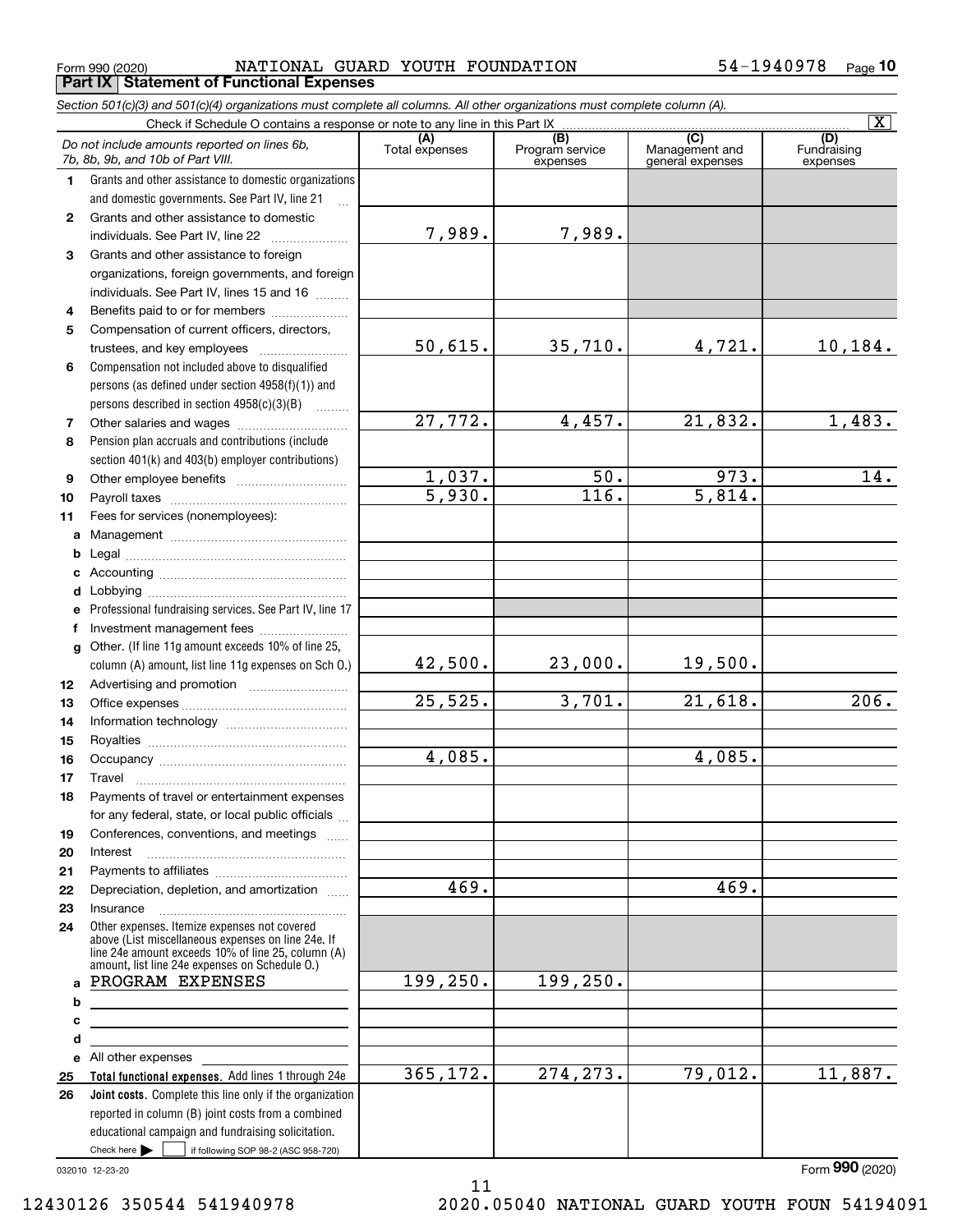| Form 990 (2020) |                                                                            | NATIONAL |  | GUARD YOUTH FOUNDATION | 940978. | Page |
|-----------------|----------------------------------------------------------------------------|----------|--|------------------------|---------|------|
| Part X          | <b>Balance Sheet</b>                                                       |          |  |                        |         |      |
|                 | Check if Schedule O contains a response or note to any line in this Part X |          |  |                        |         |      |

|                             |          |                                                                                                                                                                                                                                |                      |                         | (A)<br>Beginning of year |                 | (B)<br>End of year        |
|-----------------------------|----------|--------------------------------------------------------------------------------------------------------------------------------------------------------------------------------------------------------------------------------|----------------------|-------------------------|--------------------------|-----------------|---------------------------|
|                             | 1.       |                                                                                                                                                                                                                                |                      |                         | 318,824.                 | 1               | 6,668.                    |
|                             | 2        |                                                                                                                                                                                                                                |                      |                         |                          | $\mathbf{2}$    | 59,663.                   |
|                             | З        |                                                                                                                                                                                                                                |                      | 3                       |                          |                 |                           |
|                             |          |                                                                                                                                                                                                                                |                      |                         |                          | 4               |                           |
|                             | 4        |                                                                                                                                                                                                                                |                      |                         |                          |                 |                           |
|                             | 5        | Loans and other receivables from any current or former officer, director,                                                                                                                                                      |                      |                         |                          |                 |                           |
|                             |          | trustee, key employee, creator or founder, substantial contributor, or 35%                                                                                                                                                     |                      | 5                       |                          |                 |                           |
|                             |          | controlled entity or family member of any of these persons<br>Loans and other receivables from other disqualified persons (as defined                                                                                          |                      |                         |                          |                 |                           |
|                             | 6        |                                                                                                                                                                                                                                |                      |                         |                          |                 |                           |
|                             |          | under section 4958(f)(1)), and persons described in section 4958(c)(3)(B)                                                                                                                                                      |                      | $\ldots$                |                          | 6               |                           |
| Assets                      | 7        |                                                                                                                                                                                                                                |                      |                         |                          | $\overline{7}$  |                           |
|                             | 8        |                                                                                                                                                                                                                                |                      |                         |                          | 8               |                           |
|                             | 9        | Prepaid expenses and deferred charges                                                                                                                                                                                          |                      |                         |                          | 9               |                           |
|                             |          | <b>10a</b> Land, buildings, and equipment: cost or other                                                                                                                                                                       |                      |                         |                          |                 |                           |
|                             |          | basis. Complete Part VI of Schedule D  10a                                                                                                                                                                                     |                      | $\frac{14,656}{13,522}$ |                          |                 |                           |
|                             |          | <u>  10b</u><br><b>b</b> Less: accumulated depreciation                                                                                                                                                                        |                      |                         | $\frac{1,603}{502,178}$  | 10 <sub>c</sub> | $\frac{1,134}{502,599}$ . |
|                             | 11       |                                                                                                                                                                                                                                |                      |                         |                          | 11              |                           |
|                             | 12       |                                                                                                                                                                                                                                |                      |                         |                          | 12              |                           |
|                             | 13       |                                                                                                                                                                                                                                |                      |                         |                          | 13              |                           |
|                             | 14       |                                                                                                                                                                                                                                |                      |                         |                          | 14              |                           |
|                             | 15       |                                                                                                                                                                                                                                | 822,605.             | 15<br>16                | 570,064.                 |                 |                           |
|                             | 16<br>17 |                                                                                                                                                                                                                                | $\overline{2,914}$ . | 17                      | $\overline{202}$ .       |                 |                           |
|                             | 18       |                                                                                                                                                                                                                                | 4,428.               | 18                      | 0.                       |                 |                           |
|                             | 19       |                                                                                                                                                                                                                                |                      | 19                      |                          |                 |                           |
|                             | 20       | Deferred revenue manual contracts and contracts are contracted and contract and contract are contracted and contract are contracted and contract are contracted and contract are contracted and contract are contracted and co |                      | 20                      |                          |                 |                           |
|                             | 21       | Escrow or custodial account liability. Complete Part IV of Schedule D                                                                                                                                                          |                      | 21                      |                          |                 |                           |
|                             | 22       | Loans and other payables to any current or former officer, director,                                                                                                                                                           |                      | 1.1.1.1.1.1.1.1.1       |                          |                 |                           |
|                             |          | trustee, key employee, creator or founder, substantial contributor, or 35%                                                                                                                                                     |                      |                         |                          |                 |                           |
| Liabilities                 |          | controlled entity or family member of any of these persons                                                                                                                                                                     |                      |                         |                          | 22              |                           |
|                             | 23       |                                                                                                                                                                                                                                |                      |                         |                          | 23              |                           |
|                             | 24       |                                                                                                                                                                                                                                |                      |                         |                          | 24              |                           |
|                             | 25       | Other liabilities (including federal income tax, payables to related third                                                                                                                                                     |                      |                         |                          |                 |                           |
|                             |          | parties, and other liabilities not included on lines 17-24). Complete Part X                                                                                                                                                   |                      |                         |                          |                 |                           |
|                             |          | of Schedule D                                                                                                                                                                                                                  |                      |                         | 0.                       | 25              | 6,750.                    |
|                             | 26       |                                                                                                                                                                                                                                |                      |                         | 7,342.                   | 26              | 6,952.                    |
|                             |          | Organizations that follow FASB ASC 958, check here $\blacktriangleright \boxed{\text{X}}$                                                                                                                                      |                      |                         |                          |                 |                           |
|                             |          | and complete lines 27, 28, 32, and 33.                                                                                                                                                                                         |                      |                         |                          |                 |                           |
|                             | 27       | Net assets without donor restrictions                                                                                                                                                                                          |                      |                         | 784,965.                 | 27              | <u>534,983.</u>           |
|                             | 28       | Net assets with donor restrictions                                                                                                                                                                                             |                      |                         | 30, 298.                 | 28              | 28,129.                   |
|                             |          | Organizations that do not follow FASB ASC 958, check here $\blacktriangleright$                                                                                                                                                |                      |                         |                          |                 |                           |
|                             |          | and complete lines 29 through 33.                                                                                                                                                                                              |                      |                         |                          |                 |                           |
|                             | 29       |                                                                                                                                                                                                                                |                      |                         |                          | 29              |                           |
|                             | 30       | Paid-in or capital surplus, or land, building, or equipment fund                                                                                                                                                               |                      |                         |                          | 30              |                           |
|                             | 31       | Retained earnings, endowment, accumulated income, or other funds                                                                                                                                                               |                      |                         |                          | 31              |                           |
| Net Assets or Fund Balances | 32       |                                                                                                                                                                                                                                |                      |                         | 815,263.                 | 32              | 563, 112.                 |
|                             | 33       | Total liabilities and net assets/fund balances                                                                                                                                                                                 |                      |                         | 822,605.                 | 33              | 570,064.                  |
|                             |          |                                                                                                                                                                                                                                |                      |                         |                          |                 | Form 990 (2020)           |

**Part X Balance Barry**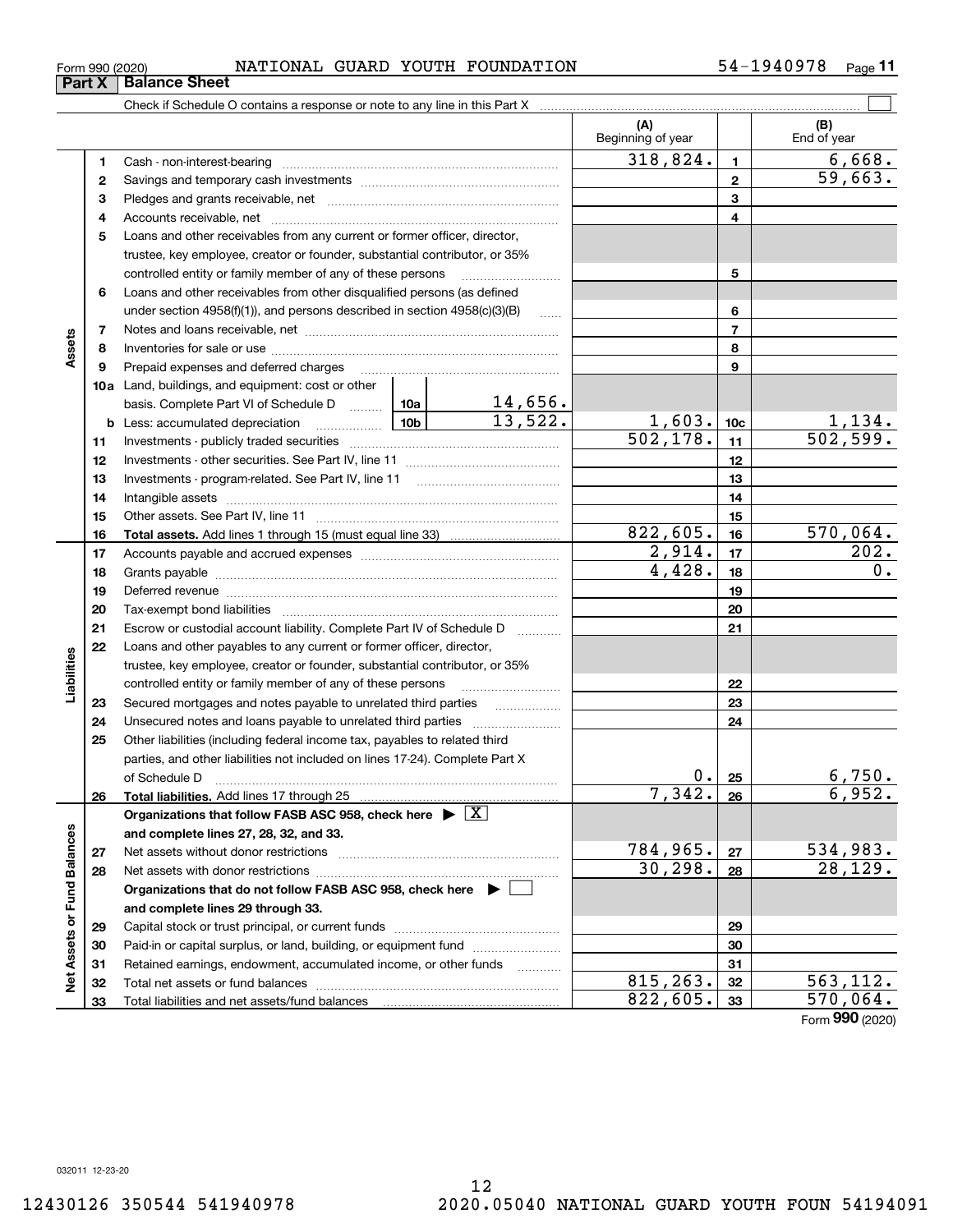|    | NATIONAL GUARD YOUTH FOUNDATION<br>Form 990 (2020)                                                                              | 54-1940978     |                |             | Page $12$ |
|----|---------------------------------------------------------------------------------------------------------------------------------|----------------|----------------|-------------|-----------|
|    | <b>Reconciliation of Net Assets</b><br>Part XI                                                                                  |                |                |             |           |
|    |                                                                                                                                 |                |                |             |           |
|    |                                                                                                                                 |                |                |             |           |
| 1  |                                                                                                                                 | $\mathbf{1}$   | 117,884.       |             |           |
| 2  |                                                                                                                                 | $\overline{2}$ | 365, 172.      |             |           |
| 3  | Revenue less expenses. Subtract line 2 from line 1                                                                              | 3              | $-247, 288.$   |             |           |
| 4  | Net assets or fund balances at beginning of year (must equal Part X, line 32, column (A)) <i>manageredial</i>                   | $\overline{4}$ | 815, 263.      |             |           |
| 5  |                                                                                                                                 | 5              |                |             | $-4,863.$ |
| 6  |                                                                                                                                 | 6              |                |             |           |
| 7  | Investment expenses www.communication.com/www.communication.com/www.communication.com/www.com                                   | $\overline{7}$ |                |             |           |
| 8  | Prior period adjustments                                                                                                        | 8              |                |             |           |
| 9  | Other changes in net assets or fund balances (explain on Schedule O)                                                            | 9              |                |             | 0.        |
| 10 | Net assets or fund balances at end of year. Combine lines 3 through 9 (must equal Part X, line 32,                              |                |                |             |           |
|    | column (B))                                                                                                                     | 10             | 563,112.       |             |           |
|    | Part XII Financial Statements and Reporting                                                                                     |                |                |             |           |
|    |                                                                                                                                 |                |                |             |           |
|    |                                                                                                                                 |                |                | <b>Yes</b>  | <b>No</b> |
| 1. | $\mathbf{X}$ Accrual<br>Accounting method used to prepare the Form 990: [139] Cash<br>    Other                                 |                |                |             |           |
|    | If the organization changed its method of accounting from a prior year or checked "Other," explain in Schedule O.               |                |                |             |           |
|    | 2a Were the organization's financial statements compiled or reviewed by an independent accountant?                              |                | 2a             |             | х         |
|    | If "Yes," check a box below to indicate whether the financial statements for the year were compiled or reviewed on a            |                |                |             |           |
|    | separate basis, consolidated basis, or both:                                                                                    |                |                |             |           |
|    | Both consolidated and separate basis<br>Separate basis<br>Consolidated basis                                                    |                |                |             |           |
|    | <b>b</b> Were the organization's financial statements audited by an independent accountant?                                     |                | 2 <sub>b</sub> | $\mathbf X$ |           |
|    | If "Yes," check a box below to indicate whether the financial statements for the year were audited on a separate basis,         |                |                |             |           |
|    | consolidated basis, or both:                                                                                                    |                |                |             |           |
|    | $X$ Separate basis<br><b>Consolidated basis</b><br>Both consolidated and separate basis                                         |                |                |             |           |
|    | c If "Yes" to line 2a or 2b, does the organization have a committee that assumes responsibility for oversight of the audit,     |                |                |             |           |
|    |                                                                                                                                 |                | 2c             | X           |           |
|    | If the organization changed either its oversight process or selection process during the tax year, explain on Schedule O.       |                |                |             |           |
|    | 3a As a result of a federal award, was the organization required to undergo an audit or audits as set forth in the Single Audit |                |                |             |           |
|    |                                                                                                                                 |                | За             |             | x         |
|    | b If "Yes," did the organization undergo the required audit or audits? If the organization did not undergo the required audit   |                |                |             |           |
|    | or audits, explain why on Schedule O and describe any steps taken to undergo such audits matured and the matur                  |                | 3b             | 000         |           |

Form (2020) **990**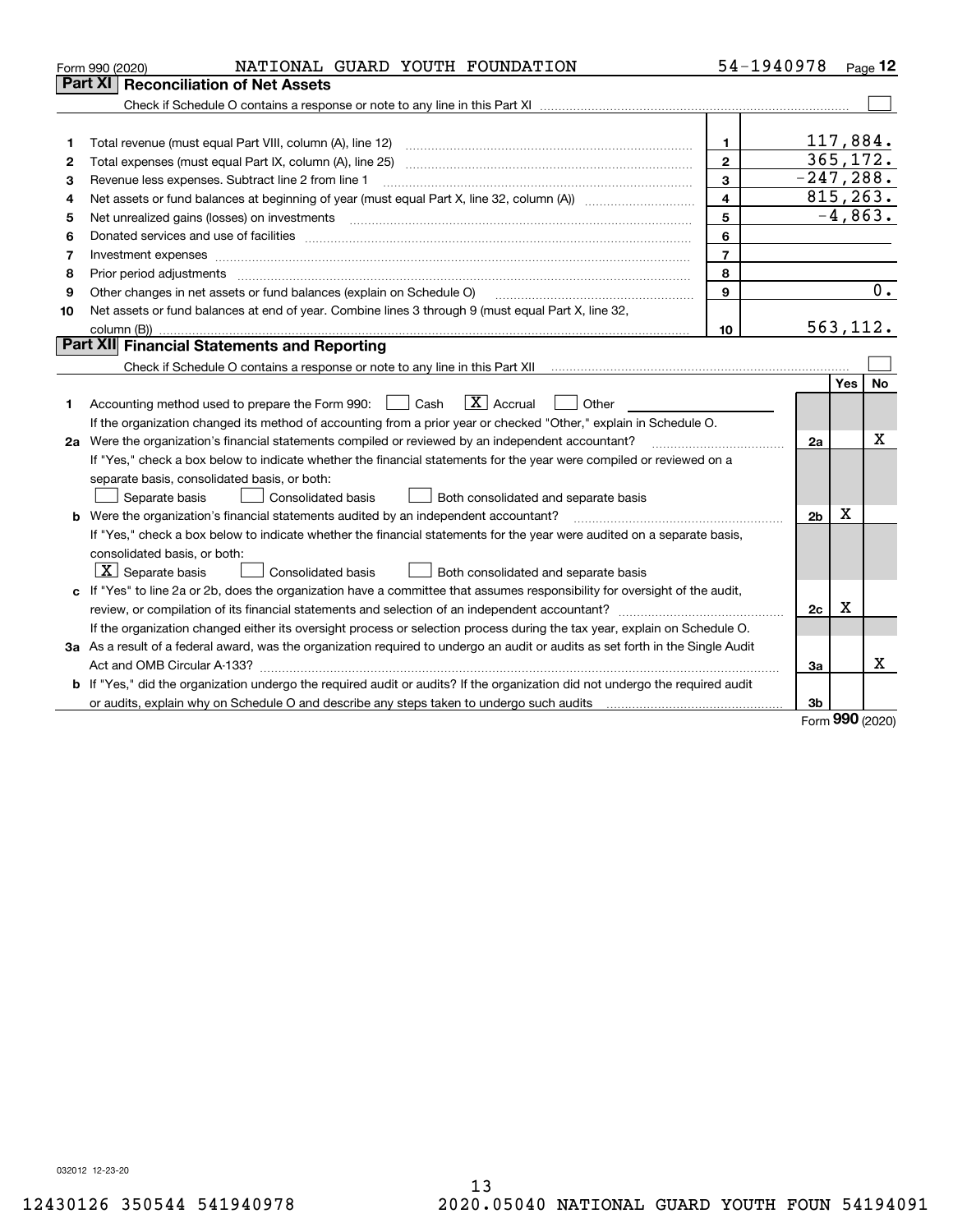| <b>SCHEDULE A</b> |
|-------------------|
|-------------------|

Department of the Treasury Internal Revenue Service

**(Form 990 or 990-EZ)**

## **Public Charity Status and Public Support**

**Complete if the organization is a section 501(c)(3) organization or a section 4947(a)(1) nonexempt charitable trust. | Attach to Form 990 or Form 990-EZ.** 

| $\blacktriangleright$ Attuon to Form over or Form over EE.               |
|--------------------------------------------------------------------------|
| ▶ Go to www.irs.gov/Form990 for instructions and the latest information. |

| OMB No 1545-0047                    |
|-------------------------------------|
| 2020                                |
| <b>Open to Public</b><br>Inspection |

| 54-1940978<br>NATIONAL GUARD YOUTH FOUNDATION<br>Part I<br>Reason for Public Charity Status. (All organizations must complete this part.) See instructions.<br>The organization is not a private foundation because it is: (For lines 1 through 12, check only one box.)<br>1<br>A church, convention of churches, or association of churches described in section 170(b)(1)(A)(i).<br>2<br>A school described in section 170(b)(1)(A)(ii). (Attach Schedule E (Form 990 or 990-EZ).)<br>з<br>A hospital or a cooperative hospital service organization described in section $170(b)(1)(A)(iii)$ .<br>A medical research organization operated in conjunction with a hospital described in section 170(b)(1)(A)(iii). Enter the hospital's name,<br>city, and state:<br>An organization operated for the benefit of a college or university owned or operated by a governmental unit described in<br>5<br>section 170(b)(1)(A)(iv). (Complete Part II.)<br>A federal, state, or local government or governmental unit described in section 170(b)(1)(A)(v).<br>6<br>$7 \times$<br>An organization that normally receives a substantial part of its support from a governmental unit or from the general public described in<br>section 170(b)(1)(A)(vi). (Complete Part II.)<br>A community trust described in section 170(b)(1)(A)(vi). (Complete Part II.)<br>8<br>9<br>An agricultural research organization described in section 170(b)(1)(A)(ix) operated in conjunction with a land-grant college<br>or university or a non-land-grant college of agriculture (see instructions). Enter the name, city, and state of the college or<br>university:<br>10<br>An organization that normally receives (1) more than 33 1/3% of its support from contributions, membership fees, and gross receipts from<br>activities related to its exempt functions, subject to certain exceptions; and (2) no more than 33 1/3% of its support from gross investment<br>income and unrelated business taxable income (less section 511 tax) from businesses acquired by the organization after June 30, 1975.<br>See section 509(a)(2). (Complete Part III.)<br>An organization organized and operated exclusively to test for public safety. See section 509(a)(4).<br>11<br>12<br>An organization organized and operated exclusively for the benefit of, to perform the functions of, or to carry out the purposes of one or<br>more publicly supported organizations described in section 509(a)(1) or section 509(a)(2). See section 509(a)(3). Check the box in<br>lines 12a through 12d that describes the type of supporting organization and complete lines 12e, 12f, and 12g.<br><b>Type I.</b> A supporting organization operated, supervised, or controlled by its supported organization(s), typically by giving<br>a<br>the supported organization(s) the power to regularly appoint or elect a majority of the directors or trustees of the supporting<br>organization. You must complete Part IV, Sections A and B.<br>Type II. A supporting organization supervised or controlled in connection with its supported organization(s), by having<br>b<br>control or management of the supporting organization vested in the same persons that control or manage the supported<br>organization(s). You must complete Part IV, Sections A and C.<br>Type III functionally integrated. A supporting organization operated in connection with, and functionally integrated with,<br>c<br>its supported organization(s) (see instructions). You must complete Part IV, Sections A, D, and E.<br>Type III non-functionally integrated. A supporting organization operated in connection with its supported organization(s)<br>d<br>that is not functionally integrated. The organization generally must satisfy a distribution requirement and an attentiveness<br>requirement (see instructions). You must complete Part IV, Sections A and D, and Part V.<br>Check this box if the organization received a written determination from the IRS that it is a Type I, Type II, Type III<br>functionally integrated, or Type III non-functionally integrated supporting organization.<br>f Enter the number of supported organizations<br>Provide the following information about the supported organization(s).<br>(iv) Is the organization listed<br>(i) Name of supported<br>(v) Amount of monetary<br>(vi) Amount of other<br>(ii) EIN<br>(iii) Type of organization<br>in your governing document?<br>(described on lines 1-10<br>organization<br>support (see instructions)<br>Yes<br>No<br>above (see instructions)) |  | Name of the organization |  |  |  |  |  |  | <b>Employer identification number</b> |  |  |  |  |
|------------------------------------------------------------------------------------------------------------------------------------------------------------------------------------------------------------------------------------------------------------------------------------------------------------------------------------------------------------------------------------------------------------------------------------------------------------------------------------------------------------------------------------------------------------------------------------------------------------------------------------------------------------------------------------------------------------------------------------------------------------------------------------------------------------------------------------------------------------------------------------------------------------------------------------------------------------------------------------------------------------------------------------------------------------------------------------------------------------------------------------------------------------------------------------------------------------------------------------------------------------------------------------------------------------------------------------------------------------------------------------------------------------------------------------------------------------------------------------------------------------------------------------------------------------------------------------------------------------------------------------------------------------------------------------------------------------------------------------------------------------------------------------------------------------------------------------------------------------------------------------------------------------------------------------------------------------------------------------------------------------------------------------------------------------------------------------------------------------------------------------------------------------------------------------------------------------------------------------------------------------------------------------------------------------------------------------------------------------------------------------------------------------------------------------------------------------------------------------------------------------------------------------------------------------------------------------------------------------------------------------------------------------------------------------------------------------------------------------------------------------------------------------------------------------------------------------------------------------------------------------------------------------------------------------------------------------------------------------------------------------------------------------------------------------------------------------------------------------------------------------------------------------------------------------------------------------------------------------------------------------------------------------------------------------------------------------------------------------------------------------------------------------------------------------------------------------------------------------------------------------------------------------------------------------------------------------------------------------------------------------------------------------------------------------------------------------------------------------------------------------------------------------------------------------------------------------------------------------------------------------------------------------------------------------------------------------------------------------------------------------------------------------------------------------------------------------------------------------------------------------------------------------------------------------------------------------------------------------------------------------------------------------------------------------------------------------------------------------------------------------------------------------------------------------------------------------------------------------------------------------------------------------------------------------------------------------------------------------------------|--|--------------------------|--|--|--|--|--|--|---------------------------------------|--|--|--|--|
|                                                                                                                                                                                                                                                                                                                                                                                                                                                                                                                                                                                                                                                                                                                                                                                                                                                                                                                                                                                                                                                                                                                                                                                                                                                                                                                                                                                                                                                                                                                                                                                                                                                                                                                                                                                                                                                                                                                                                                                                                                                                                                                                                                                                                                                                                                                                                                                                                                                                                                                                                                                                                                                                                                                                                                                                                                                                                                                                                                                                                                                                                                                                                                                                                                                                                                                                                                                                                                                                                                                                                                                                                                                                                                                                                                                                                                                                                                                                                                                                                                                                                                                                                                                                                                                                                                                                                                                                                                                                                                                                                                                                                        |  |                          |  |  |  |  |  |  |                                       |  |  |  |  |
|                                                                                                                                                                                                                                                                                                                                                                                                                                                                                                                                                                                                                                                                                                                                                                                                                                                                                                                                                                                                                                                                                                                                                                                                                                                                                                                                                                                                                                                                                                                                                                                                                                                                                                                                                                                                                                                                                                                                                                                                                                                                                                                                                                                                                                                                                                                                                                                                                                                                                                                                                                                                                                                                                                                                                                                                                                                                                                                                                                                                                                                                                                                                                                                                                                                                                                                                                                                                                                                                                                                                                                                                                                                                                                                                                                                                                                                                                                                                                                                                                                                                                                                                                                                                                                                                                                                                                                                                                                                                                                                                                                                                                        |  |                          |  |  |  |  |  |  |                                       |  |  |  |  |
|                                                                                                                                                                                                                                                                                                                                                                                                                                                                                                                                                                                                                                                                                                                                                                                                                                                                                                                                                                                                                                                                                                                                                                                                                                                                                                                                                                                                                                                                                                                                                                                                                                                                                                                                                                                                                                                                                                                                                                                                                                                                                                                                                                                                                                                                                                                                                                                                                                                                                                                                                                                                                                                                                                                                                                                                                                                                                                                                                                                                                                                                                                                                                                                                                                                                                                                                                                                                                                                                                                                                                                                                                                                                                                                                                                                                                                                                                                                                                                                                                                                                                                                                                                                                                                                                                                                                                                                                                                                                                                                                                                                                                        |  |                          |  |  |  |  |  |  |                                       |  |  |  |  |
|                                                                                                                                                                                                                                                                                                                                                                                                                                                                                                                                                                                                                                                                                                                                                                                                                                                                                                                                                                                                                                                                                                                                                                                                                                                                                                                                                                                                                                                                                                                                                                                                                                                                                                                                                                                                                                                                                                                                                                                                                                                                                                                                                                                                                                                                                                                                                                                                                                                                                                                                                                                                                                                                                                                                                                                                                                                                                                                                                                                                                                                                                                                                                                                                                                                                                                                                                                                                                                                                                                                                                                                                                                                                                                                                                                                                                                                                                                                                                                                                                                                                                                                                                                                                                                                                                                                                                                                                                                                                                                                                                                                                                        |  |                          |  |  |  |  |  |  |                                       |  |  |  |  |
|                                                                                                                                                                                                                                                                                                                                                                                                                                                                                                                                                                                                                                                                                                                                                                                                                                                                                                                                                                                                                                                                                                                                                                                                                                                                                                                                                                                                                                                                                                                                                                                                                                                                                                                                                                                                                                                                                                                                                                                                                                                                                                                                                                                                                                                                                                                                                                                                                                                                                                                                                                                                                                                                                                                                                                                                                                                                                                                                                                                                                                                                                                                                                                                                                                                                                                                                                                                                                                                                                                                                                                                                                                                                                                                                                                                                                                                                                                                                                                                                                                                                                                                                                                                                                                                                                                                                                                                                                                                                                                                                                                                                                        |  |                          |  |  |  |  |  |  |                                       |  |  |  |  |
|                                                                                                                                                                                                                                                                                                                                                                                                                                                                                                                                                                                                                                                                                                                                                                                                                                                                                                                                                                                                                                                                                                                                                                                                                                                                                                                                                                                                                                                                                                                                                                                                                                                                                                                                                                                                                                                                                                                                                                                                                                                                                                                                                                                                                                                                                                                                                                                                                                                                                                                                                                                                                                                                                                                                                                                                                                                                                                                                                                                                                                                                                                                                                                                                                                                                                                                                                                                                                                                                                                                                                                                                                                                                                                                                                                                                                                                                                                                                                                                                                                                                                                                                                                                                                                                                                                                                                                                                                                                                                                                                                                                                                        |  |                          |  |  |  |  |  |  |                                       |  |  |  |  |
|                                                                                                                                                                                                                                                                                                                                                                                                                                                                                                                                                                                                                                                                                                                                                                                                                                                                                                                                                                                                                                                                                                                                                                                                                                                                                                                                                                                                                                                                                                                                                                                                                                                                                                                                                                                                                                                                                                                                                                                                                                                                                                                                                                                                                                                                                                                                                                                                                                                                                                                                                                                                                                                                                                                                                                                                                                                                                                                                                                                                                                                                                                                                                                                                                                                                                                                                                                                                                                                                                                                                                                                                                                                                                                                                                                                                                                                                                                                                                                                                                                                                                                                                                                                                                                                                                                                                                                                                                                                                                                                                                                                                                        |  |                          |  |  |  |  |  |  |                                       |  |  |  |  |
|                                                                                                                                                                                                                                                                                                                                                                                                                                                                                                                                                                                                                                                                                                                                                                                                                                                                                                                                                                                                                                                                                                                                                                                                                                                                                                                                                                                                                                                                                                                                                                                                                                                                                                                                                                                                                                                                                                                                                                                                                                                                                                                                                                                                                                                                                                                                                                                                                                                                                                                                                                                                                                                                                                                                                                                                                                                                                                                                                                                                                                                                                                                                                                                                                                                                                                                                                                                                                                                                                                                                                                                                                                                                                                                                                                                                                                                                                                                                                                                                                                                                                                                                                                                                                                                                                                                                                                                                                                                                                                                                                                                                                        |  |                          |  |  |  |  |  |  |                                       |  |  |  |  |
|                                                                                                                                                                                                                                                                                                                                                                                                                                                                                                                                                                                                                                                                                                                                                                                                                                                                                                                                                                                                                                                                                                                                                                                                                                                                                                                                                                                                                                                                                                                                                                                                                                                                                                                                                                                                                                                                                                                                                                                                                                                                                                                                                                                                                                                                                                                                                                                                                                                                                                                                                                                                                                                                                                                                                                                                                                                                                                                                                                                                                                                                                                                                                                                                                                                                                                                                                                                                                                                                                                                                                                                                                                                                                                                                                                                                                                                                                                                                                                                                                                                                                                                                                                                                                                                                                                                                                                                                                                                                                                                                                                                                                        |  |                          |  |  |  |  |  |  |                                       |  |  |  |  |
|                                                                                                                                                                                                                                                                                                                                                                                                                                                                                                                                                                                                                                                                                                                                                                                                                                                                                                                                                                                                                                                                                                                                                                                                                                                                                                                                                                                                                                                                                                                                                                                                                                                                                                                                                                                                                                                                                                                                                                                                                                                                                                                                                                                                                                                                                                                                                                                                                                                                                                                                                                                                                                                                                                                                                                                                                                                                                                                                                                                                                                                                                                                                                                                                                                                                                                                                                                                                                                                                                                                                                                                                                                                                                                                                                                                                                                                                                                                                                                                                                                                                                                                                                                                                                                                                                                                                                                                                                                                                                                                                                                                                                        |  |                          |  |  |  |  |  |  |                                       |  |  |  |  |
|                                                                                                                                                                                                                                                                                                                                                                                                                                                                                                                                                                                                                                                                                                                                                                                                                                                                                                                                                                                                                                                                                                                                                                                                                                                                                                                                                                                                                                                                                                                                                                                                                                                                                                                                                                                                                                                                                                                                                                                                                                                                                                                                                                                                                                                                                                                                                                                                                                                                                                                                                                                                                                                                                                                                                                                                                                                                                                                                                                                                                                                                                                                                                                                                                                                                                                                                                                                                                                                                                                                                                                                                                                                                                                                                                                                                                                                                                                                                                                                                                                                                                                                                                                                                                                                                                                                                                                                                                                                                                                                                                                                                                        |  |                          |  |  |  |  |  |  |                                       |  |  |  |  |
|                                                                                                                                                                                                                                                                                                                                                                                                                                                                                                                                                                                                                                                                                                                                                                                                                                                                                                                                                                                                                                                                                                                                                                                                                                                                                                                                                                                                                                                                                                                                                                                                                                                                                                                                                                                                                                                                                                                                                                                                                                                                                                                                                                                                                                                                                                                                                                                                                                                                                                                                                                                                                                                                                                                                                                                                                                                                                                                                                                                                                                                                                                                                                                                                                                                                                                                                                                                                                                                                                                                                                                                                                                                                                                                                                                                                                                                                                                                                                                                                                                                                                                                                                                                                                                                                                                                                                                                                                                                                                                                                                                                                                        |  |                          |  |  |  |  |  |  |                                       |  |  |  |  |
|                                                                                                                                                                                                                                                                                                                                                                                                                                                                                                                                                                                                                                                                                                                                                                                                                                                                                                                                                                                                                                                                                                                                                                                                                                                                                                                                                                                                                                                                                                                                                                                                                                                                                                                                                                                                                                                                                                                                                                                                                                                                                                                                                                                                                                                                                                                                                                                                                                                                                                                                                                                                                                                                                                                                                                                                                                                                                                                                                                                                                                                                                                                                                                                                                                                                                                                                                                                                                                                                                                                                                                                                                                                                                                                                                                                                                                                                                                                                                                                                                                                                                                                                                                                                                                                                                                                                                                                                                                                                                                                                                                                                                        |  |                          |  |  |  |  |  |  |                                       |  |  |  |  |
|                                                                                                                                                                                                                                                                                                                                                                                                                                                                                                                                                                                                                                                                                                                                                                                                                                                                                                                                                                                                                                                                                                                                                                                                                                                                                                                                                                                                                                                                                                                                                                                                                                                                                                                                                                                                                                                                                                                                                                                                                                                                                                                                                                                                                                                                                                                                                                                                                                                                                                                                                                                                                                                                                                                                                                                                                                                                                                                                                                                                                                                                                                                                                                                                                                                                                                                                                                                                                                                                                                                                                                                                                                                                                                                                                                                                                                                                                                                                                                                                                                                                                                                                                                                                                                                                                                                                                                                                                                                                                                                                                                                                                        |  |                          |  |  |  |  |  |  |                                       |  |  |  |  |
|                                                                                                                                                                                                                                                                                                                                                                                                                                                                                                                                                                                                                                                                                                                                                                                                                                                                                                                                                                                                                                                                                                                                                                                                                                                                                                                                                                                                                                                                                                                                                                                                                                                                                                                                                                                                                                                                                                                                                                                                                                                                                                                                                                                                                                                                                                                                                                                                                                                                                                                                                                                                                                                                                                                                                                                                                                                                                                                                                                                                                                                                                                                                                                                                                                                                                                                                                                                                                                                                                                                                                                                                                                                                                                                                                                                                                                                                                                                                                                                                                                                                                                                                                                                                                                                                                                                                                                                                                                                                                                                                                                                                                        |  |                          |  |  |  |  |  |  |                                       |  |  |  |  |
|                                                                                                                                                                                                                                                                                                                                                                                                                                                                                                                                                                                                                                                                                                                                                                                                                                                                                                                                                                                                                                                                                                                                                                                                                                                                                                                                                                                                                                                                                                                                                                                                                                                                                                                                                                                                                                                                                                                                                                                                                                                                                                                                                                                                                                                                                                                                                                                                                                                                                                                                                                                                                                                                                                                                                                                                                                                                                                                                                                                                                                                                                                                                                                                                                                                                                                                                                                                                                                                                                                                                                                                                                                                                                                                                                                                                                                                                                                                                                                                                                                                                                                                                                                                                                                                                                                                                                                                                                                                                                                                                                                                                                        |  |                          |  |  |  |  |  |  |                                       |  |  |  |  |
|                                                                                                                                                                                                                                                                                                                                                                                                                                                                                                                                                                                                                                                                                                                                                                                                                                                                                                                                                                                                                                                                                                                                                                                                                                                                                                                                                                                                                                                                                                                                                                                                                                                                                                                                                                                                                                                                                                                                                                                                                                                                                                                                                                                                                                                                                                                                                                                                                                                                                                                                                                                                                                                                                                                                                                                                                                                                                                                                                                                                                                                                                                                                                                                                                                                                                                                                                                                                                                                                                                                                                                                                                                                                                                                                                                                                                                                                                                                                                                                                                                                                                                                                                                                                                                                                                                                                                                                                                                                                                                                                                                                                                        |  |                          |  |  |  |  |  |  |                                       |  |  |  |  |
|                                                                                                                                                                                                                                                                                                                                                                                                                                                                                                                                                                                                                                                                                                                                                                                                                                                                                                                                                                                                                                                                                                                                                                                                                                                                                                                                                                                                                                                                                                                                                                                                                                                                                                                                                                                                                                                                                                                                                                                                                                                                                                                                                                                                                                                                                                                                                                                                                                                                                                                                                                                                                                                                                                                                                                                                                                                                                                                                                                                                                                                                                                                                                                                                                                                                                                                                                                                                                                                                                                                                                                                                                                                                                                                                                                                                                                                                                                                                                                                                                                                                                                                                                                                                                                                                                                                                                                                                                                                                                                                                                                                                                        |  |                          |  |  |  |  |  |  |                                       |  |  |  |  |
|                                                                                                                                                                                                                                                                                                                                                                                                                                                                                                                                                                                                                                                                                                                                                                                                                                                                                                                                                                                                                                                                                                                                                                                                                                                                                                                                                                                                                                                                                                                                                                                                                                                                                                                                                                                                                                                                                                                                                                                                                                                                                                                                                                                                                                                                                                                                                                                                                                                                                                                                                                                                                                                                                                                                                                                                                                                                                                                                                                                                                                                                                                                                                                                                                                                                                                                                                                                                                                                                                                                                                                                                                                                                                                                                                                                                                                                                                                                                                                                                                                                                                                                                                                                                                                                                                                                                                                                                                                                                                                                                                                                                                        |  |                          |  |  |  |  |  |  |                                       |  |  |  |  |
|                                                                                                                                                                                                                                                                                                                                                                                                                                                                                                                                                                                                                                                                                                                                                                                                                                                                                                                                                                                                                                                                                                                                                                                                                                                                                                                                                                                                                                                                                                                                                                                                                                                                                                                                                                                                                                                                                                                                                                                                                                                                                                                                                                                                                                                                                                                                                                                                                                                                                                                                                                                                                                                                                                                                                                                                                                                                                                                                                                                                                                                                                                                                                                                                                                                                                                                                                                                                                                                                                                                                                                                                                                                                                                                                                                                                                                                                                                                                                                                                                                                                                                                                                                                                                                                                                                                                                                                                                                                                                                                                                                                                                        |  |                          |  |  |  |  |  |  |                                       |  |  |  |  |
|                                                                                                                                                                                                                                                                                                                                                                                                                                                                                                                                                                                                                                                                                                                                                                                                                                                                                                                                                                                                                                                                                                                                                                                                                                                                                                                                                                                                                                                                                                                                                                                                                                                                                                                                                                                                                                                                                                                                                                                                                                                                                                                                                                                                                                                                                                                                                                                                                                                                                                                                                                                                                                                                                                                                                                                                                                                                                                                                                                                                                                                                                                                                                                                                                                                                                                                                                                                                                                                                                                                                                                                                                                                                                                                                                                                                                                                                                                                                                                                                                                                                                                                                                                                                                                                                                                                                                                                                                                                                                                                                                                                                                        |  |                          |  |  |  |  |  |  |                                       |  |  |  |  |
|                                                                                                                                                                                                                                                                                                                                                                                                                                                                                                                                                                                                                                                                                                                                                                                                                                                                                                                                                                                                                                                                                                                                                                                                                                                                                                                                                                                                                                                                                                                                                                                                                                                                                                                                                                                                                                                                                                                                                                                                                                                                                                                                                                                                                                                                                                                                                                                                                                                                                                                                                                                                                                                                                                                                                                                                                                                                                                                                                                                                                                                                                                                                                                                                                                                                                                                                                                                                                                                                                                                                                                                                                                                                                                                                                                                                                                                                                                                                                                                                                                                                                                                                                                                                                                                                                                                                                                                                                                                                                                                                                                                                                        |  |                          |  |  |  |  |  |  |                                       |  |  |  |  |
|                                                                                                                                                                                                                                                                                                                                                                                                                                                                                                                                                                                                                                                                                                                                                                                                                                                                                                                                                                                                                                                                                                                                                                                                                                                                                                                                                                                                                                                                                                                                                                                                                                                                                                                                                                                                                                                                                                                                                                                                                                                                                                                                                                                                                                                                                                                                                                                                                                                                                                                                                                                                                                                                                                                                                                                                                                                                                                                                                                                                                                                                                                                                                                                                                                                                                                                                                                                                                                                                                                                                                                                                                                                                                                                                                                                                                                                                                                                                                                                                                                                                                                                                                                                                                                                                                                                                                                                                                                                                                                                                                                                                                        |  |                          |  |  |  |  |  |  |                                       |  |  |  |  |
|                                                                                                                                                                                                                                                                                                                                                                                                                                                                                                                                                                                                                                                                                                                                                                                                                                                                                                                                                                                                                                                                                                                                                                                                                                                                                                                                                                                                                                                                                                                                                                                                                                                                                                                                                                                                                                                                                                                                                                                                                                                                                                                                                                                                                                                                                                                                                                                                                                                                                                                                                                                                                                                                                                                                                                                                                                                                                                                                                                                                                                                                                                                                                                                                                                                                                                                                                                                                                                                                                                                                                                                                                                                                                                                                                                                                                                                                                                                                                                                                                                                                                                                                                                                                                                                                                                                                                                                                                                                                                                                                                                                                                        |  |                          |  |  |  |  |  |  |                                       |  |  |  |  |
|                                                                                                                                                                                                                                                                                                                                                                                                                                                                                                                                                                                                                                                                                                                                                                                                                                                                                                                                                                                                                                                                                                                                                                                                                                                                                                                                                                                                                                                                                                                                                                                                                                                                                                                                                                                                                                                                                                                                                                                                                                                                                                                                                                                                                                                                                                                                                                                                                                                                                                                                                                                                                                                                                                                                                                                                                                                                                                                                                                                                                                                                                                                                                                                                                                                                                                                                                                                                                                                                                                                                                                                                                                                                                                                                                                                                                                                                                                                                                                                                                                                                                                                                                                                                                                                                                                                                                                                                                                                                                                                                                                                                                        |  |                          |  |  |  |  |  |  |                                       |  |  |  |  |
|                                                                                                                                                                                                                                                                                                                                                                                                                                                                                                                                                                                                                                                                                                                                                                                                                                                                                                                                                                                                                                                                                                                                                                                                                                                                                                                                                                                                                                                                                                                                                                                                                                                                                                                                                                                                                                                                                                                                                                                                                                                                                                                                                                                                                                                                                                                                                                                                                                                                                                                                                                                                                                                                                                                                                                                                                                                                                                                                                                                                                                                                                                                                                                                                                                                                                                                                                                                                                                                                                                                                                                                                                                                                                                                                                                                                                                                                                                                                                                                                                                                                                                                                                                                                                                                                                                                                                                                                                                                                                                                                                                                                                        |  |                          |  |  |  |  |  |  |                                       |  |  |  |  |
|                                                                                                                                                                                                                                                                                                                                                                                                                                                                                                                                                                                                                                                                                                                                                                                                                                                                                                                                                                                                                                                                                                                                                                                                                                                                                                                                                                                                                                                                                                                                                                                                                                                                                                                                                                                                                                                                                                                                                                                                                                                                                                                                                                                                                                                                                                                                                                                                                                                                                                                                                                                                                                                                                                                                                                                                                                                                                                                                                                                                                                                                                                                                                                                                                                                                                                                                                                                                                                                                                                                                                                                                                                                                                                                                                                                                                                                                                                                                                                                                                                                                                                                                                                                                                                                                                                                                                                                                                                                                                                                                                                                                                        |  |                          |  |  |  |  |  |  |                                       |  |  |  |  |
|                                                                                                                                                                                                                                                                                                                                                                                                                                                                                                                                                                                                                                                                                                                                                                                                                                                                                                                                                                                                                                                                                                                                                                                                                                                                                                                                                                                                                                                                                                                                                                                                                                                                                                                                                                                                                                                                                                                                                                                                                                                                                                                                                                                                                                                                                                                                                                                                                                                                                                                                                                                                                                                                                                                                                                                                                                                                                                                                                                                                                                                                                                                                                                                                                                                                                                                                                                                                                                                                                                                                                                                                                                                                                                                                                                                                                                                                                                                                                                                                                                                                                                                                                                                                                                                                                                                                                                                                                                                                                                                                                                                                                        |  |                          |  |  |  |  |  |  |                                       |  |  |  |  |
|                                                                                                                                                                                                                                                                                                                                                                                                                                                                                                                                                                                                                                                                                                                                                                                                                                                                                                                                                                                                                                                                                                                                                                                                                                                                                                                                                                                                                                                                                                                                                                                                                                                                                                                                                                                                                                                                                                                                                                                                                                                                                                                                                                                                                                                                                                                                                                                                                                                                                                                                                                                                                                                                                                                                                                                                                                                                                                                                                                                                                                                                                                                                                                                                                                                                                                                                                                                                                                                                                                                                                                                                                                                                                                                                                                                                                                                                                                                                                                                                                                                                                                                                                                                                                                                                                                                                                                                                                                                                                                                                                                                                                        |  |                          |  |  |  |  |  |  |                                       |  |  |  |  |
|                                                                                                                                                                                                                                                                                                                                                                                                                                                                                                                                                                                                                                                                                                                                                                                                                                                                                                                                                                                                                                                                                                                                                                                                                                                                                                                                                                                                                                                                                                                                                                                                                                                                                                                                                                                                                                                                                                                                                                                                                                                                                                                                                                                                                                                                                                                                                                                                                                                                                                                                                                                                                                                                                                                                                                                                                                                                                                                                                                                                                                                                                                                                                                                                                                                                                                                                                                                                                                                                                                                                                                                                                                                                                                                                                                                                                                                                                                                                                                                                                                                                                                                                                                                                                                                                                                                                                                                                                                                                                                                                                                                                                        |  |                          |  |  |  |  |  |  |                                       |  |  |  |  |
|                                                                                                                                                                                                                                                                                                                                                                                                                                                                                                                                                                                                                                                                                                                                                                                                                                                                                                                                                                                                                                                                                                                                                                                                                                                                                                                                                                                                                                                                                                                                                                                                                                                                                                                                                                                                                                                                                                                                                                                                                                                                                                                                                                                                                                                                                                                                                                                                                                                                                                                                                                                                                                                                                                                                                                                                                                                                                                                                                                                                                                                                                                                                                                                                                                                                                                                                                                                                                                                                                                                                                                                                                                                                                                                                                                                                                                                                                                                                                                                                                                                                                                                                                                                                                                                                                                                                                                                                                                                                                                                                                                                                                        |  |                          |  |  |  |  |  |  |                                       |  |  |  |  |
|                                                                                                                                                                                                                                                                                                                                                                                                                                                                                                                                                                                                                                                                                                                                                                                                                                                                                                                                                                                                                                                                                                                                                                                                                                                                                                                                                                                                                                                                                                                                                                                                                                                                                                                                                                                                                                                                                                                                                                                                                                                                                                                                                                                                                                                                                                                                                                                                                                                                                                                                                                                                                                                                                                                                                                                                                                                                                                                                                                                                                                                                                                                                                                                                                                                                                                                                                                                                                                                                                                                                                                                                                                                                                                                                                                                                                                                                                                                                                                                                                                                                                                                                                                                                                                                                                                                                                                                                                                                                                                                                                                                                                        |  |                          |  |  |  |  |  |  |                                       |  |  |  |  |
|                                                                                                                                                                                                                                                                                                                                                                                                                                                                                                                                                                                                                                                                                                                                                                                                                                                                                                                                                                                                                                                                                                                                                                                                                                                                                                                                                                                                                                                                                                                                                                                                                                                                                                                                                                                                                                                                                                                                                                                                                                                                                                                                                                                                                                                                                                                                                                                                                                                                                                                                                                                                                                                                                                                                                                                                                                                                                                                                                                                                                                                                                                                                                                                                                                                                                                                                                                                                                                                                                                                                                                                                                                                                                                                                                                                                                                                                                                                                                                                                                                                                                                                                                                                                                                                                                                                                                                                                                                                                                                                                                                                                                        |  |                          |  |  |  |  |  |  |                                       |  |  |  |  |
|                                                                                                                                                                                                                                                                                                                                                                                                                                                                                                                                                                                                                                                                                                                                                                                                                                                                                                                                                                                                                                                                                                                                                                                                                                                                                                                                                                                                                                                                                                                                                                                                                                                                                                                                                                                                                                                                                                                                                                                                                                                                                                                                                                                                                                                                                                                                                                                                                                                                                                                                                                                                                                                                                                                                                                                                                                                                                                                                                                                                                                                                                                                                                                                                                                                                                                                                                                                                                                                                                                                                                                                                                                                                                                                                                                                                                                                                                                                                                                                                                                                                                                                                                                                                                                                                                                                                                                                                                                                                                                                                                                                                                        |  |                          |  |  |  |  |  |  |                                       |  |  |  |  |
|                                                                                                                                                                                                                                                                                                                                                                                                                                                                                                                                                                                                                                                                                                                                                                                                                                                                                                                                                                                                                                                                                                                                                                                                                                                                                                                                                                                                                                                                                                                                                                                                                                                                                                                                                                                                                                                                                                                                                                                                                                                                                                                                                                                                                                                                                                                                                                                                                                                                                                                                                                                                                                                                                                                                                                                                                                                                                                                                                                                                                                                                                                                                                                                                                                                                                                                                                                                                                                                                                                                                                                                                                                                                                                                                                                                                                                                                                                                                                                                                                                                                                                                                                                                                                                                                                                                                                                                                                                                                                                                                                                                                                        |  |                          |  |  |  |  |  |  |                                       |  |  |  |  |
|                                                                                                                                                                                                                                                                                                                                                                                                                                                                                                                                                                                                                                                                                                                                                                                                                                                                                                                                                                                                                                                                                                                                                                                                                                                                                                                                                                                                                                                                                                                                                                                                                                                                                                                                                                                                                                                                                                                                                                                                                                                                                                                                                                                                                                                                                                                                                                                                                                                                                                                                                                                                                                                                                                                                                                                                                                                                                                                                                                                                                                                                                                                                                                                                                                                                                                                                                                                                                                                                                                                                                                                                                                                                                                                                                                                                                                                                                                                                                                                                                                                                                                                                                                                                                                                                                                                                                                                                                                                                                                                                                                                                                        |  |                          |  |  |  |  |  |  |                                       |  |  |  |  |
|                                                                                                                                                                                                                                                                                                                                                                                                                                                                                                                                                                                                                                                                                                                                                                                                                                                                                                                                                                                                                                                                                                                                                                                                                                                                                                                                                                                                                                                                                                                                                                                                                                                                                                                                                                                                                                                                                                                                                                                                                                                                                                                                                                                                                                                                                                                                                                                                                                                                                                                                                                                                                                                                                                                                                                                                                                                                                                                                                                                                                                                                                                                                                                                                                                                                                                                                                                                                                                                                                                                                                                                                                                                                                                                                                                                                                                                                                                                                                                                                                                                                                                                                                                                                                                                                                                                                                                                                                                                                                                                                                                                                                        |  |                          |  |  |  |  |  |  |                                       |  |  |  |  |
|                                                                                                                                                                                                                                                                                                                                                                                                                                                                                                                                                                                                                                                                                                                                                                                                                                                                                                                                                                                                                                                                                                                                                                                                                                                                                                                                                                                                                                                                                                                                                                                                                                                                                                                                                                                                                                                                                                                                                                                                                                                                                                                                                                                                                                                                                                                                                                                                                                                                                                                                                                                                                                                                                                                                                                                                                                                                                                                                                                                                                                                                                                                                                                                                                                                                                                                                                                                                                                                                                                                                                                                                                                                                                                                                                                                                                                                                                                                                                                                                                                                                                                                                                                                                                                                                                                                                                                                                                                                                                                                                                                                                                        |  |                          |  |  |  |  |  |  |                                       |  |  |  |  |
|                                                                                                                                                                                                                                                                                                                                                                                                                                                                                                                                                                                                                                                                                                                                                                                                                                                                                                                                                                                                                                                                                                                                                                                                                                                                                                                                                                                                                                                                                                                                                                                                                                                                                                                                                                                                                                                                                                                                                                                                                                                                                                                                                                                                                                                                                                                                                                                                                                                                                                                                                                                                                                                                                                                                                                                                                                                                                                                                                                                                                                                                                                                                                                                                                                                                                                                                                                                                                                                                                                                                                                                                                                                                                                                                                                                                                                                                                                                                                                                                                                                                                                                                                                                                                                                                                                                                                                                                                                                                                                                                                                                                                        |  |                          |  |  |  |  |  |  |                                       |  |  |  |  |
|                                                                                                                                                                                                                                                                                                                                                                                                                                                                                                                                                                                                                                                                                                                                                                                                                                                                                                                                                                                                                                                                                                                                                                                                                                                                                                                                                                                                                                                                                                                                                                                                                                                                                                                                                                                                                                                                                                                                                                                                                                                                                                                                                                                                                                                                                                                                                                                                                                                                                                                                                                                                                                                                                                                                                                                                                                                                                                                                                                                                                                                                                                                                                                                                                                                                                                                                                                                                                                                                                                                                                                                                                                                                                                                                                                                                                                                                                                                                                                                                                                                                                                                                                                                                                                                                                                                                                                                                                                                                                                                                                                                                                        |  |                          |  |  |  |  |  |  |                                       |  |  |  |  |
|                                                                                                                                                                                                                                                                                                                                                                                                                                                                                                                                                                                                                                                                                                                                                                                                                                                                                                                                                                                                                                                                                                                                                                                                                                                                                                                                                                                                                                                                                                                                                                                                                                                                                                                                                                                                                                                                                                                                                                                                                                                                                                                                                                                                                                                                                                                                                                                                                                                                                                                                                                                                                                                                                                                                                                                                                                                                                                                                                                                                                                                                                                                                                                                                                                                                                                                                                                                                                                                                                                                                                                                                                                                                                                                                                                                                                                                                                                                                                                                                                                                                                                                                                                                                                                                                                                                                                                                                                                                                                                                                                                                                                        |  |                          |  |  |  |  |  |  | support (see instructions)            |  |  |  |  |
|                                                                                                                                                                                                                                                                                                                                                                                                                                                                                                                                                                                                                                                                                                                                                                                                                                                                                                                                                                                                                                                                                                                                                                                                                                                                                                                                                                                                                                                                                                                                                                                                                                                                                                                                                                                                                                                                                                                                                                                                                                                                                                                                                                                                                                                                                                                                                                                                                                                                                                                                                                                                                                                                                                                                                                                                                                                                                                                                                                                                                                                                                                                                                                                                                                                                                                                                                                                                                                                                                                                                                                                                                                                                                                                                                                                                                                                                                                                                                                                                                                                                                                                                                                                                                                                                                                                                                                                                                                                                                                                                                                                                                        |  |                          |  |  |  |  |  |  |                                       |  |  |  |  |
|                                                                                                                                                                                                                                                                                                                                                                                                                                                                                                                                                                                                                                                                                                                                                                                                                                                                                                                                                                                                                                                                                                                                                                                                                                                                                                                                                                                                                                                                                                                                                                                                                                                                                                                                                                                                                                                                                                                                                                                                                                                                                                                                                                                                                                                                                                                                                                                                                                                                                                                                                                                                                                                                                                                                                                                                                                                                                                                                                                                                                                                                                                                                                                                                                                                                                                                                                                                                                                                                                                                                                                                                                                                                                                                                                                                                                                                                                                                                                                                                                                                                                                                                                                                                                                                                                                                                                                                                                                                                                                                                                                                                                        |  |                          |  |  |  |  |  |  |                                       |  |  |  |  |
|                                                                                                                                                                                                                                                                                                                                                                                                                                                                                                                                                                                                                                                                                                                                                                                                                                                                                                                                                                                                                                                                                                                                                                                                                                                                                                                                                                                                                                                                                                                                                                                                                                                                                                                                                                                                                                                                                                                                                                                                                                                                                                                                                                                                                                                                                                                                                                                                                                                                                                                                                                                                                                                                                                                                                                                                                                                                                                                                                                                                                                                                                                                                                                                                                                                                                                                                                                                                                                                                                                                                                                                                                                                                                                                                                                                                                                                                                                                                                                                                                                                                                                                                                                                                                                                                                                                                                                                                                                                                                                                                                                                                                        |  |                          |  |  |  |  |  |  |                                       |  |  |  |  |
|                                                                                                                                                                                                                                                                                                                                                                                                                                                                                                                                                                                                                                                                                                                                                                                                                                                                                                                                                                                                                                                                                                                                                                                                                                                                                                                                                                                                                                                                                                                                                                                                                                                                                                                                                                                                                                                                                                                                                                                                                                                                                                                                                                                                                                                                                                                                                                                                                                                                                                                                                                                                                                                                                                                                                                                                                                                                                                                                                                                                                                                                                                                                                                                                                                                                                                                                                                                                                                                                                                                                                                                                                                                                                                                                                                                                                                                                                                                                                                                                                                                                                                                                                                                                                                                                                                                                                                                                                                                                                                                                                                                                                        |  |                          |  |  |  |  |  |  |                                       |  |  |  |  |
|                                                                                                                                                                                                                                                                                                                                                                                                                                                                                                                                                                                                                                                                                                                                                                                                                                                                                                                                                                                                                                                                                                                                                                                                                                                                                                                                                                                                                                                                                                                                                                                                                                                                                                                                                                                                                                                                                                                                                                                                                                                                                                                                                                                                                                                                                                                                                                                                                                                                                                                                                                                                                                                                                                                                                                                                                                                                                                                                                                                                                                                                                                                                                                                                                                                                                                                                                                                                                                                                                                                                                                                                                                                                                                                                                                                                                                                                                                                                                                                                                                                                                                                                                                                                                                                                                                                                                                                                                                                                                                                                                                                                                        |  |                          |  |  |  |  |  |  |                                       |  |  |  |  |
|                                                                                                                                                                                                                                                                                                                                                                                                                                                                                                                                                                                                                                                                                                                                                                                                                                                                                                                                                                                                                                                                                                                                                                                                                                                                                                                                                                                                                                                                                                                                                                                                                                                                                                                                                                                                                                                                                                                                                                                                                                                                                                                                                                                                                                                                                                                                                                                                                                                                                                                                                                                                                                                                                                                                                                                                                                                                                                                                                                                                                                                                                                                                                                                                                                                                                                                                                                                                                                                                                                                                                                                                                                                                                                                                                                                                                                                                                                                                                                                                                                                                                                                                                                                                                                                                                                                                                                                                                                                                                                                                                                                                                        |  |                          |  |  |  |  |  |  |                                       |  |  |  |  |
|                                                                                                                                                                                                                                                                                                                                                                                                                                                                                                                                                                                                                                                                                                                                                                                                                                                                                                                                                                                                                                                                                                                                                                                                                                                                                                                                                                                                                                                                                                                                                                                                                                                                                                                                                                                                                                                                                                                                                                                                                                                                                                                                                                                                                                                                                                                                                                                                                                                                                                                                                                                                                                                                                                                                                                                                                                                                                                                                                                                                                                                                                                                                                                                                                                                                                                                                                                                                                                                                                                                                                                                                                                                                                                                                                                                                                                                                                                                                                                                                                                                                                                                                                                                                                                                                                                                                                                                                                                                                                                                                                                                                                        |  |                          |  |  |  |  |  |  |                                       |  |  |  |  |
|                                                                                                                                                                                                                                                                                                                                                                                                                                                                                                                                                                                                                                                                                                                                                                                                                                                                                                                                                                                                                                                                                                                                                                                                                                                                                                                                                                                                                                                                                                                                                                                                                                                                                                                                                                                                                                                                                                                                                                                                                                                                                                                                                                                                                                                                                                                                                                                                                                                                                                                                                                                                                                                                                                                                                                                                                                                                                                                                                                                                                                                                                                                                                                                                                                                                                                                                                                                                                                                                                                                                                                                                                                                                                                                                                                                                                                                                                                                                                                                                                                                                                                                                                                                                                                                                                                                                                                                                                                                                                                                                                                                                                        |  |                          |  |  |  |  |  |  |                                       |  |  |  |  |
|                                                                                                                                                                                                                                                                                                                                                                                                                                                                                                                                                                                                                                                                                                                                                                                                                                                                                                                                                                                                                                                                                                                                                                                                                                                                                                                                                                                                                                                                                                                                                                                                                                                                                                                                                                                                                                                                                                                                                                                                                                                                                                                                                                                                                                                                                                                                                                                                                                                                                                                                                                                                                                                                                                                                                                                                                                                                                                                                                                                                                                                                                                                                                                                                                                                                                                                                                                                                                                                                                                                                                                                                                                                                                                                                                                                                                                                                                                                                                                                                                                                                                                                                                                                                                                                                                                                                                                                                                                                                                                                                                                                                                        |  |                          |  |  |  |  |  |  |                                       |  |  |  |  |
| Total                                                                                                                                                                                                                                                                                                                                                                                                                                                                                                                                                                                                                                                                                                                                                                                                                                                                                                                                                                                                                                                                                                                                                                                                                                                                                                                                                                                                                                                                                                                                                                                                                                                                                                                                                                                                                                                                                                                                                                                                                                                                                                                                                                                                                                                                                                                                                                                                                                                                                                                                                                                                                                                                                                                                                                                                                                                                                                                                                                                                                                                                                                                                                                                                                                                                                                                                                                                                                                                                                                                                                                                                                                                                                                                                                                                                                                                                                                                                                                                                                                                                                                                                                                                                                                                                                                                                                                                                                                                                                                                                                                                                                  |  |                          |  |  |  |  |  |  |                                       |  |  |  |  |

LHA For Paperwork Reduction Act Notice, see the Instructions for Form 990 or 990-EZ. <sub>032021</sub> o1-25-21 Schedule A (Form 990 or 990-EZ) 2020 14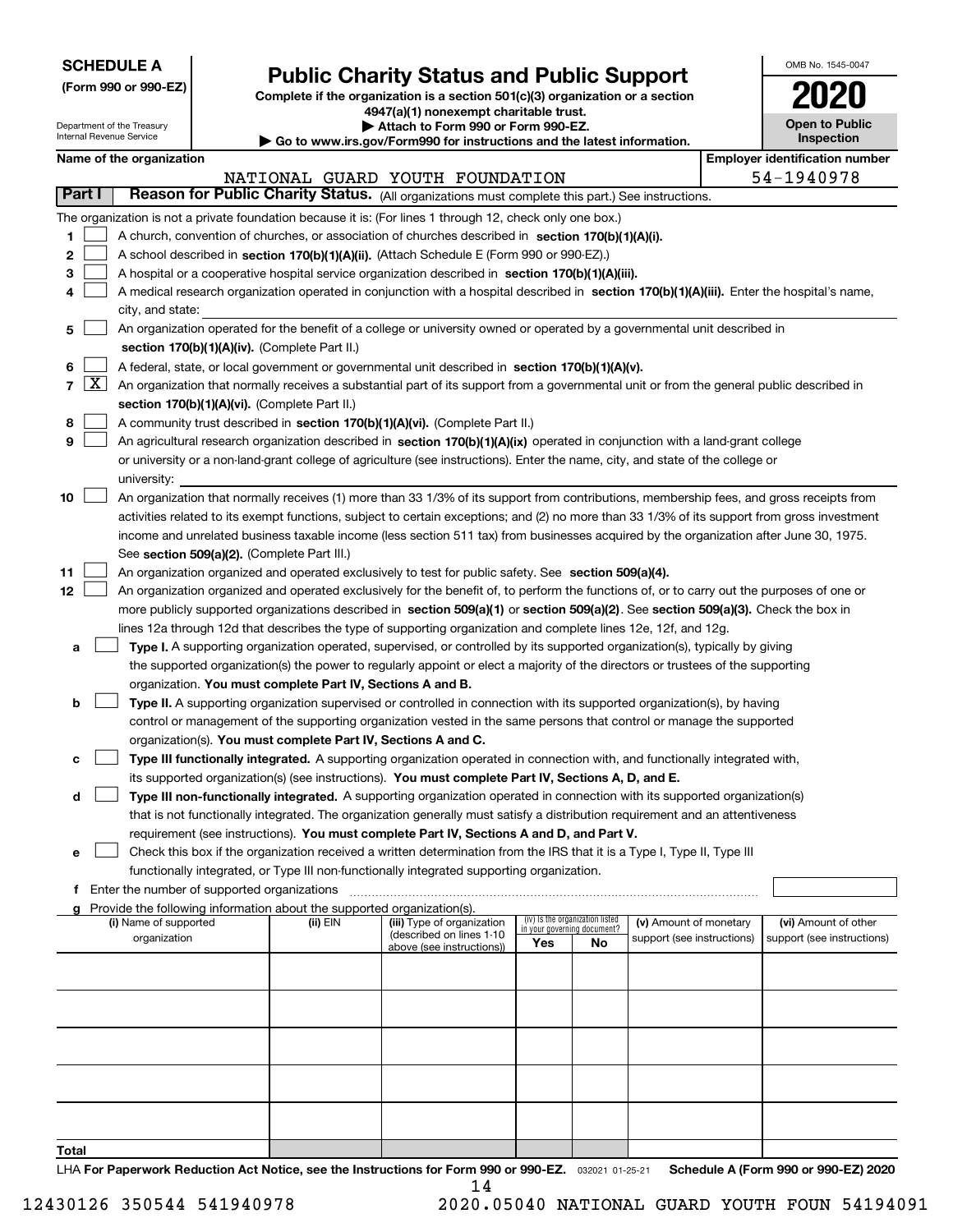#### Schedule A (Form 990 or 990-EZ) 2020 Page NATIONAL GUARD YOUTH FOUNDATION 54-1940978 **Part II Support Schedule for Organizations Described in Sections 170(b)(1)(A)(iv) and 170(b)(1)(A)(vi)**

54-1940978 Page 2

(Complete only if you checked the box on line 5, 7, or 8 of Part I or if the organization failed to qualify under Part III. If the organization fails to qualify under the tests listed below, please complete Part III.)

| <b>Section A. Public Support</b>                                                                                                                                                                                               |            |          |                        |            |                                      |                                          |
|--------------------------------------------------------------------------------------------------------------------------------------------------------------------------------------------------------------------------------|------------|----------|------------------------|------------|--------------------------------------|------------------------------------------|
| Calendar year (or fiscal year beginning in)                                                                                                                                                                                    | (a) 2016   | (b) 2017 | $(c)$ 2018             | $(d)$ 2019 | (e) 2020                             | (f) Total                                |
| 1 Gifts, grants, contributions, and                                                                                                                                                                                            |            |          |                        |            |                                      |                                          |
| membership fees received. (Do not                                                                                                                                                                                              |            |          |                        |            |                                      |                                          |
| include any "unusual grants.")                                                                                                                                                                                                 | 701,738.   | 1455228. | 822,705.               | 309, 172.  | 111,302.                             | 3400145.                                 |
| 2 Tax revenues levied for the organ-                                                                                                                                                                                           |            |          |                        |            |                                      |                                          |
| ization's benefit and either paid to                                                                                                                                                                                           |            |          |                        |            |                                      |                                          |
| or expended on its behalf                                                                                                                                                                                                      |            |          |                        |            |                                      |                                          |
| 3 The value of services or facilities                                                                                                                                                                                          |            |          |                        |            |                                      |                                          |
| furnished by a governmental unit to                                                                                                                                                                                            |            |          |                        |            |                                      |                                          |
| the organization without charge                                                                                                                                                                                                |            |          |                        |            |                                      |                                          |
| 4 Total. Add lines 1 through 3                                                                                                                                                                                                 | 701,738.   | 1455228. | $\overline{82}2, 705.$ | 309, 172.  | 111,302.                             | 3400145.                                 |
| 5 The portion of total contributions                                                                                                                                                                                           |            |          |                        |            |                                      |                                          |
| by each person (other than a                                                                                                                                                                                                   |            |          |                        |            |                                      |                                          |
| governmental unit or publicly                                                                                                                                                                                                  |            |          |                        |            |                                      |                                          |
| supported organization) included                                                                                                                                                                                               |            |          |                        |            |                                      |                                          |
| on line 1 that exceeds 2% of the                                                                                                                                                                                               |            |          |                        |            |                                      |                                          |
| amount shown on line 11,                                                                                                                                                                                                       |            |          |                        |            |                                      |                                          |
| column (f)                                                                                                                                                                                                                     |            |          |                        |            |                                      |                                          |
| 6 Public support. Subtract line 5 from line 4.                                                                                                                                                                                 |            |          |                        |            |                                      | 3400145.                                 |
| <b>Section B. Total Support</b>                                                                                                                                                                                                |            |          |                        |            |                                      |                                          |
| Calendar year (or fiscal year beginning in)                                                                                                                                                                                    | $(a)$ 2016 | (b) 2017 | $(c)$ 2018             | $(d)$ 2019 | (e) 2020                             | (f) Total                                |
| <b>7</b> Amounts from line 4                                                                                                                                                                                                   | 701,738.   | 1455228. | 822,705.               | 309,172.   | 111,302.                             | 3400145.                                 |
| 8 Gross income from interest,                                                                                                                                                                                                  |            |          |                        |            |                                      |                                          |
| dividends, payments received on                                                                                                                                                                                                |            |          |                        |            |                                      |                                          |
| securities loans, rents, royalties,                                                                                                                                                                                            |            |          |                        |            |                                      |                                          |
| and income from similar sources                                                                                                                                                                                                | 1,178.     | 6,465.   | 15, 233.               | 11,848.    | 6,032.                               | 40,756.                                  |
| 9 Net income from unrelated business                                                                                                                                                                                           |            |          |                        |            |                                      |                                          |
| activities, whether or not the                                                                                                                                                                                                 |            |          |                        |            |                                      |                                          |
| business is regularly carried on                                                                                                                                                                                               |            |          |                        |            |                                      |                                          |
| 10 Other income. Do not include gain                                                                                                                                                                                           |            |          |                        |            |                                      |                                          |
| or loss from the sale of capital                                                                                                                                                                                               |            |          |                        |            |                                      |                                          |
| assets (Explain in Part VI.)                                                                                                                                                                                                   |            |          |                        |            |                                      |                                          |
| 11 Total support. Add lines 7 through 10                                                                                                                                                                                       |            |          |                        |            |                                      | 3440901.                                 |
| 12 Gross receipts from related activities, etc. (see instructions)                                                                                                                                                             |            |          |                        |            | 12                                   | 550.                                     |
| 13 First 5 years. If the Form 990 is for the organization's first, second, third, fourth, or fifth tax year as a section 501(c)(3)                                                                                             |            |          |                        |            |                                      |                                          |
| organization, check this box and stop here manufactured and according to the state of the state of the state of the state of the state of the state of the state of the state of the state of the state of the state of the st |            |          |                        |            |                                      |                                          |
| <b>Section C. Computation of Public Support Percentage</b>                                                                                                                                                                     |            |          |                        |            |                                      |                                          |
| 14 Public support percentage for 2020 (line 6, column (f), divided by line 11, column (f) <i>mummumumum</i>                                                                                                                    |            |          |                        |            | 14                                   | 98.82<br>%                               |
|                                                                                                                                                                                                                                |            |          |                        |            | 15                                   | 99.22<br>%                               |
| 16a 33 1/3% support test - 2020. If the organization did not check the box on line 13, and line 14 is 33 1/3% or more, check this box and                                                                                      |            |          |                        |            |                                      |                                          |
| stop here. The organization qualifies as a publicly supported organization                                                                                                                                                     |            |          |                        |            |                                      | $\blacktriangleright$ $\boxed{\text{X}}$ |
| b 33 1/3% support test - 2019. If the organization did not check a box on line 13 or 16a, and line 15 is 33 1/3% or more, check this box                                                                                       |            |          |                        |            |                                      |                                          |
| and stop here. The organization qualifies as a publicly supported organization                                                                                                                                                 |            |          |                        |            |                                      |                                          |
| 17a 10% -facts-and-circumstances test - 2020. If the organization did not check a box on line 13, 16a, or 16b, and line 14 is 10% or more,                                                                                     |            |          |                        |            |                                      |                                          |
| and if the organization meets the facts-and-circumstances test, check this box and stop here. Explain in Part VI how the organization                                                                                          |            |          |                        |            |                                      |                                          |
| meets the facts-and-circumstances test. The organization qualifies as a publicly supported organization                                                                                                                        |            |          |                        |            |                                      |                                          |
| <b>b 10% -facts-and-circumstances test - 2019.</b> If the organization did not check a box on line 13, 16a, 16b, or 17a, and line 15 is 10% or                                                                                 |            |          |                        |            |                                      |                                          |
| more, and if the organization meets the facts-and-circumstances test, check this box and stop here. Explain in Part VI how the                                                                                                 |            |          |                        |            |                                      |                                          |
| organization meets the facts-and-circumstances test. The organization qualifies as a publicly supported organization                                                                                                           |            |          |                        |            |                                      |                                          |
| 18 Private foundation. If the organization did not check a box on line 13, 16a, 16b, 17a, or 17b, check this box and see instructions                                                                                          |            |          |                        |            |                                      |                                          |
|                                                                                                                                                                                                                                |            |          |                        |            | Schodule A (Form 000 or 000 F7) 2020 |                                          |

**Schedule A (Form 990 or 990-EZ) 2020**

032022 01-25-21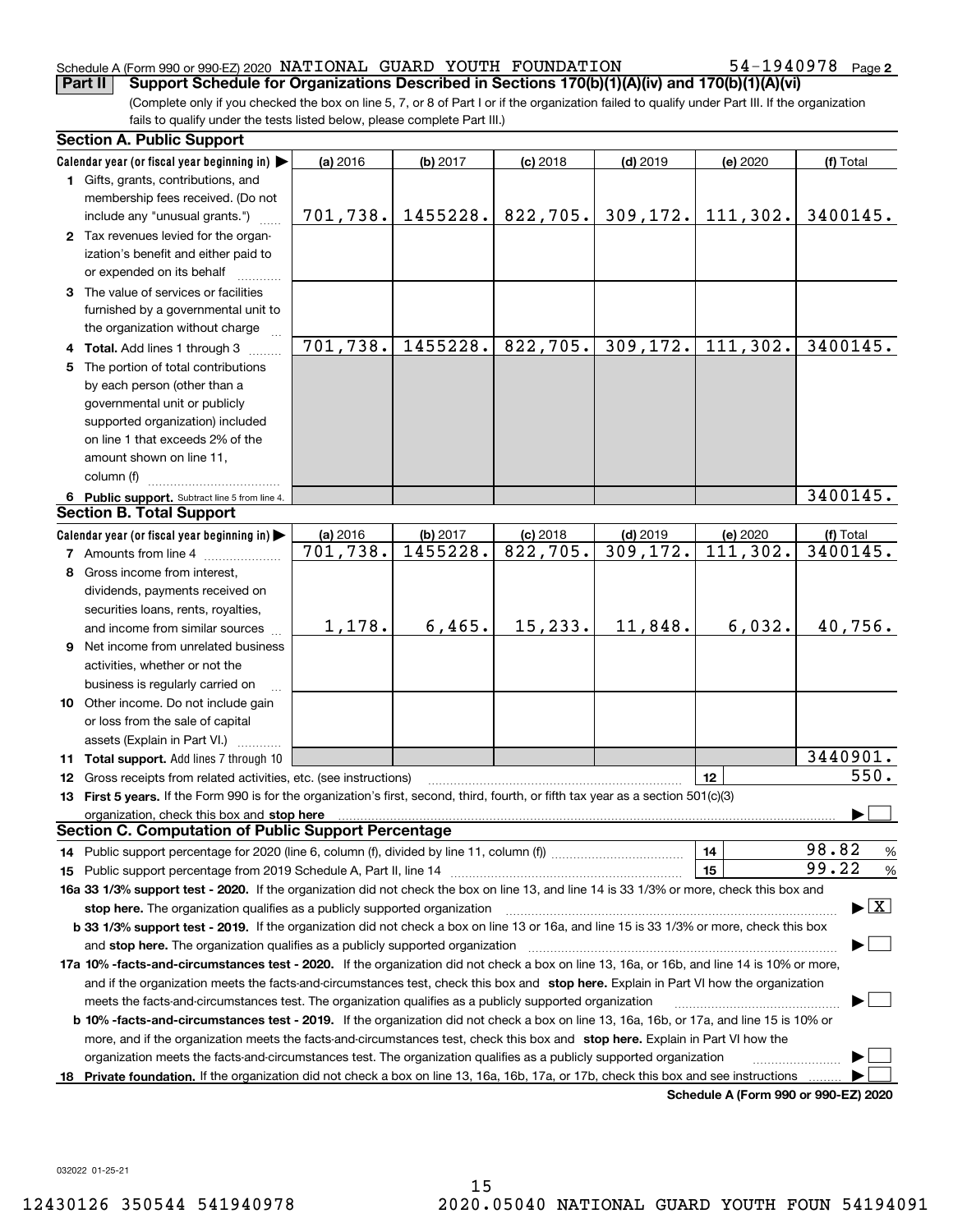#### Schedule A (Form 990 or 990-EZ) 2020 Page NATIONAL GUARD YOUTH FOUNDATION 54-1940978 **Part III Support Schedule for Organizations Described in Section 509(a)(2)**

(Complete only if you checked the box on line 10 of Part I or if the organization failed to qualify under Part II. If the organization fails to qualify under the tests listed below, please complete Part II.)

|    | <b>Section A. Public Support</b>                                                                                                                                                                                              |          |          |            |            |          |                                      |
|----|-------------------------------------------------------------------------------------------------------------------------------------------------------------------------------------------------------------------------------|----------|----------|------------|------------|----------|--------------------------------------|
|    | Calendar year (or fiscal year beginning in) $\blacktriangleright$                                                                                                                                                             | (a) 2016 | (b) 2017 | $(c)$ 2018 | $(d)$ 2019 | (e) 2020 | (f) Total                            |
|    | 1 Gifts, grants, contributions, and                                                                                                                                                                                           |          |          |            |            |          |                                      |
|    | membership fees received. (Do not                                                                                                                                                                                             |          |          |            |            |          |                                      |
|    | include any "unusual grants.")                                                                                                                                                                                                |          |          |            |            |          |                                      |
|    | 2 Gross receipts from admissions,<br>merchandise sold or services per-<br>formed, or facilities furnished in<br>any activity that is related to the<br>organization's tax-exempt purpose                                      |          |          |            |            |          |                                      |
|    | 3 Gross receipts from activities that<br>are not an unrelated trade or bus-                                                                                                                                                   |          |          |            |            |          |                                      |
|    | iness under section 513                                                                                                                                                                                                       |          |          |            |            |          |                                      |
|    | 4 Tax revenues levied for the organ-                                                                                                                                                                                          |          |          |            |            |          |                                      |
|    | ization's benefit and either paid to<br>or expended on its behalf<br>.                                                                                                                                                        |          |          |            |            |          |                                      |
|    | 5 The value of services or facilities                                                                                                                                                                                         |          |          |            |            |          |                                      |
|    | furnished by a governmental unit to                                                                                                                                                                                           |          |          |            |            |          |                                      |
|    | the organization without charge                                                                                                                                                                                               |          |          |            |            |          |                                      |
|    | <b>6 Total.</b> Add lines 1 through 5                                                                                                                                                                                         |          |          |            |            |          |                                      |
|    | 7a Amounts included on lines 1, 2, and                                                                                                                                                                                        |          |          |            |            |          |                                      |
|    | 3 received from disqualified persons                                                                                                                                                                                          |          |          |            |            |          |                                      |
|    | <b>b</b> Amounts included on lines 2 and 3 received<br>from other than disqualified persons that<br>exceed the greater of \$5,000 or 1% of the<br>amount on line 13 for the year                                              |          |          |            |            |          |                                      |
|    | c Add lines 7a and 7b                                                                                                                                                                                                         |          |          |            |            |          |                                      |
|    | 8 Public support. (Subtract line 7c from line 6.)                                                                                                                                                                             |          |          |            |            |          |                                      |
|    | <b>Section B. Total Support</b>                                                                                                                                                                                               |          |          |            |            |          |                                      |
|    | Calendar year (or fiscal year beginning in) $\blacktriangleright$                                                                                                                                                             | (a) 2016 | (b) 2017 | $(c)$ 2018 | $(d)$ 2019 | (e) 2020 | (f) Total                            |
|    | 9 Amounts from line 6                                                                                                                                                                                                         |          |          |            |            |          |                                      |
|    | 10a Gross income from interest,<br>dividends, payments received on<br>securities loans, rents, royalties,<br>and income from similar sources                                                                                  |          |          |            |            |          |                                      |
|    | <b>b</b> Unrelated business taxable income<br>(less section 511 taxes) from businesses                                                                                                                                        |          |          |            |            |          |                                      |
|    | acquired after June 30, 1975                                                                                                                                                                                                  |          |          |            |            |          |                                      |
|    | c Add lines 10a and 10b<br>11 Net income from unrelated business<br>activities not included in line 10b,<br>whether or not the business is<br>regularly carried on                                                            |          |          |            |            |          |                                      |
|    | 12 Other income. Do not include gain<br>or loss from the sale of capital<br>assets (Explain in Part VI.)                                                                                                                      |          |          |            |            |          |                                      |
|    | <b>13</b> Total support. (Add lines 9, 10c, 11, and 12.)                                                                                                                                                                      |          |          |            |            |          |                                      |
|    | 14 First 5 years. If the Form 990 is for the organization's first, second, third, fourth, or fifth tax year as a section 501(c)(3) organization,                                                                              |          |          |            |            |          |                                      |
|    | check this box and stop here with the continuum control to the control of the state of the state of the control of the state of the control of the control of the control of the control of the control of the control of the |          |          |            |            |          |                                      |
|    | <b>Section C. Computation of Public Support Percentage</b>                                                                                                                                                                    |          |          |            |            |          |                                      |
|    | 15 Public support percentage for 2020 (line 8, column (f), divided by line 13, column (f))                                                                                                                                    |          |          |            |            | 15       | %                                    |
|    | 16 Public support percentage from 2019 Schedule A, Part III, line 15                                                                                                                                                          |          |          |            |            | 16       | %                                    |
|    | <b>Section D. Computation of Investment Income Percentage</b>                                                                                                                                                                 |          |          |            |            |          |                                      |
|    | 17 Investment income percentage for 2020 (line 10c, column (f), divided by line 13, column (f))                                                                                                                               |          |          |            |            | 17       | %                                    |
|    | <b>18</b> Investment income percentage from <b>2019</b> Schedule A, Part III, line 17                                                                                                                                         |          |          |            |            | 18       | %                                    |
|    | 19a 33 1/3% support tests - 2020. If the organization did not check the box on line 14, and line 15 is more than 33 1/3%, and line 17 is not                                                                                  |          |          |            |            |          |                                      |
|    | more than 33 1/3%, check this box and stop here. The organization qualifies as a publicly supported organization                                                                                                              |          |          |            |            |          | ▶                                    |
|    | b 33 1/3% support tests - 2019. If the organization did not check a box on line 14 or line 19a, and line 16 is more than 33 1/3%, and                                                                                         |          |          |            |            |          |                                      |
|    | line 18 is not more than 33 1/3%, check this box and stop here. The organization qualifies as a publicly supported organization                                                                                               |          |          |            |            |          |                                      |
| 20 | <b>Private foundation.</b> If the organization did not check a box on line 14, 19a, or 19b, check this box and see instructions                                                                                               |          |          |            |            |          |                                      |
|    | 032023 01-25-21                                                                                                                                                                                                               |          | 16       |            |            |          | Schedule A (Form 990 or 990-EZ) 2020 |

12430126 350544 541940978 2020.05040 NATIONAL GUARD YOUTH FOUN 54194091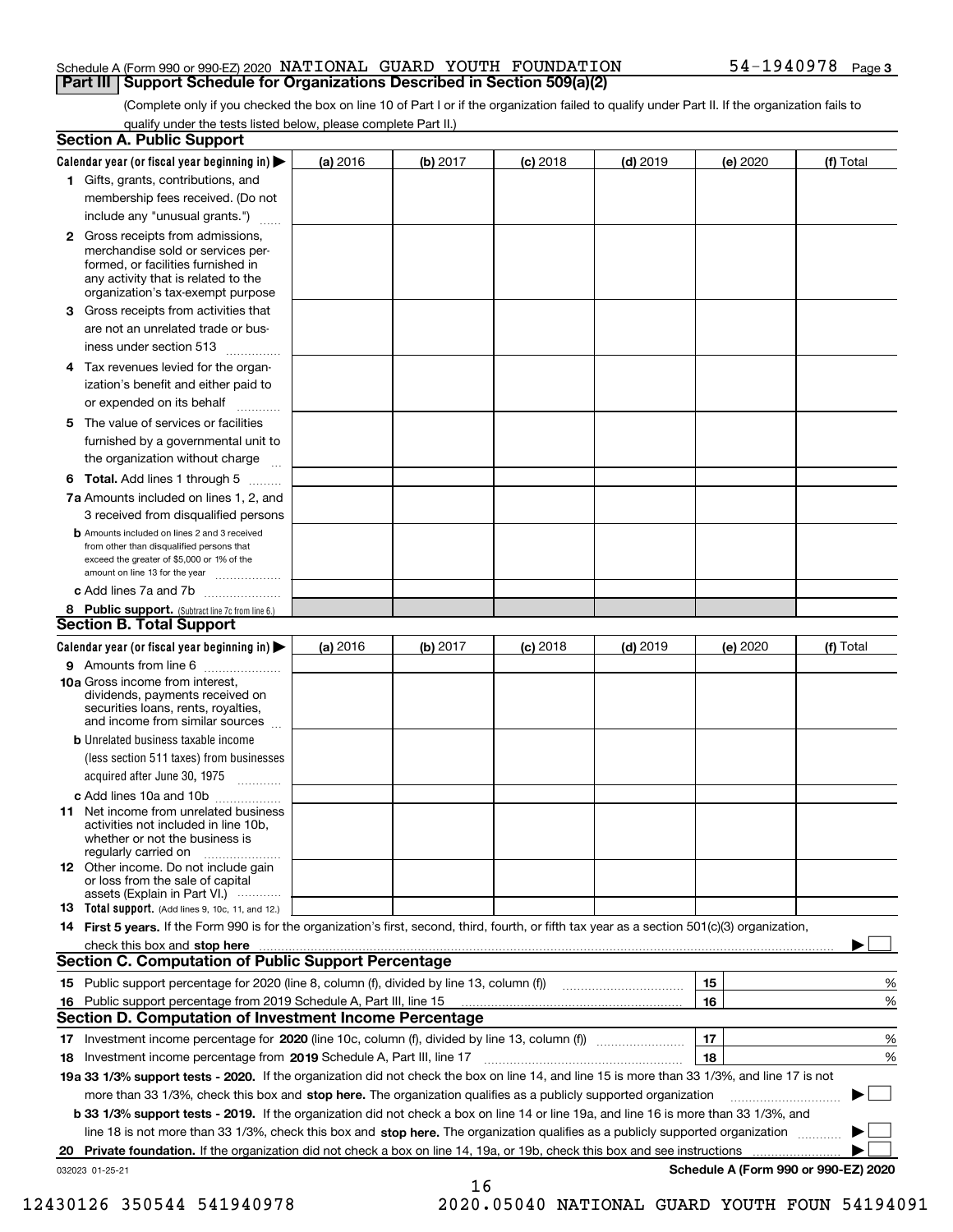### Schedule A (Form 990 or 990-EZ) 2020 Page NATIONAL GUARD YOUTH FOUNDATION 54-1940978

### **Part IV Supporting Organizations**

(Complete only if you checked a box in line 12 on Part I. If you checked box 12a, Part I, complete Sections A and B. If you checked box 12b, Part I, complete Sections A and C. If you checked box 12c, Part I, complete Sections A, D, and E. If you checked box 12d, Part I, complete Sections A and D, and complete Part V.)

### **Section A. All Supporting Organizations**

- **1** Are all of the organization's supported organizations listed by name in the organization's governing documents? If "No," describe in **Part VI** how the supported organizations are designated. If designated by *class or purpose, describe the designation. If historic and continuing relationship, explain.*
- **2** Did the organization have any supported organization that does not have an IRS determination of status under section 509(a)(1) or (2)? If "Yes," explain in Part VI how the organization determined that the supported *organization was described in section 509(a)(1) or (2).*
- **3a** Did the organization have a supported organization described in section 501(c)(4), (5), or (6)? If "Yes," answer *lines 3b and 3c below.*
- **b** Did the organization confirm that each supported organization qualified under section 501(c)(4), (5), or (6) and satisfied the public support tests under section 509(a)(2)? If "Yes," describe in **Part VI** when and how the *organization made the determination.*
- **c**Did the organization ensure that all support to such organizations was used exclusively for section 170(c)(2)(B) purposes? If "Yes," explain in **Part VI** what controls the organization put in place to ensure such use.
- **4a***If* Was any supported organization not organized in the United States ("foreign supported organization")? *"Yes," and if you checked box 12a or 12b in Part I, answer lines 4b and 4c below.*
- **b** Did the organization have ultimate control and discretion in deciding whether to make grants to the foreign supported organization? If "Yes," describe in **Part VI** how the organization had such control and discretion *despite being controlled or supervised by or in connection with its supported organizations.*
- **c** Did the organization support any foreign supported organization that does not have an IRS determination under sections 501(c)(3) and 509(a)(1) or (2)? If "Yes," explain in **Part VI** what controls the organization used *to ensure that all support to the foreign supported organization was used exclusively for section 170(c)(2)(B) purposes.*
- **5a** Did the organization add, substitute, or remove any supported organizations during the tax year? If "Yes," answer lines 5b and 5c below (if applicable). Also, provide detail in **Part VI,** including (i) the names and EIN *numbers of the supported organizations added, substituted, or removed; (ii) the reasons for each such action; (iii) the authority under the organization's organizing document authorizing such action; and (iv) how the action was accomplished (such as by amendment to the organizing document).*
- **b** Type I or Type II only. Was any added or substituted supported organization part of a class already designated in the organization's organizing document?
- **cSubstitutions only.**  Was the substitution the result of an event beyond the organization's control?
- **6** Did the organization provide support (whether in the form of grants or the provision of services or facilities) to **Part VI.** *If "Yes," provide detail in* support or benefit one or more of the filing organization's supported organizations? anyone other than (i) its supported organizations, (ii) individuals that are part of the charitable class benefited by one or more of its supported organizations, or (iii) other supporting organizations that also
- **7**Did the organization provide a grant, loan, compensation, or other similar payment to a substantial contributor *If "Yes," complete Part I of Schedule L (Form 990 or 990-EZ).* regard to a substantial contributor? (as defined in section 4958(c)(3)(C)), a family member of a substantial contributor, or a 35% controlled entity with
- **8** Did the organization make a loan to a disqualified person (as defined in section 4958) not described in line 7? *If "Yes," complete Part I of Schedule L (Form 990 or 990-EZ).*
- **9a** Was the organization controlled directly or indirectly at any time during the tax year by one or more in section 509(a)(1) or (2))? If "Yes," *provide detail in* <code>Part VI.</code> disqualified persons, as defined in section 4946 (other than foundation managers and organizations described
- **b** Did one or more disqualified persons (as defined in line 9a) hold a controlling interest in any entity in which the supporting organization had an interest? If "Yes," provide detail in P**art VI**.
- **c**Did a disqualified person (as defined in line 9a) have an ownership interest in, or derive any personal benefit from, assets in which the supporting organization also had an interest? If "Yes," provide detail in P**art VI.**
- **10a** Was the organization subject to the excess business holdings rules of section 4943 because of section supporting organizations)? If "Yes," answer line 10b below. 4943(f) (regarding certain Type II supporting organizations, and all Type III non-functionally integrated
- **b** Did the organization have any excess business holdings in the tax year? (Use Schedule C, Form 4720, to *determine whether the organization had excess business holdings.)*

17

032024 01-25-21

**10bSchedule A (Form 990 or 990-EZ) 2020**

**1**

**2**

**3a**

**3b**

**3c**

**4a**

**4b**

**4c**

**5a**

**5b5c**

**6**

**7**

**8**

**9a**

**9b**

**9c**

**10a**

**YesNo**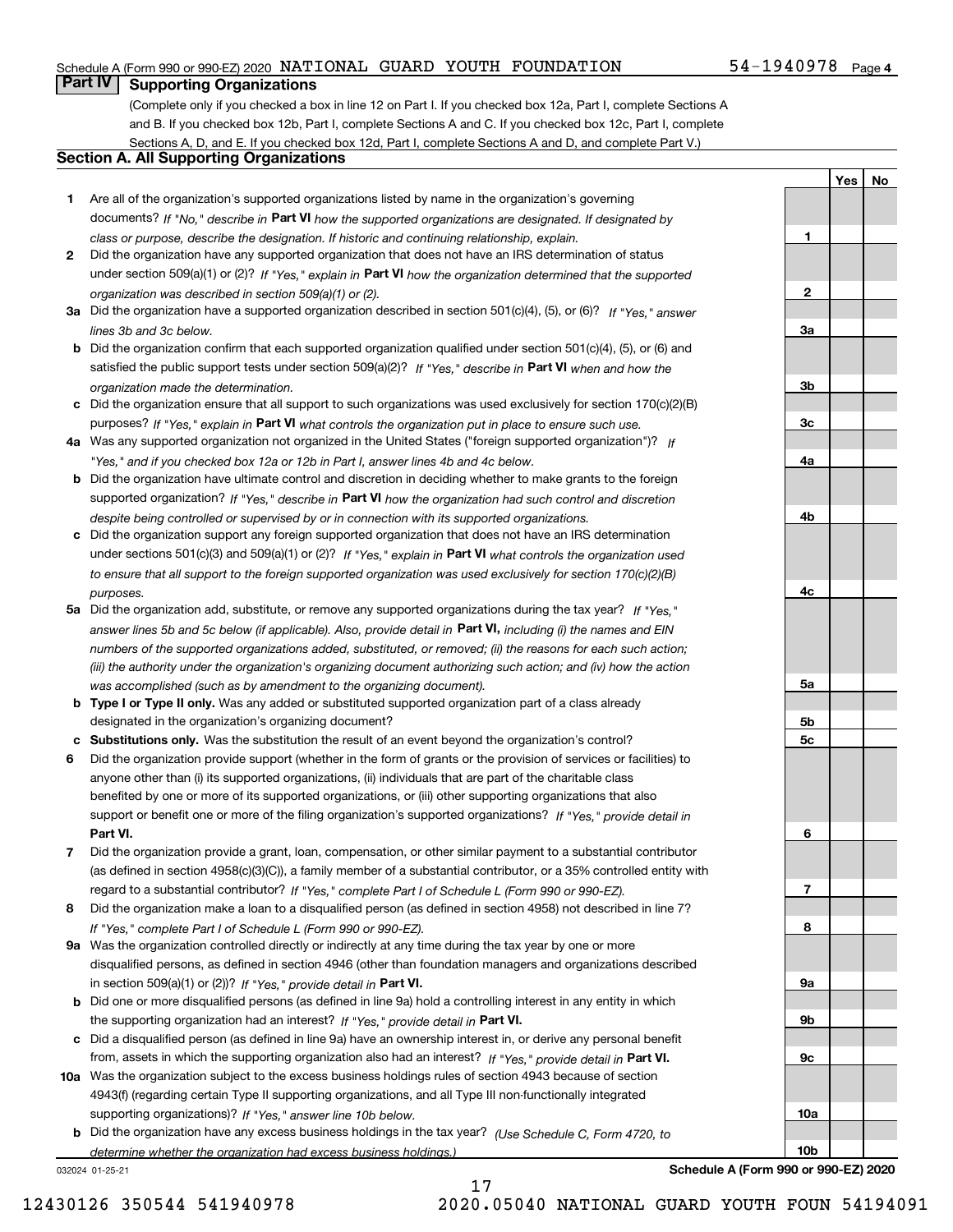#### Schedule A (Form 990 or 990-EZ) 2020 NATIONAL GUARD YOUTH FOUNDATION 54-I94U978 Page NATIONAL GUARD YOUTH FOUNDATION 54-1940978

| Part IV | <b>Supporting Organizations (continued)</b>                                                                                                                                                                                                                                                                                                                                                                                                                                                                              |                 |     |    |
|---------|--------------------------------------------------------------------------------------------------------------------------------------------------------------------------------------------------------------------------------------------------------------------------------------------------------------------------------------------------------------------------------------------------------------------------------------------------------------------------------------------------------------------------|-----------------|-----|----|
|         |                                                                                                                                                                                                                                                                                                                                                                                                                                                                                                                          |                 | Yes | No |
| 11      | Has the organization accepted a gift or contribution from any of the following persons?                                                                                                                                                                                                                                                                                                                                                                                                                                  |                 |     |    |
|         | a A person who directly or indirectly controls, either alone or together with persons described in lines 11b and                                                                                                                                                                                                                                                                                                                                                                                                         |                 |     |    |
|         | 11c below, the governing body of a supported organization?                                                                                                                                                                                                                                                                                                                                                                                                                                                               | 11a             |     |    |
|         | <b>b</b> A family member of a person described in line 11a above?                                                                                                                                                                                                                                                                                                                                                                                                                                                        | 11 <sub>b</sub> |     |    |
|         | c A 35% controlled entity of a person described in line 11a or 11b above? If "Yes" to line 11a, 11b, or 11c, provide                                                                                                                                                                                                                                                                                                                                                                                                     |                 |     |    |
|         | detail in Part VI.                                                                                                                                                                                                                                                                                                                                                                                                                                                                                                       | 11c             |     |    |
|         | <b>Section B. Type I Supporting Organizations</b>                                                                                                                                                                                                                                                                                                                                                                                                                                                                        |                 |     |    |
|         |                                                                                                                                                                                                                                                                                                                                                                                                                                                                                                                          |                 | Yes | No |
| 1       | Did the governing body, members of the governing body, officers acting in their official capacity, or membership of one or<br>more supported organizations have the power to regularly appoint or elect at least a majority of the organization's officers,<br>directors, or trustees at all times during the tax year? If "No," describe in Part VI how the supported organization(s)<br>effectively operated, supervised, or controlled the organization's activities. If the organization had more than one supported |                 |     |    |
|         | organization, describe how the powers to appoint and/or remove officers, directors, or trustees were allocated among the<br>supported organizations and what conditions or restrictions, if any, applied to such powers during the tax year.                                                                                                                                                                                                                                                                             | 1               |     |    |
| 2       | Did the organization operate for the benefit of any supported organization other than the supported                                                                                                                                                                                                                                                                                                                                                                                                                      |                 |     |    |
|         | organization(s) that operated, supervised, or controlled the supporting organization? If "Yes," explain in                                                                                                                                                                                                                                                                                                                                                                                                               |                 |     |    |
|         | Part VI how providing such benefit carried out the purposes of the supported organization(s) that operated,                                                                                                                                                                                                                                                                                                                                                                                                              |                 |     |    |
|         | supervised, or controlled the supporting organization.                                                                                                                                                                                                                                                                                                                                                                                                                                                                   | $\overline{2}$  |     |    |
|         | <b>Section C. Type II Supporting Organizations</b>                                                                                                                                                                                                                                                                                                                                                                                                                                                                       |                 |     |    |
|         |                                                                                                                                                                                                                                                                                                                                                                                                                                                                                                                          |                 | Yes | No |
| 1       | Were a majority of the organization's directors or trustees during the tax year also a majority of the directors                                                                                                                                                                                                                                                                                                                                                                                                         |                 |     |    |
|         | or trustees of each of the organization's supported organization(s)? If "No," describe in Part VI how control                                                                                                                                                                                                                                                                                                                                                                                                            |                 |     |    |
|         | or management of the supporting organization was vested in the same persons that controlled or managed                                                                                                                                                                                                                                                                                                                                                                                                                   |                 |     |    |
|         | the supported organization(s).                                                                                                                                                                                                                                                                                                                                                                                                                                                                                           | 1               |     |    |
|         | <b>Section D. All Type III Supporting Organizations</b>                                                                                                                                                                                                                                                                                                                                                                                                                                                                  |                 |     |    |
|         |                                                                                                                                                                                                                                                                                                                                                                                                                                                                                                                          |                 | Yes | No |
| 1       | Did the organization provide to each of its supported organizations, by the last day of the fifth month of the                                                                                                                                                                                                                                                                                                                                                                                                           |                 |     |    |
|         | organization's tax year, (i) a written notice describing the type and amount of support provided during the prior tax                                                                                                                                                                                                                                                                                                                                                                                                    |                 |     |    |
|         | year, (ii) a copy of the Form 990 that was most recently filed as of the date of notification, and (iii) copies of the                                                                                                                                                                                                                                                                                                                                                                                                   |                 |     |    |
|         | organization's governing documents in effect on the date of notification, to the extent not previously provided?                                                                                                                                                                                                                                                                                                                                                                                                         | 1               |     |    |
| 2       | Were any of the organization's officers, directors, or trustees either (i) appointed or elected by the supported                                                                                                                                                                                                                                                                                                                                                                                                         |                 |     |    |
|         | organization(s) or (ii) serving on the governing body of a supported organization? If "No." explain in Part VI how                                                                                                                                                                                                                                                                                                                                                                                                       |                 |     |    |
| 3       | the organization maintained a close and continuous working relationship with the supported organization(s).<br>By reason of the relationship described in line 2, above, did the organization's supported organizations have a                                                                                                                                                                                                                                                                                           | $\mathbf 2$     |     |    |
|         | significant voice in the organization's investment policies and in directing the use of the organization's                                                                                                                                                                                                                                                                                                                                                                                                               |                 |     |    |
|         | income or assets at all times during the tax year? If "Yes," describe in Part VI the role the organization's                                                                                                                                                                                                                                                                                                                                                                                                             |                 |     |    |
|         | supported organizations played in this regard.                                                                                                                                                                                                                                                                                                                                                                                                                                                                           | 3               |     |    |
|         | Section E. Type III Functionally Integrated Supporting Organizations                                                                                                                                                                                                                                                                                                                                                                                                                                                     |                 |     |    |
| 1.      | Check the box next to the method that the organization used to satisfy the Integral Part Test during the year (see instructions).                                                                                                                                                                                                                                                                                                                                                                                        |                 |     |    |
| а       | The organization satisfied the Activities Test. Complete line 2 below.                                                                                                                                                                                                                                                                                                                                                                                                                                                   |                 |     |    |
| b       | The organization is the parent of each of its supported organizations. Complete line 3 below.                                                                                                                                                                                                                                                                                                                                                                                                                            |                 |     |    |
| c       | The organization supported a governmental entity. Describe in Part VI how you supported a governmental entity (see instructions)                                                                                                                                                                                                                                                                                                                                                                                         |                 |     |    |
| 2       | Activities Test. Answer lines 2a and 2b below.                                                                                                                                                                                                                                                                                                                                                                                                                                                                           |                 | Yes | No |
| а       | Did substantially all of the organization's activities during the tax year directly further the exempt purposes of                                                                                                                                                                                                                                                                                                                                                                                                       |                 |     |    |
|         | the supported organization(s) to which the organization was responsive? If "Yes," then in Part VI identify                                                                                                                                                                                                                                                                                                                                                                                                               |                 |     |    |
|         | those supported organizations and explain how these activities directly furthered their exempt purposes,                                                                                                                                                                                                                                                                                                                                                                                                                 |                 |     |    |
|         | how the organization was responsive to those supported organizations, and how the organization determined                                                                                                                                                                                                                                                                                                                                                                                                                |                 |     |    |
|         | that these activities constituted substantially all of its activities.                                                                                                                                                                                                                                                                                                                                                                                                                                                   | 2a              |     |    |
| b       | Did the activities described in line 2a, above, constitute activities that, but for the organization's involvement,                                                                                                                                                                                                                                                                                                                                                                                                      |                 |     |    |
|         | one or more of the organization's supported organization(s) would have been engaged in? If "Yes," explain in                                                                                                                                                                                                                                                                                                                                                                                                             |                 |     |    |
|         | Part VI the reasons for the organization's position that its supported organization(s) would have engaged in                                                                                                                                                                                                                                                                                                                                                                                                             |                 |     |    |
|         | these activities but for the organization's involvement.                                                                                                                                                                                                                                                                                                                                                                                                                                                                 | 2b              |     |    |

**3** Parent of Supported Organizations. Answer lines 3a and 3b below.

**a** Did the organization have the power to regularly appoint or elect a majority of the officers, directors, or trustees of each of the supported organizations? If "Yes" or "No" provide details in **Part VI.** 

032025 01-25-21 **b** Did the organization exercise a substantial degree of direction over the policies, programs, and activities of each of its supported organizations? If "Yes," describe in Part VI the role played by the organization in this regard.

18

**Schedule A (Form 990 or 990-EZ) 2020**

**3a**

**3b**

12430126 350544 541940978 2020.05040 NATIONAL GUARD YOUTH FOUN 54194091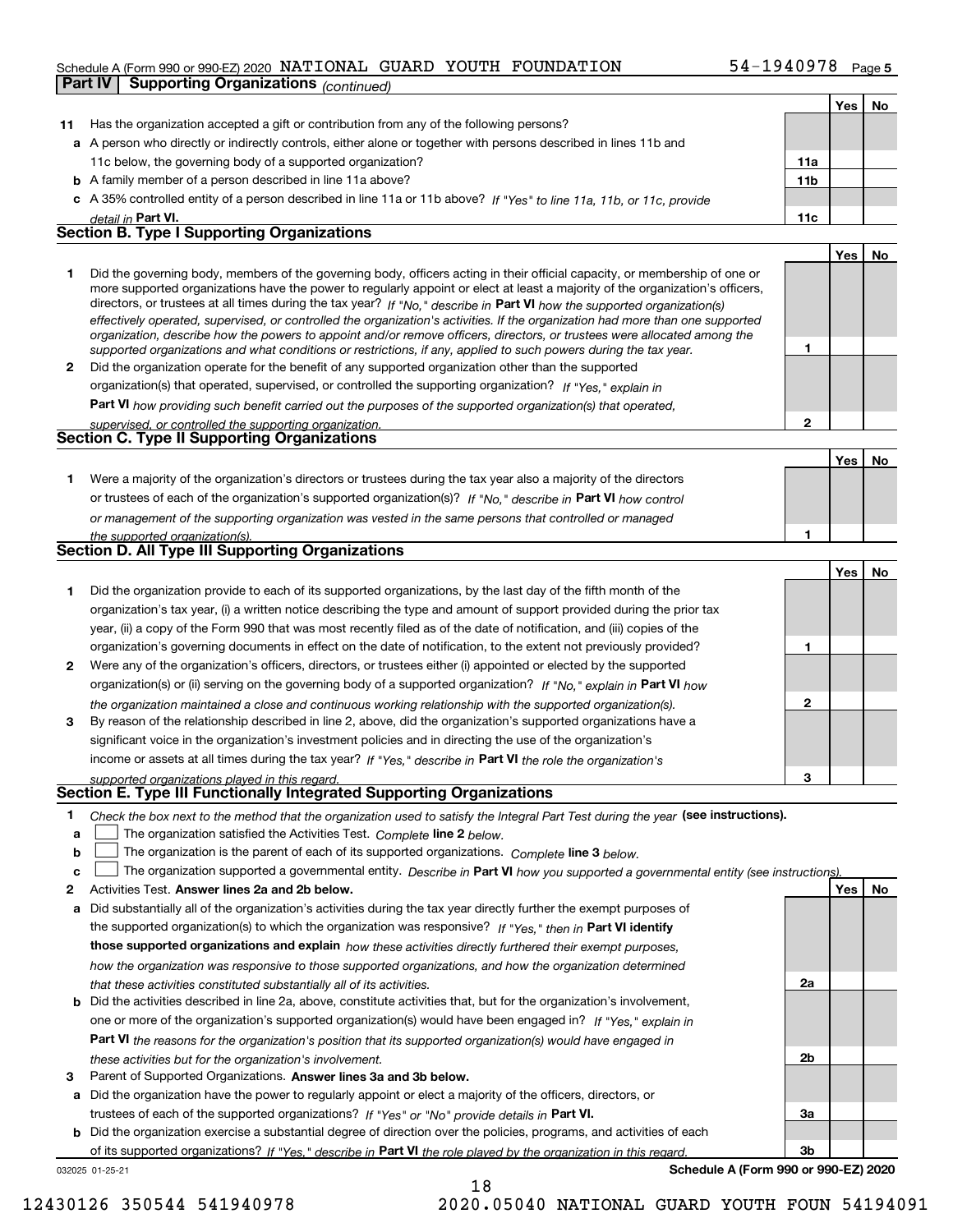| <b>Part V</b> Type III Non-Functionally Integrated 509(a)(3) Supporting Organizations |  |  |                              |  |
|---------------------------------------------------------------------------------------|--|--|------------------------------|--|
| Schedule A (Form 990 or 990-EZ) 2020 NATIONAL GUARD YOUTH FOUNDATION                  |  |  | 54-1940978 <sub>Page 6</sub> |  |

1 Check here if the organization satisfied the Integral Part Test as a qualifying trust on Nov. 20, 1970 (explain in Part VI). See instructions. All other Type III non-functionally integrated supporting organizations must complete Sections A through E.

| Section A - Adjusted Net Income |                                                                                                                                   | (A) Prior Year | (B) Current Year<br>(optional) |                                |
|---------------------------------|-----------------------------------------------------------------------------------------------------------------------------------|----------------|--------------------------------|--------------------------------|
| 1                               | Net short-term capital gain                                                                                                       | 1              |                                |                                |
| $\mathbf{2}$                    | Recoveries of prior-year distributions                                                                                            | $\overline{2}$ |                                |                                |
| 3                               | Other gross income (see instructions)                                                                                             | 3              |                                |                                |
| 4                               | Add lines 1 through 3.                                                                                                            | 4              |                                |                                |
| 5                               | Depreciation and depletion                                                                                                        | 5              |                                |                                |
| 6                               | Portion of operating expenses paid or incurred for production or                                                                  |                |                                |                                |
|                                 | collection of gross income or for management, conservation, or                                                                    |                |                                |                                |
|                                 | maintenance of property held for production of income (see instructions)                                                          | 6              |                                |                                |
| 7                               | Other expenses (see instructions)                                                                                                 | $\overline{7}$ |                                |                                |
| 8                               | Adjusted Net Income (subtract lines 5, 6, and 7 from line 4)                                                                      | 8              |                                |                                |
|                                 | <b>Section B - Minimum Asset Amount</b>                                                                                           |                | (A) Prior Year                 | (B) Current Year<br>(optional) |
| 1                               | Aggregate fair market value of all non-exempt-use assets (see                                                                     |                |                                |                                |
|                                 | instructions for short tax year or assets held for part of year):                                                                 |                |                                |                                |
|                                 | <b>a</b> Average monthly value of securities                                                                                      | 1a             |                                |                                |
|                                 | <b>b</b> Average monthly cash balances                                                                                            | 1 <sub>b</sub> |                                |                                |
|                                 | c Fair market value of other non-exempt-use assets                                                                                | 1c             |                                |                                |
|                                 | <b>d</b> Total (add lines 1a, 1b, and 1c)                                                                                         | 1d             |                                |                                |
|                                 | e Discount claimed for blockage or other factors                                                                                  |                |                                |                                |
|                                 | (explain in detail in Part VI):                                                                                                   |                |                                |                                |
| 2                               | Acquisition indebtedness applicable to non-exempt-use assets                                                                      | 2              |                                |                                |
| 3                               | Subtract line 2 from line 1d.                                                                                                     | 3              |                                |                                |
| 4                               | Cash deemed held for exempt use. Enter 0.015 of line 3 (for greater amount,                                                       |                |                                |                                |
|                                 | see instructions)                                                                                                                 | 4              |                                |                                |
| 5                               | Net value of non-exempt-use assets (subtract line 4 from line 3)                                                                  | 5              |                                |                                |
| 6                               | Multiply line 5 by 0.035.                                                                                                         | 6              |                                |                                |
| 7                               | Recoveries of prior-year distributions                                                                                            | 7              |                                |                                |
| 8                               | <b>Minimum Asset Amount</b> (add line 7 to line 6)                                                                                | 8              |                                |                                |
|                                 | <b>Section C - Distributable Amount</b>                                                                                           |                |                                | <b>Current Year</b>            |
| 1                               | Adjusted net income for prior year (from Section A, line 8, column A)                                                             | 1              |                                |                                |
| 2                               | Enter 0.85 of line 1.                                                                                                             | $\overline{2}$ |                                |                                |
| 3                               | Minimum asset amount for prior year (from Section B, line 8, column A)                                                            | 3              |                                |                                |
| 4                               | Enter greater of line 2 or line 3.                                                                                                | 4              |                                |                                |
| 5                               | Income tax imposed in prior year                                                                                                  | 5              |                                |                                |
| 6                               | <b>Distributable Amount.</b> Subtract line 5 from line 4, unless subject to                                                       |                |                                |                                |
|                                 | emergency temporary reduction (see instructions).                                                                                 | 6              |                                |                                |
| 7                               | Check here if the current year is the organization's first as a non-functionally integrated Type III supporting organization (see |                |                                |                                |

instructions).

**1**

**Schedule A (Form 990 or 990-EZ) 2020**

032026 01-25-21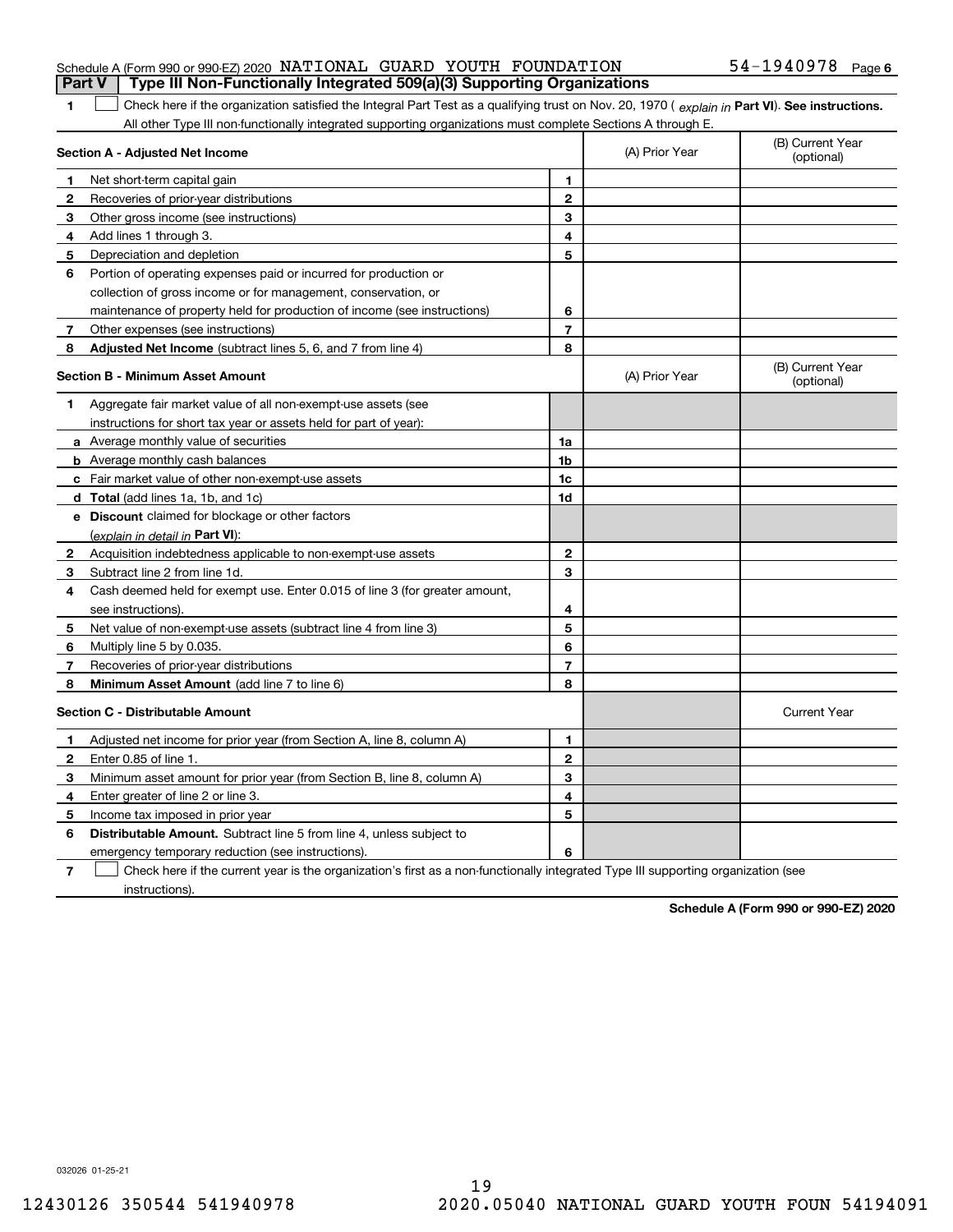### Schedule A (Form 990 or 990-EZ) 2020 Page NATIONAL GUARD YOUTH FOUNDATION 54-1940978

| Part V | Type III Non-Functionally Integrated 509(a)(3) Supporting Organizations                    |                                    | (continued)                                   |                                                  |
|--------|--------------------------------------------------------------------------------------------|------------------------------------|-----------------------------------------------|--------------------------------------------------|
|        | <b>Section D - Distributions</b>                                                           |                                    |                                               | <b>Current Year</b>                              |
|        | Amounts paid to supported organizations to accomplish exempt purposes                      |                                    | 1                                             |                                                  |
| 2      | Amounts paid to perform activity that directly furthers exempt purposes of supported       |                                    |                                               |                                                  |
|        | organizations, in excess of income from activity                                           |                                    | 2                                             |                                                  |
| 3      | Administrative expenses paid to accomplish exempt purposes of supported organizations      |                                    | 3                                             |                                                  |
| 4      | Amounts paid to acquire exempt-use assets                                                  |                                    | 4                                             |                                                  |
| 5      | Qualified set aside amounts (prior IRS approval required - provide details in Part VI)     |                                    | 5                                             |                                                  |
| 6      | Other distributions ( <i>describe in</i> Part VI). See instructions.                       |                                    | 6                                             |                                                  |
| 7      | Total annual distributions. Add lines 1 through 6.                                         |                                    | 7                                             |                                                  |
| 8      | Distributions to attentive supported organizations to which the organization is responsive |                                    |                                               |                                                  |
|        | (provide details in Part VI). See instructions.                                            |                                    | 8                                             |                                                  |
| 9      | Distributable amount for 2020 from Section C, line 6                                       |                                    | 9                                             |                                                  |
| 10     | Line 8 amount divided by line 9 amount                                                     |                                    | 10                                            |                                                  |
|        | <b>Section E - Distribution Allocations</b> (see instructions)                             | (i)<br><b>Excess Distributions</b> | (ii)<br><b>Underdistributions</b><br>Pre-2020 | (iii)<br><b>Distributable</b><br>Amount for 2020 |
| 1      | Distributable amount for 2020 from Section C, line 6                                       |                                    |                                               |                                                  |
| 2      | Underdistributions, if any, for years prior to 2020 (reason-                               |                                    |                                               |                                                  |
|        | able cause required - explain in Part VI). See instructions.                               |                                    |                                               |                                                  |
| 3      | Excess distributions carryover, if any, to 2020                                            |                                    |                                               |                                                  |
|        | a From 2015                                                                                |                                    |                                               |                                                  |
|        | $b$ From 2016                                                                              |                                    |                                               |                                                  |
|        | $c$ From 2017                                                                              |                                    |                                               |                                                  |
|        | <b>d</b> From 2018                                                                         |                                    |                                               |                                                  |
|        | e From 2019                                                                                |                                    |                                               |                                                  |
|        | f Total of lines 3a through 3e                                                             |                                    |                                               |                                                  |
|        | g Applied to underdistributions of prior years                                             |                                    |                                               |                                                  |
|        | <b>h</b> Applied to 2020 distributable amount                                              |                                    |                                               |                                                  |
|        | Carryover from 2015 not applied (see instructions)                                         |                                    |                                               |                                                  |
|        | Remainder. Subtract lines 3g, 3h, and 3i from line 3f.                                     |                                    |                                               |                                                  |
| 4      | Distributions for 2020 from Section D.                                                     |                                    |                                               |                                                  |
|        | line $7:$                                                                                  |                                    |                                               |                                                  |
|        | a Applied to underdistributions of prior years                                             |                                    |                                               |                                                  |
|        | <b>b</b> Applied to 2020 distributable amount                                              |                                    |                                               |                                                  |
|        | <b>c</b> Remainder. Subtract lines 4a and 4b from line 4.                                  |                                    |                                               |                                                  |
| 5      | Remaining underdistributions for years prior to 2020, if                                   |                                    |                                               |                                                  |
|        | any. Subtract lines 3g and 4a from line 2. For result greater                              |                                    |                                               |                                                  |
|        | than zero, explain in Part VI. See instructions.                                           |                                    |                                               |                                                  |
| 6      | Remaining underdistributions for 2020. Subtract lines 3h                                   |                                    |                                               |                                                  |
|        | and 4b from line 1. For result greater than zero, explain in                               |                                    |                                               |                                                  |
|        | Part VI. See instructions.                                                                 |                                    |                                               |                                                  |
| 7      | Excess distributions carryover to 2021. Add lines 3j                                       |                                    |                                               |                                                  |
|        | and 4c.                                                                                    |                                    |                                               |                                                  |
| 8      | Breakdown of line 7:                                                                       |                                    |                                               |                                                  |
|        | a Excess from 2016                                                                         |                                    |                                               |                                                  |
|        | <b>b</b> Excess from 2017                                                                  |                                    |                                               |                                                  |
|        | c Excess from 2018                                                                         |                                    |                                               |                                                  |
|        | d Excess from 2019                                                                         |                                    |                                               |                                                  |
|        | e Excess from 2020                                                                         |                                    |                                               |                                                  |

**Schedule A (Form 990 or 990-EZ) 2020**

032027 01-25-21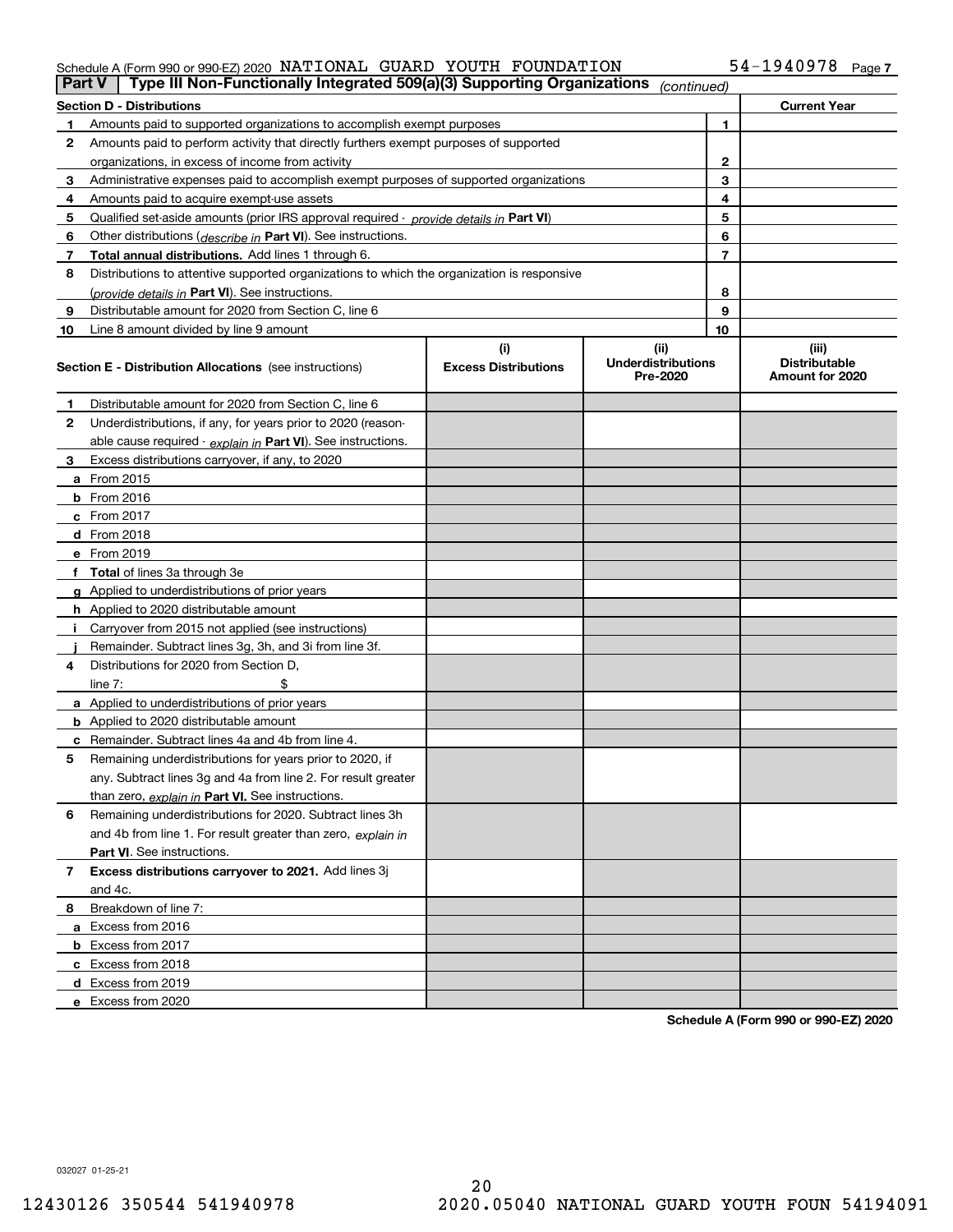|                 | Schedule A (Form 990 or 990-EZ) 2020 NATIONAL GUARD YOUTH FOUNDATION                                                                                                                                                                                                                                                                                                                                                                                                                                                                                                                        | $54 - 1940978$ Page 8                |
|-----------------|---------------------------------------------------------------------------------------------------------------------------------------------------------------------------------------------------------------------------------------------------------------------------------------------------------------------------------------------------------------------------------------------------------------------------------------------------------------------------------------------------------------------------------------------------------------------------------------------|--------------------------------------|
| <b>Part VI</b>  | Supplemental Information. Provide the explanations required by Part II, line 10; Part II, line 17a or 17b; Part III, line 12;<br>Part IV, Section A, lines 1, 2, 3b, 3c, 4b, 4c, 5a, 6, 9a, 9b, 9c, 11a, 11b, and 11c; Part IV, Section B, lines 1 and 2; Part IV, Section C,<br>line 1; Part IV, Section D, lines 2 and 3; Part IV, Section E, lines 1c, 2a, 2b, 3a, and 3b; Part V, line 1; Part V, Section B, line 1e; Part V,<br>Section D, lines 5, 6, and 8; and Part V, Section E, lines 2, 5, and 6. Also complete this part for any additional information.<br>(See instructions.) |                                      |
|                 |                                                                                                                                                                                                                                                                                                                                                                                                                                                                                                                                                                                             |                                      |
|                 |                                                                                                                                                                                                                                                                                                                                                                                                                                                                                                                                                                                             |                                      |
|                 |                                                                                                                                                                                                                                                                                                                                                                                                                                                                                                                                                                                             |                                      |
|                 |                                                                                                                                                                                                                                                                                                                                                                                                                                                                                                                                                                                             |                                      |
|                 |                                                                                                                                                                                                                                                                                                                                                                                                                                                                                                                                                                                             |                                      |
|                 |                                                                                                                                                                                                                                                                                                                                                                                                                                                                                                                                                                                             |                                      |
|                 |                                                                                                                                                                                                                                                                                                                                                                                                                                                                                                                                                                                             |                                      |
|                 |                                                                                                                                                                                                                                                                                                                                                                                                                                                                                                                                                                                             |                                      |
|                 |                                                                                                                                                                                                                                                                                                                                                                                                                                                                                                                                                                                             |                                      |
|                 |                                                                                                                                                                                                                                                                                                                                                                                                                                                                                                                                                                                             |                                      |
|                 |                                                                                                                                                                                                                                                                                                                                                                                                                                                                                                                                                                                             |                                      |
|                 |                                                                                                                                                                                                                                                                                                                                                                                                                                                                                                                                                                                             |                                      |
|                 |                                                                                                                                                                                                                                                                                                                                                                                                                                                                                                                                                                                             |                                      |
|                 |                                                                                                                                                                                                                                                                                                                                                                                                                                                                                                                                                                                             |                                      |
|                 |                                                                                                                                                                                                                                                                                                                                                                                                                                                                                                                                                                                             |                                      |
|                 |                                                                                                                                                                                                                                                                                                                                                                                                                                                                                                                                                                                             |                                      |
|                 |                                                                                                                                                                                                                                                                                                                                                                                                                                                                                                                                                                                             |                                      |
|                 |                                                                                                                                                                                                                                                                                                                                                                                                                                                                                                                                                                                             |                                      |
|                 |                                                                                                                                                                                                                                                                                                                                                                                                                                                                                                                                                                                             |                                      |
|                 |                                                                                                                                                                                                                                                                                                                                                                                                                                                                                                                                                                                             |                                      |
|                 |                                                                                                                                                                                                                                                                                                                                                                                                                                                                                                                                                                                             |                                      |
|                 |                                                                                                                                                                                                                                                                                                                                                                                                                                                                                                                                                                                             |                                      |
|                 |                                                                                                                                                                                                                                                                                                                                                                                                                                                                                                                                                                                             |                                      |
|                 |                                                                                                                                                                                                                                                                                                                                                                                                                                                                                                                                                                                             |                                      |
|                 |                                                                                                                                                                                                                                                                                                                                                                                                                                                                                                                                                                                             |                                      |
|                 |                                                                                                                                                                                                                                                                                                                                                                                                                                                                                                                                                                                             |                                      |
|                 |                                                                                                                                                                                                                                                                                                                                                                                                                                                                                                                                                                                             |                                      |
|                 |                                                                                                                                                                                                                                                                                                                                                                                                                                                                                                                                                                                             |                                      |
|                 |                                                                                                                                                                                                                                                                                                                                                                                                                                                                                                                                                                                             |                                      |
|                 |                                                                                                                                                                                                                                                                                                                                                                                                                                                                                                                                                                                             |                                      |
|                 |                                                                                                                                                                                                                                                                                                                                                                                                                                                                                                                                                                                             |                                      |
| 032028 01-25-21 |                                                                                                                                                                                                                                                                                                                                                                                                                                                                                                                                                                                             | Schedule A (Form 990 or 990-EZ) 2020 |
|                 | 21                                                                                                                                                                                                                                                                                                                                                                                                                                                                                                                                                                                          |                                      |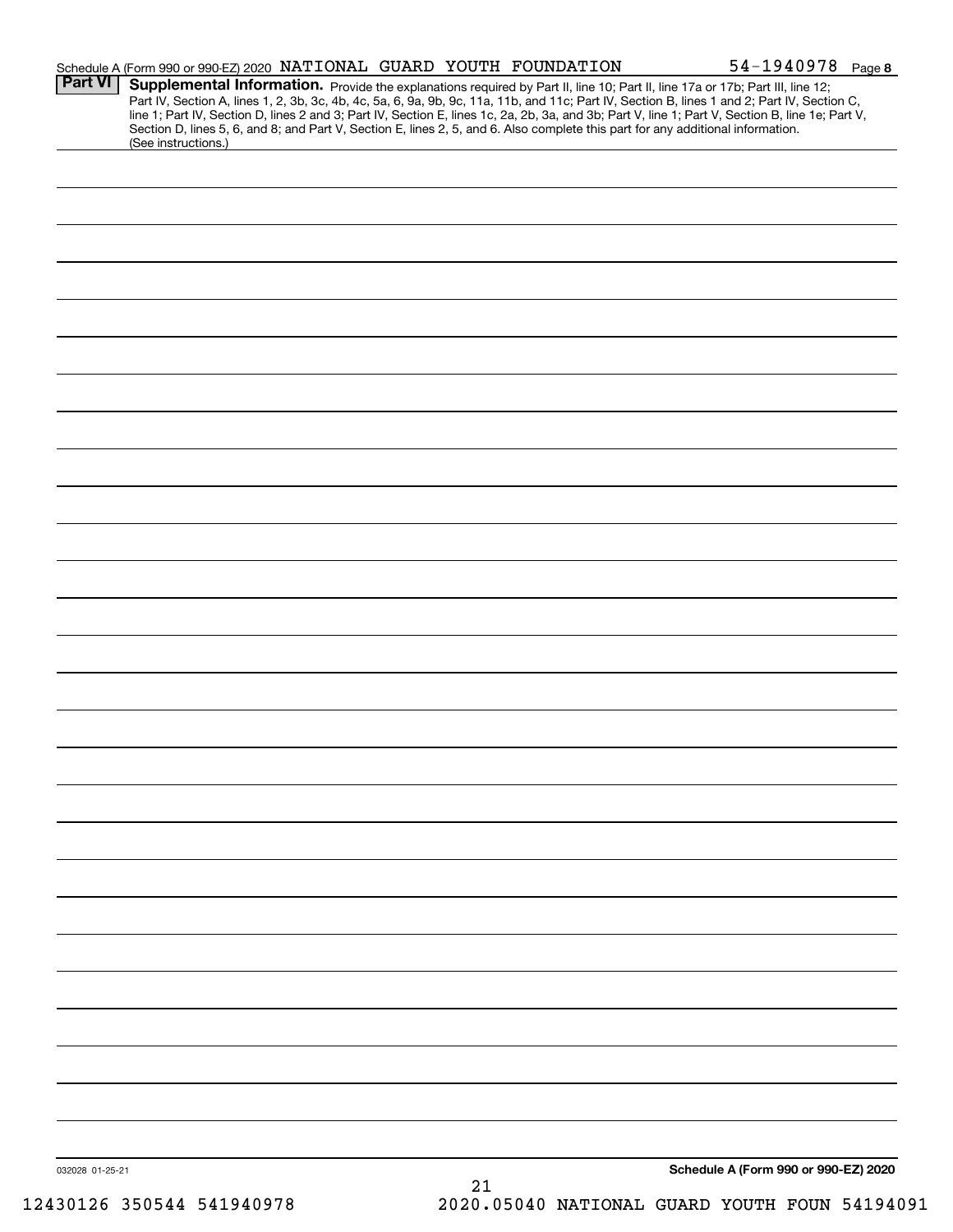Department of the Treasury Internal Revenue Service **(Form 990, 990-EZ, or 990-PF)**

## \*\* PUBLIC DISCLOSURE COPY \*\*

## **Schedule B Schedule of Contributors**

**| Attach to Form 990, Form 990-EZ, or Form 990-PF. | Go to www.irs.gov/Form990 for the latest information.** OMB No. 1545-0047

**2020**

**Employer identification number**

| Name of the organization |  |
|--------------------------|--|
|                          |  |

**Organization type** (check one):

|  | NATIONAL GUARD YOUTH FOUNDATION |  |
|--|---------------------------------|--|
|  |                                 |  |

54-1940978

| Filers of:         | <b>Section:</b>                                                             |
|--------------------|-----------------------------------------------------------------------------|
| Form 990 or 990-EZ | $X$ 501(c)( 3) (enter number) organization                                  |
|                    | $4947(a)(1)$ nonexempt charitable trust not treated as a private foundation |
|                    | 527 political organization                                                  |
| Form 990-PF        | 501(c)(3) exempt private foundation                                         |
|                    | 4947(a)(1) nonexempt charitable trust treated as a private foundation       |
|                    | 501(c)(3) taxable private foundation                                        |

Check if your organization is covered by the **General Rule** or a **Special Rule. Note:**  Only a section 501(c)(7), (8), or (10) organization can check boxes for both the General Rule and a Special Rule. See instructions.

#### **General Rule**

 $\mathcal{L}^{\text{max}}$ 

For an organization filing Form 990, 990-EZ, or 990-PF that received, during the year, contributions totaling \$5,000 or more (in money or property) from any one contributor. Complete Parts I and II. See instructions for determining a contributor's total contributions.

#### **Special Rules**

any one contributor, during the year, total contributions of the greater of  $\,$  (1) \$5,000; or **(2)** 2% of the amount on (i) Form 990, Part VIII, line 1h;  $\boxed{\textbf{X}}$  For an organization described in section 501(c)(3) filing Form 990 or 990-EZ that met the 33 1/3% support test of the regulations under sections 509(a)(1) and 170(b)(1)(A)(vi), that checked Schedule A (Form 990 or 990-EZ), Part II, line 13, 16a, or 16b, and that received from or (ii) Form 990-EZ, line 1. Complete Parts I and II.

For an organization described in section 501(c)(7), (8), or (10) filing Form 990 or 990-EZ that received from any one contributor, during the year, total contributions of more than \$1,000 exclusively for religious, charitable, scientific, literary, or educational purposes, or for the prevention of cruelty to children or animals. Complete Parts I (entering "N/A" in column (b) instead of the contributor name and address), II, and III.  $\mathcal{L}^{\text{max}}$ 

purpose. Don't complete any of the parts unless the **General Rule** applies to this organization because it received *nonexclusively* year, contributions <sub>exclusively</sub> for religious, charitable, etc., purposes, but no such contributions totaled more than \$1,000. If this box is checked, enter here the total contributions that were received during the year for an  $\;$ exclusively religious, charitable, etc., For an organization described in section 501(c)(7), (8), or (10) filing Form 990 or 990-EZ that received from any one contributor, during the religious, charitable, etc., contributions totaling \$5,000 or more during the year  $\Box$ — $\Box$   $\Box$  $\mathcal{L}^{\text{max}}$ 

**Caution:**  An organization that isn't covered by the General Rule and/or the Special Rules doesn't file Schedule B (Form 990, 990-EZ, or 990-PF),  **must** but it answer "No" on Part IV, line 2, of its Form 990; or check the box on line H of its Form 990-EZ or on its Form 990-PF, Part I, line 2, to certify that it doesn't meet the filing requirements of Schedule B (Form 990, 990-EZ, or 990-PF).

**For Paperwork Reduction Act Notice, see the instructions for Form 990, 990-EZ, or 990-PF. Schedule B (Form 990, 990-EZ, or 990-PF) (2020)** LHA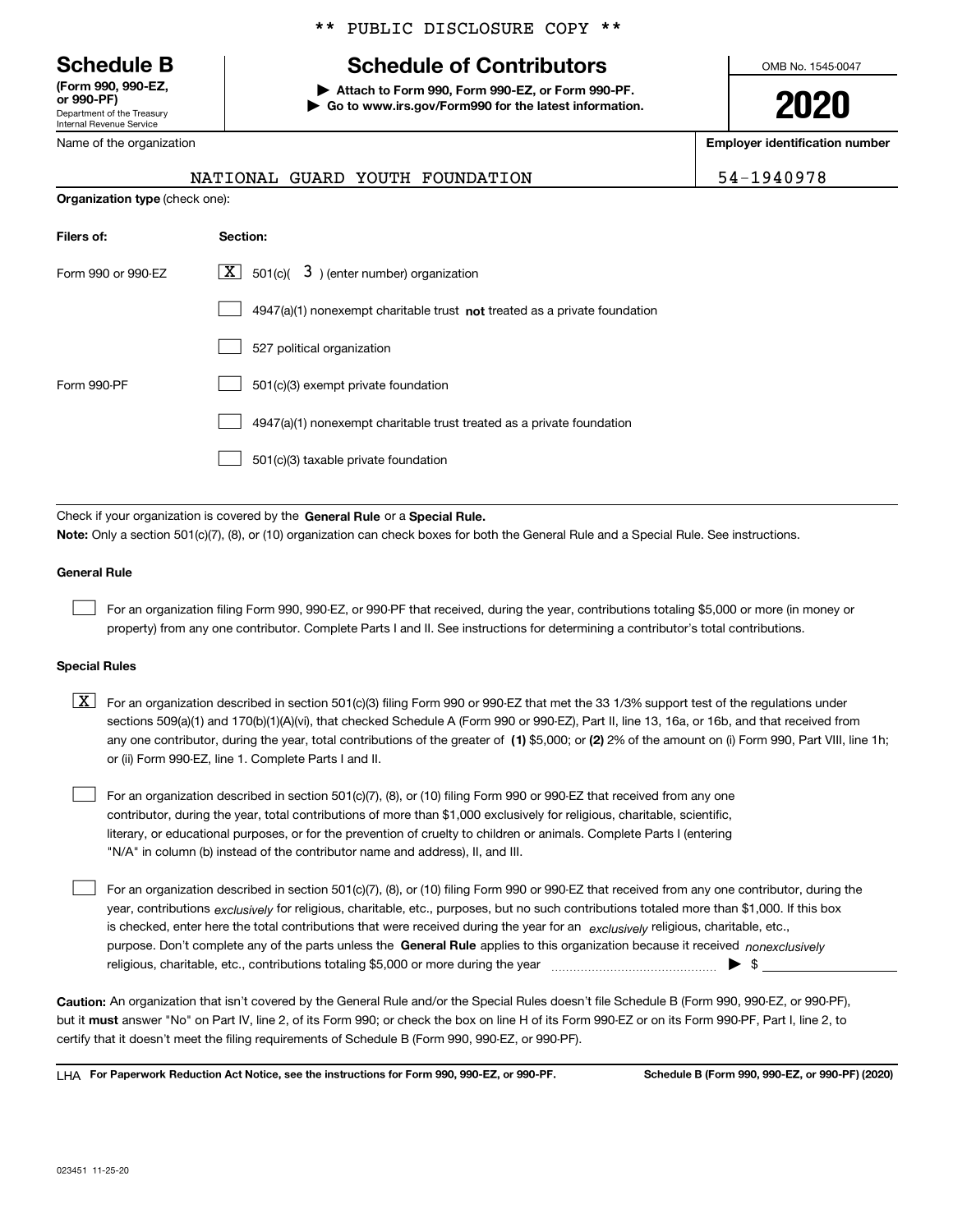**Employer identification number**

### NATIONAL GUARD YOUTH FOUNDATION | 54-1940978

Chedule B (Form 990, 990-EZ, or 990-PF) (2020)<br> **2020 ame of organization number**<br> **24-1940978**<br> **24-1940978**<br> **24-1940978**<br> **24-1940978** 

| (a) | (b)                        | (c)                        | (d)                                                                                                         |
|-----|----------------------------|----------------------------|-------------------------------------------------------------------------------------------------------------|
| No. | Name, address, and ZIP + 4 | <b>Total contributions</b> | Type of contribution                                                                                        |
| 1   |                            | 10,000.<br>\$              | X<br>Person<br>Payroll<br>Noncash<br>(Complete Part II for<br>noncash contributions.)                       |
| (a) | (b)                        | (c)                        | (d)                                                                                                         |
| No. | Name, address, and ZIP + 4 | <b>Total contributions</b> | Type of contribution                                                                                        |
| 2   |                            | 15,000.<br>\$              | x<br>Person<br>Payroll<br>Noncash<br>(Complete Part II for<br>noncash contributions.)                       |
| (a) | (b)                        | (c)                        | (d)                                                                                                         |
| No. | Name, address, and ZIP + 4 | <b>Total contributions</b> | Type of contribution                                                                                        |
| 3   |                            | 10,000.<br>\$              | x<br>Person<br>Payroll<br>Noncash<br>(Complete Part II for<br>noncash contributions.)                       |
| (a) | (b)                        | (c)                        | (d)                                                                                                         |
| No. | Name, address, and ZIP + 4 | <b>Total contributions</b> | Type of contribution                                                                                        |
| 4   |                            | 20,000.<br>\$              | x<br>Person<br>Payroll<br>Noncash<br>(Complete Part II for<br>noncash contributions.)                       |
| (a) | (b)                        | (c)                        | (d)                                                                                                         |
| No. | Name, address, and ZIP + 4 | <b>Total contributions</b> | Type of contribution                                                                                        |
| 5   |                            | 15,000.<br>$\$$            | $\overline{\mathbf{X}}$<br>Person<br>Payroll<br>Noncash<br>(Complete Part II for<br>noncash contributions.) |
| (a) | (b)                        | (c)                        | (d)                                                                                                         |
| No. | Name, address, and ZIP + 4 | <b>Total contributions</b> | Type of contribution                                                                                        |
| 6   |                            | 5,000.<br>\$               | $\overline{\mathbf{X}}$<br>Person<br>Payroll<br>Noncash<br>(Complete Part II for                            |

023452 11-25-20 **Schedule B (Form 990, 990-EZ, or 990-PF) (2020)**

12430126 350544 541940978 2020.05040 NATIONAL GUARD YOUTH FOUN 54194091

23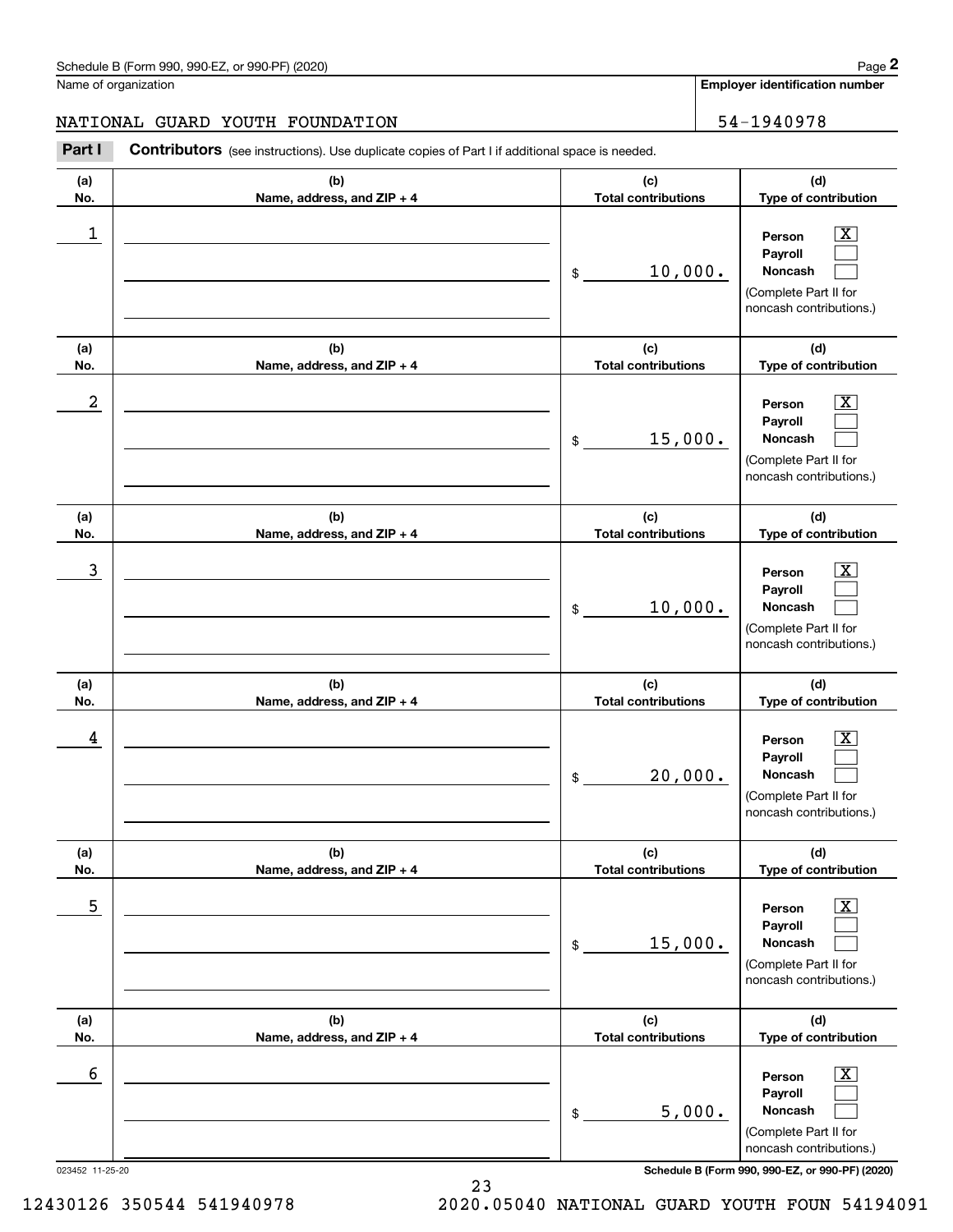**Employer identification number**

### NATIONAL GUARD YOUTH FOUNDATION | 54-1940978

Contributors (see instructions). Use duplicate copies of Part I if additional space is needed. Chedule B (Form 990, 990-EZ, or 990-PF) (2020)<br> **2Page 2** Employer identification number<br> **2Part I** Contributors (see instructions). Use duplicate copies of Part I if additional space is needed.<br>
2Part I Contributors (see

| (a)<br>No. | (b)<br>Name, address, and ZIP + 4 | (c)<br><b>Total contributions</b> | (d)<br>Type of contribution                                                                                 |
|------------|-----------------------------------|-----------------------------------|-------------------------------------------------------------------------------------------------------------|
| 7          |                                   | 5,000.<br>\$                      | $\overline{\mathbf{X}}$<br>Person<br>Payroll<br>Noncash<br>(Complete Part II for<br>noncash contributions.) |
| (a)<br>No. | (b)<br>Name, address, and ZIP + 4 | (c)<br><b>Total contributions</b> | (d)<br>Type of contribution                                                                                 |
|            |                                   | \$                                | Person<br>Payroll<br>Noncash<br>(Complete Part II for<br>noncash contributions.)                            |
| (a)<br>No. | (b)<br>Name, address, and ZIP + 4 | (c)<br><b>Total contributions</b> | (d)<br>Type of contribution                                                                                 |
|            |                                   | \$                                | Person<br>Payroll<br>Noncash<br>(Complete Part II for<br>noncash contributions.)                            |
| (a)<br>No. | (b)<br>Name, address, and ZIP + 4 | (c)<br><b>Total contributions</b> | (d)<br>Type of contribution                                                                                 |
|            |                                   | \$                                | Person<br>Payroll<br>Noncash<br>(Complete Part II for<br>noncash contributions.)                            |
| (a)<br>No. | (b)<br>Name, address, and ZIP + 4 | (c)<br><b>Total contributions</b> | (d)<br>Type of contribution                                                                                 |
|            |                                   | \$                                | Person<br>Payroll<br>Noncash<br>(Complete Part II for<br>noncash contributions.)                            |
| (a)<br>No. | (b)<br>Name, address, and ZIP + 4 | (c)<br><b>Total contributions</b> | (d)<br>Type of contribution                                                                                 |
|            |                                   | \$                                | Person<br>Payroll<br>Noncash<br>(Complete Part II for<br>noncash contributions.)                            |

023452 11-25-20 **Schedule B (Form 990, 990-EZ, or 990-PF) (2020)**

12430126 350544 541940978 2020.05040 NATIONAL GUARD YOUTH FOUN 54194091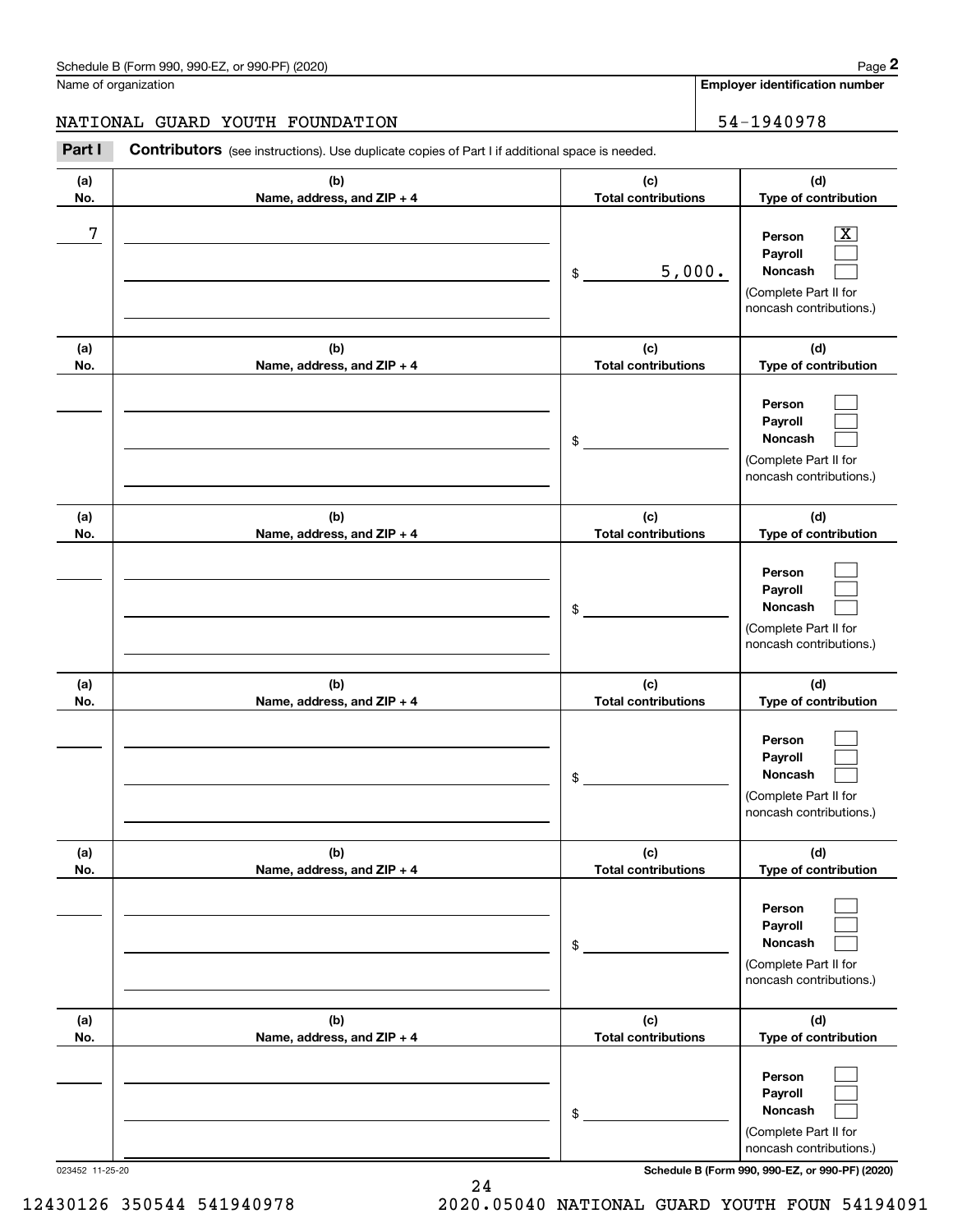**Employer identification number**

NATIONAL GUARD YOUTH FOUNDATION | 54-1940978

Chedule B (Form 990, 990-EZ, or 990-PF) (2020)<br> **2020 Alame of organization**<br> **34-1940978**<br> **34-1940978**<br> **134-1940978**<br> **134-1940978** 

| (a)<br>No.<br>from<br>Part I | (b)<br>Description of noncash property given | (c)<br>FMV (or estimate)<br>(See instructions.) | (d)<br>Date received |
|------------------------------|----------------------------------------------|-------------------------------------------------|----------------------|
|                              |                                              |                                                 |                      |
|                              |                                              | $$\overbrace{\hspace{2.5cm}}$                   |                      |
| (a)<br>No.<br>from<br>Part I | (b)<br>Description of noncash property given | (c)<br>FMV (or estimate)<br>(See instructions.) | (d)<br>Date received |
|                              |                                              |                                                 |                      |
|                              |                                              |                                                 |                      |
|                              |                                              |                                                 |                      |
|                              |                                              | $\frac{1}{2}$                                   |                      |
| (a)<br>No.<br>from<br>Part I | (b)<br>Description of noncash property given | (c)<br>FMV (or estimate)<br>(See instructions.) | (d)<br>Date received |
|                              |                                              |                                                 |                      |
|                              |                                              |                                                 |                      |
|                              |                                              |                                                 |                      |
|                              |                                              | $$\overbrace{\hspace{2.5cm}}$                   |                      |
| (a)<br>No.<br>from<br>Part I | (b)<br>Description of noncash property given | (c)<br>FMV (or estimate)<br>(See instructions.) | (d)<br>Date received |
|                              |                                              |                                                 |                      |
|                              |                                              |                                                 |                      |
|                              |                                              |                                                 |                      |
|                              |                                              | \$                                              |                      |
| (a)<br>No.<br>from<br>Part I | (b)<br>Description of noncash property given | (c)<br>FMV (or estimate)<br>(See instructions.) | (d)<br>Date received |
|                              |                                              |                                                 |                      |
|                              |                                              |                                                 |                      |
|                              |                                              |                                                 |                      |
|                              |                                              | $\,$                                            |                      |
| (a)                          |                                              |                                                 |                      |
| No.                          | (b)                                          | (c)<br>FMV (or estimate)                        | (d)                  |
| from<br>Part I               | Description of noncash property given        | (See instructions.)                             | Date received        |
|                              |                                              |                                                 |                      |
|                              |                                              |                                                 |                      |
|                              |                                              |                                                 |                      |
|                              |                                              | \$                                              |                      |

25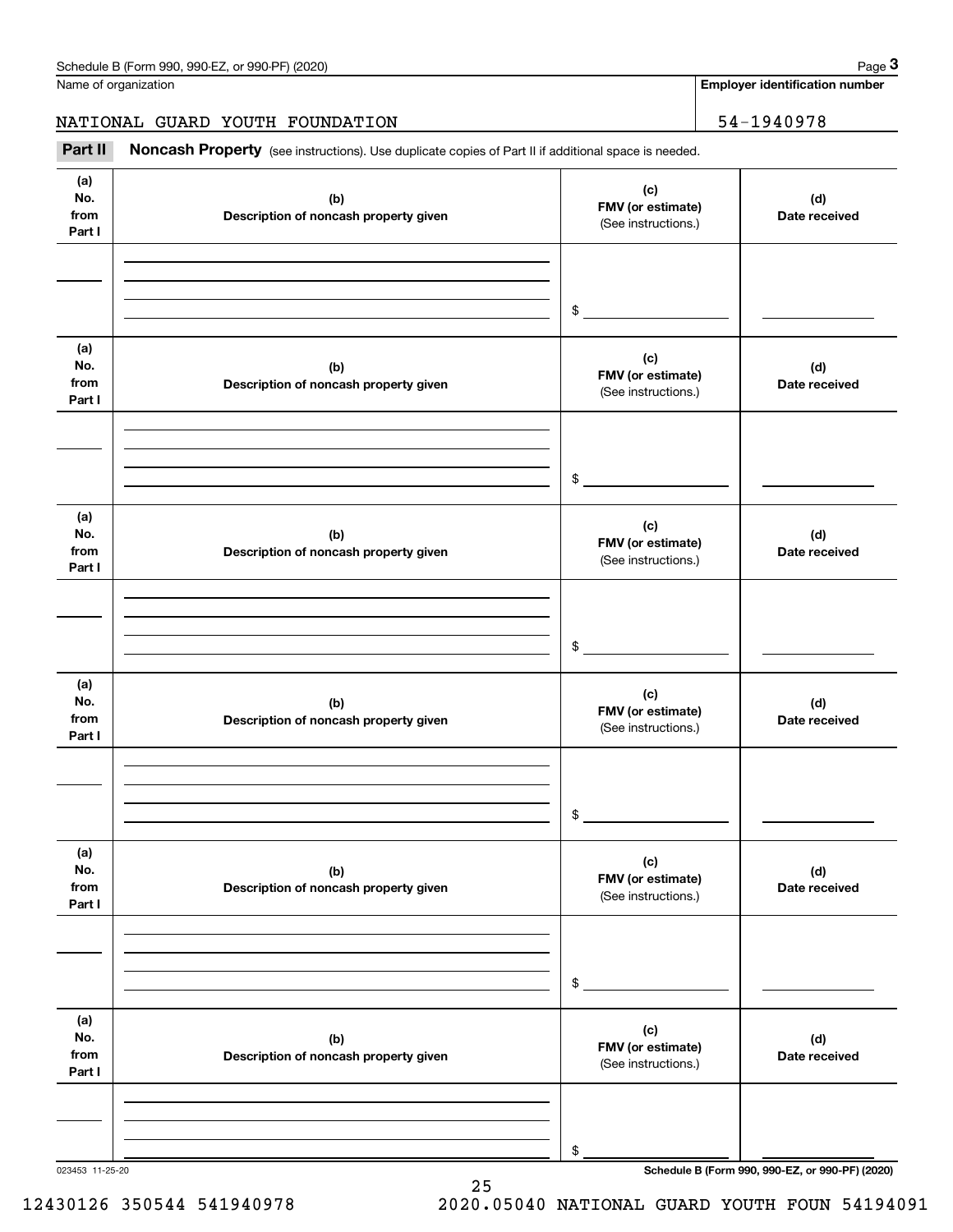|                      | Schedule B (Form 990, 990-EZ, or 990-PF) (2020)                                                                                                                                                                                                      |                      | Page 4                                                                                                                                                         |  |  |  |
|----------------------|------------------------------------------------------------------------------------------------------------------------------------------------------------------------------------------------------------------------------------------------------|----------------------|----------------------------------------------------------------------------------------------------------------------------------------------------------------|--|--|--|
| Name of organization |                                                                                                                                                                                                                                                      |                      | <b>Employer identification number</b>                                                                                                                          |  |  |  |
|                      | NATIONAL GUARD YOUTH FOUNDATION                                                                                                                                                                                                                      |                      | 54-1940978                                                                                                                                                     |  |  |  |
| Part III             | from any one contributor. Complete columns (a) through (e) and the following line entry. For organizations                                                                                                                                           |                      | Exclusively religious, charitable, etc., contributions to organizations described in section 501(c)(7), (8), or (10) that total more than \$1,000 for the year |  |  |  |
|                      | completing Part III, enter the total of exclusively religious, charitable, etc., contributions of \$1,000 or less for the year. (Enter this info. once.) $\blacktriangleright$ \$<br>Use duplicate copies of Part III if additional space is needed. |                      |                                                                                                                                                                |  |  |  |
| (a) No.              |                                                                                                                                                                                                                                                      |                      |                                                                                                                                                                |  |  |  |
| from<br>Part I       | (b) Purpose of gift                                                                                                                                                                                                                                  | (c) Use of gift      | (d) Description of how gift is held                                                                                                                            |  |  |  |
|                      |                                                                                                                                                                                                                                                      |                      |                                                                                                                                                                |  |  |  |
|                      |                                                                                                                                                                                                                                                      |                      |                                                                                                                                                                |  |  |  |
|                      |                                                                                                                                                                                                                                                      |                      |                                                                                                                                                                |  |  |  |
|                      |                                                                                                                                                                                                                                                      | (e) Transfer of gift |                                                                                                                                                                |  |  |  |
|                      | Transferee's name, address, and ZIP + 4                                                                                                                                                                                                              |                      | Relationship of transferor to transferee                                                                                                                       |  |  |  |
|                      |                                                                                                                                                                                                                                                      |                      |                                                                                                                                                                |  |  |  |
|                      |                                                                                                                                                                                                                                                      |                      |                                                                                                                                                                |  |  |  |
|                      |                                                                                                                                                                                                                                                      |                      |                                                                                                                                                                |  |  |  |
| (a) No.<br>from      | (b) Purpose of gift                                                                                                                                                                                                                                  | (c) Use of gift      | (d) Description of how gift is held                                                                                                                            |  |  |  |
| Part I               |                                                                                                                                                                                                                                                      |                      |                                                                                                                                                                |  |  |  |
|                      |                                                                                                                                                                                                                                                      |                      |                                                                                                                                                                |  |  |  |
|                      |                                                                                                                                                                                                                                                      |                      |                                                                                                                                                                |  |  |  |
|                      |                                                                                                                                                                                                                                                      |                      |                                                                                                                                                                |  |  |  |
|                      | (e) Transfer of gift                                                                                                                                                                                                                                 |                      |                                                                                                                                                                |  |  |  |
|                      | Transferee's name, address, and ZIP + 4                                                                                                                                                                                                              |                      | Relationship of transferor to transferee                                                                                                                       |  |  |  |
|                      |                                                                                                                                                                                                                                                      |                      |                                                                                                                                                                |  |  |  |
|                      |                                                                                                                                                                                                                                                      |                      |                                                                                                                                                                |  |  |  |
| (a) No.              |                                                                                                                                                                                                                                                      |                      |                                                                                                                                                                |  |  |  |
| from<br>Part I       | (b) Purpose of gift                                                                                                                                                                                                                                  | (c) Use of gift      | (d) Description of how gift is held                                                                                                                            |  |  |  |
|                      |                                                                                                                                                                                                                                                      |                      |                                                                                                                                                                |  |  |  |
|                      |                                                                                                                                                                                                                                                      |                      |                                                                                                                                                                |  |  |  |
|                      |                                                                                                                                                                                                                                                      |                      |                                                                                                                                                                |  |  |  |
|                      |                                                                                                                                                                                                                                                      | (e) Transfer of gift |                                                                                                                                                                |  |  |  |
|                      | Transferee's name, address, and ZIP + 4                                                                                                                                                                                                              |                      | Relationship of transferor to transferee                                                                                                                       |  |  |  |
|                      |                                                                                                                                                                                                                                                      |                      |                                                                                                                                                                |  |  |  |
|                      |                                                                                                                                                                                                                                                      |                      |                                                                                                                                                                |  |  |  |
|                      |                                                                                                                                                                                                                                                      |                      |                                                                                                                                                                |  |  |  |
| (a) No.<br>from      | (b) Purpose of gift                                                                                                                                                                                                                                  | (c) Use of gift      | (d) Description of how gift is held                                                                                                                            |  |  |  |
| Part I               |                                                                                                                                                                                                                                                      |                      |                                                                                                                                                                |  |  |  |
|                      |                                                                                                                                                                                                                                                      |                      |                                                                                                                                                                |  |  |  |
|                      |                                                                                                                                                                                                                                                      |                      |                                                                                                                                                                |  |  |  |
|                      |                                                                                                                                                                                                                                                      | (e) Transfer of gift |                                                                                                                                                                |  |  |  |
|                      |                                                                                                                                                                                                                                                      |                      |                                                                                                                                                                |  |  |  |
|                      | Transferee's name, address, and $ZIP + 4$                                                                                                                                                                                                            |                      | Relationship of transferor to transferee                                                                                                                       |  |  |  |
|                      |                                                                                                                                                                                                                                                      |                      |                                                                                                                                                                |  |  |  |
|                      |                                                                                                                                                                                                                                                      |                      |                                                                                                                                                                |  |  |  |
|                      |                                                                                                                                                                                                                                                      |                      |                                                                                                                                                                |  |  |  |

26

**Schedule B (Form 990, 990-EZ, or 990-PF) (2020)**

12430126 350544 541940978 2020.05040 NATIONAL GUARD YOUTH FOUN 54194091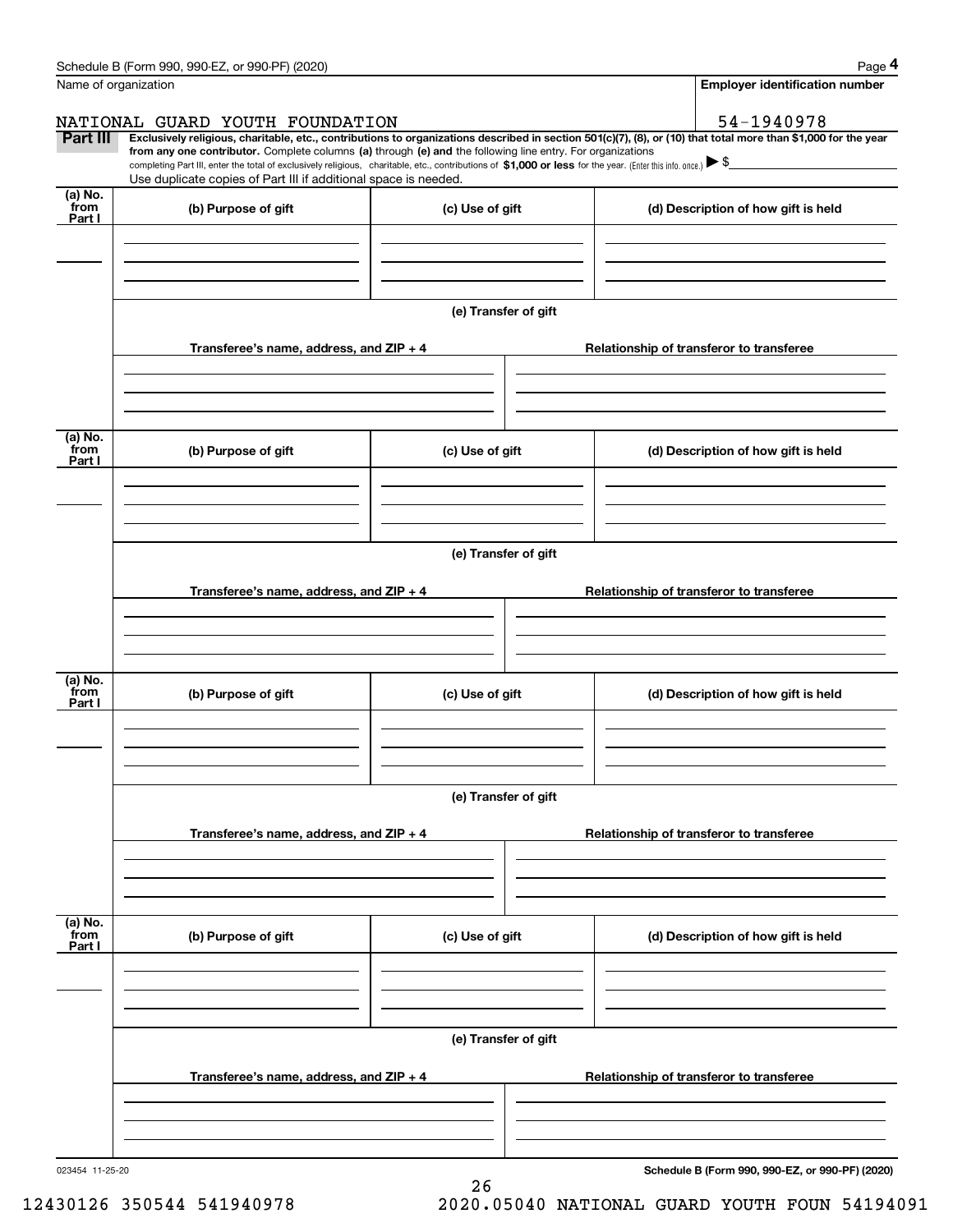| <b>SCHEDULE D</b> |  |
|-------------------|--|
|-------------------|--|

| (Form 990) |  |
|------------|--|
|------------|--|

## **SCHEDULE D Supplemental Financial Statements**

(Form 990)<br>
Pepartment of the Treasury<br>
Department of the Treasury<br>
Department of the Treasury<br>
Department of the Treasury<br> **Co to www.irs.gov/Form990 for instructions and the latest information.**<br> **Co to www.irs.gov/Form9** 



Department of the Treasury Internal Revenue Service

Name of the organization<br> **Name of the organization**<br> **Employer identification number**<br> **Employer identification number** 

|         | NATIONAL GUARD YOUTH FOUNDATION                                                                                                                                                                                               |                         | 54-1940978                                                                                           |
|---------|-------------------------------------------------------------------------------------------------------------------------------------------------------------------------------------------------------------------------------|-------------------------|------------------------------------------------------------------------------------------------------|
| Part I  | Organizations Maintaining Donor Advised Funds or Other Similar Funds or Accounts. Complete if the                                                                                                                             |                         |                                                                                                      |
|         | organization answered "Yes" on Form 990, Part IV, line 6.                                                                                                                                                                     |                         |                                                                                                      |
|         |                                                                                                                                                                                                                               | (a) Donor advised funds | (b) Funds and other accounts                                                                         |
| 1       |                                                                                                                                                                                                                               |                         |                                                                                                      |
| 2       | Aggregate value of contributions to (during year)                                                                                                                                                                             |                         |                                                                                                      |
| 3       |                                                                                                                                                                                                                               |                         |                                                                                                      |
| 4       |                                                                                                                                                                                                                               |                         |                                                                                                      |
| 5       | Did the organization inform all donors and donor advisors in writing that the assets held in donor advised funds                                                                                                              |                         |                                                                                                      |
|         |                                                                                                                                                                                                                               |                         | Yes<br>No                                                                                            |
| 6       | Did the organization inform all grantees, donors, and donor advisors in writing that grant funds can be used only                                                                                                             |                         |                                                                                                      |
|         | for charitable purposes and not for the benefit of the donor or donor advisor, or for any other purpose conferring                                                                                                            |                         |                                                                                                      |
|         | impermissible private benefit?                                                                                                                                                                                                |                         | Yes<br>No                                                                                            |
| Part II | Conservation Easements. Complete if the organization answered "Yes" on Form 990, Part IV, line 7.                                                                                                                             |                         |                                                                                                      |
| 1.      | Purpose(s) of conservation easements held by the organization (check all that apply).                                                                                                                                         |                         |                                                                                                      |
|         |                                                                                                                                                                                                                               |                         |                                                                                                      |
|         | Preservation of land for public use (for example, recreation or education)                                                                                                                                                    |                         | Preservation of a historically important land area<br>Preservation of a certified historic structure |
|         | Protection of natural habitat                                                                                                                                                                                                 |                         |                                                                                                      |
|         | Preservation of open space                                                                                                                                                                                                    |                         |                                                                                                      |
| 2       | Complete lines 2a through 2d if the organization held a qualified conservation contribution in the form of a conservation easement on the last                                                                                |                         |                                                                                                      |
|         | day of the tax year.                                                                                                                                                                                                          |                         | Held at the End of the Tax Year                                                                      |
|         | a Total number of conservation easements                                                                                                                                                                                      |                         | 2a                                                                                                   |
|         | Total acreage restricted by conservation easements                                                                                                                                                                            |                         | 2 <sub>b</sub>                                                                                       |
| с       |                                                                                                                                                                                                                               |                         | 2c                                                                                                   |
|         | d Number of conservation easements included in (c) acquired after 7/25/06, and not on a historic structure                                                                                                                    |                         |                                                                                                      |
|         | listed in the National Register [111] Marshall Register [11] Marshall Register [11] Marshall Register [11] Marshall Register [11] Marshall Register [11] Marshall Register [11] Marshall Register [11] Marshall Register [11] |                         | 2d                                                                                                   |
| 3       | Number of conservation easements modified, transferred, released, extinguished, or terminated by the organization during the tax                                                                                              |                         |                                                                                                      |
|         | $year \triangleright$                                                                                                                                                                                                         |                         |                                                                                                      |
| 4       | Number of states where property subject to conservation easement is located >                                                                                                                                                 |                         |                                                                                                      |
| 5       | Does the organization have a written policy regarding the periodic monitoring, inspection, handling of                                                                                                                        |                         |                                                                                                      |
|         | violations, and enforcement of the conservation easements it holds?                                                                                                                                                           |                         | Yes<br>No                                                                                            |
| 6       | Staff and volunteer hours devoted to monitoring, inspecting, handling of violations, and enforcing conservation easements during the year                                                                                     |                         |                                                                                                      |
|         |                                                                                                                                                                                                                               |                         |                                                                                                      |
| 7       | Amount of expenses incurred in monitoring, inspecting, handling of violations, and enforcing conservation easements during the year                                                                                           |                         |                                                                                                      |
|         | ▶ \$                                                                                                                                                                                                                          |                         |                                                                                                      |
| 8       | Does each conservation easement reported on line 2(d) above satisfy the requirements of section 170(h)(4)(B)(i)                                                                                                               |                         |                                                                                                      |
|         | and section $170(h)(4)(B)(ii)?$                                                                                                                                                                                               |                         | Yes<br>No                                                                                            |
| 9       | In Part XIII, describe how the organization reports conservation easements in its revenue and expense statement and                                                                                                           |                         |                                                                                                      |
|         | balance sheet, and include, if applicable, the text of the footnote to the organization's financial statements that describes the                                                                                             |                         |                                                                                                      |
|         | organization's accounting for conservation easements.<br>Organizations Maintaining Collections of Art, Historical Treasures, or Other Similar Assets.                                                                         |                         |                                                                                                      |
|         | Part III                                                                                                                                                                                                                      |                         |                                                                                                      |
|         | Complete if the organization answered "Yes" on Form 990, Part IV, line 8.                                                                                                                                                     |                         |                                                                                                      |
|         | 1a If the organization elected, as permitted under FASB ASC 958, not to report in its revenue statement and balance sheet works                                                                                               |                         |                                                                                                      |
|         | of art, historical treasures, or other similar assets held for public exhibition, education, or research in furtherance of public                                                                                             |                         |                                                                                                      |
|         | service, provide in Part XIII the text of the footnote to its financial statements that describes these items.                                                                                                                |                         |                                                                                                      |
|         | b If the organization elected, as permitted under FASB ASC 958, to report in its revenue statement and balance sheet works of                                                                                                 |                         |                                                                                                      |
|         | art, historical treasures, or other similar assets held for public exhibition, education, or research in furtherance of public service,                                                                                       |                         |                                                                                                      |
|         | provide the following amounts relating to these items:                                                                                                                                                                        |                         |                                                                                                      |
|         |                                                                                                                                                                                                                               |                         | \$                                                                                                   |
|         | (ii) Assets included in Form 990, Part X                                                                                                                                                                                      |                         | $\blacktriangleright$ s                                                                              |
| 2       | If the organization received or held works of art, historical treasures, or other similar assets for financial gain, provide                                                                                                  |                         |                                                                                                      |
|         | the following amounts required to be reported under FASB ASC 958 relating to these items:                                                                                                                                     |                         |                                                                                                      |
| а       |                                                                                                                                                                                                                               |                         | \$                                                                                                   |
|         |                                                                                                                                                                                                                               |                         | $\blacktriangleright$ s                                                                              |
|         | LHA For Paperwork Reduction Act Notice, see the Instructions for Form 990.                                                                                                                                                    |                         | Schedule D (Form 990) 2020                                                                           |
|         | 032051 12-01-20                                                                                                                                                                                                               |                         |                                                                                                      |

27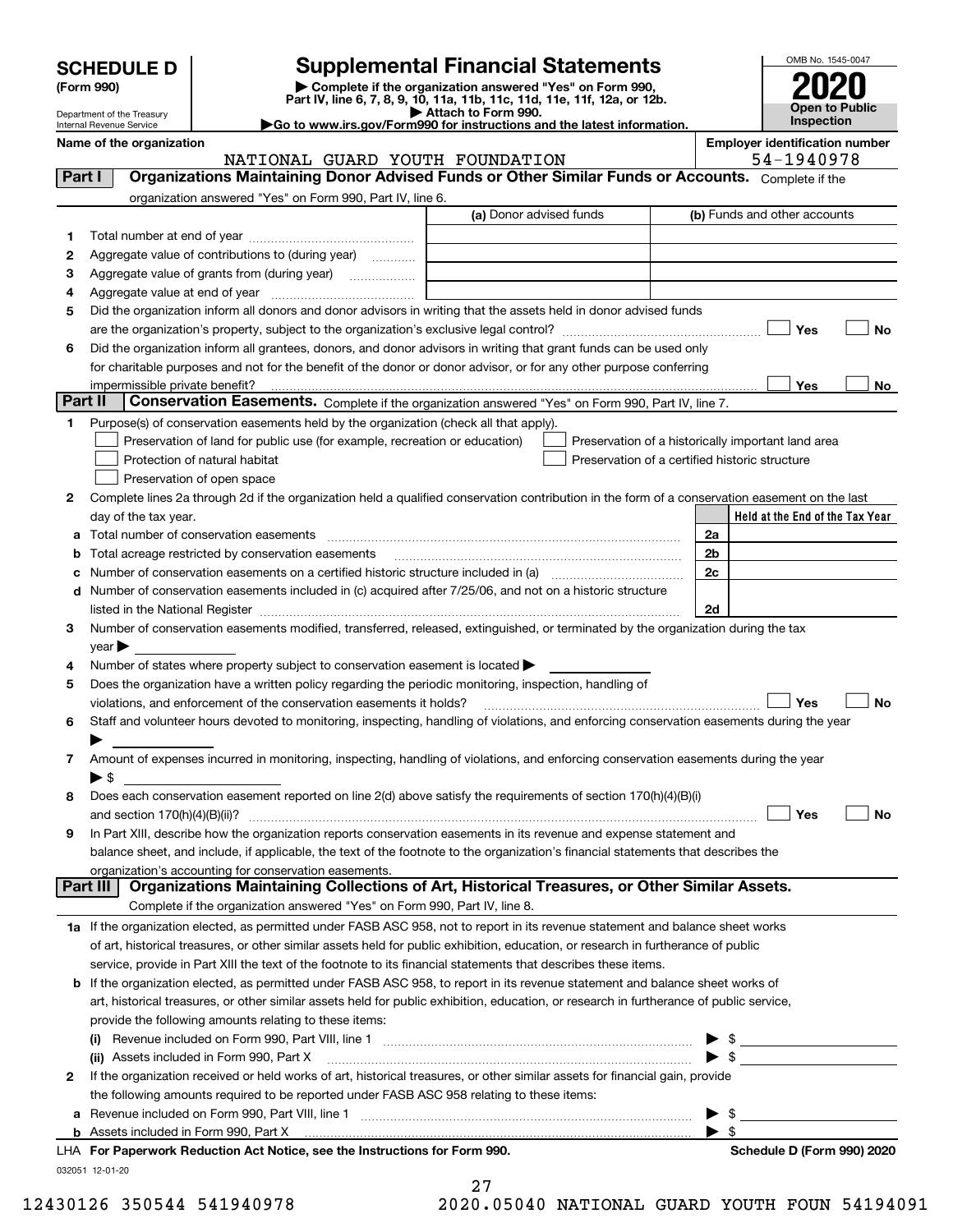| Part III<br>Organizations Maintaining Collections of Art, Historical Treasures, or Other Similar Assets (continued)<br>Using the organization's acquisition, accession, and other records, check any of the following that make significant use of its<br>3<br>collection items (check all that apply):<br>Public exhibition<br>Loan or exchange program<br>a<br>Other and the contract of the contract of the contract of the contract of the contract of the contract of the contract of the contract of the contract of the contract of the contract of the contract of the contract of the<br>Scholarly research<br>b<br>Preservation for future generations<br>с<br>Provide a description of the organization's collections and explain how they further the organization's exempt purpose in Part XIII.<br>4<br>During the year, did the organization solicit or receive donations of art, historical treasures, or other similar assets<br>5<br>to be sold to raise funds rather than to be maintained as part of the organization's collection?<br>Yes<br>No<br>Part IV<br>Escrow and Custodial Arrangements. Complete if the organization answered "Yes" on Form 990, Part IV, line 9, or<br>reported an amount on Form 990, Part X, line 21.<br>1a Is the organization an agent, trustee, custodian or other intermediary for contributions or other assets not included<br>Yes<br>No<br>on Form 990, Part X? <b>Entitled Strategie Control</b> and Terms and Terms and Terms and Terms and Terms and Terms and<br>If "Yes," explain the arrangement in Part XIII and complete the following table:<br>b<br>Amount<br>Beginning balance manufactured and contain an account of the state of the state of the state of the state of the state of the state of the state of the state of the state of the state of the state of the state of the state<br>1c<br>с<br>1d<br>Additions during the year manufactured and an account of the year manufactured and account of the year manufactured and account of the state of the state of the state of the state of the state of the state of the state of<br>1e<br>Distributions during the year manufactured and an extraordinary of the year manufactured and the year manufactured and the set of the set of the set of the set of the set of the set of the set of the set of the set of the<br>1f<br>Ending balance material continuum contract and a state of the contract of the contract of the contract of the contract of the contract of the contract of the contract of the contract of the contract of the contract of the<br>Ť.<br>2a Did the organization include an amount on Form 990, Part X, line 21, for escrow or custodial account liability?<br>Yes<br>No<br>.<br><b>b</b> If "Yes," explain the arrangement in Part XIII. Check here if the explanation has been provided on Part XIII<br>Part V<br>Endowment Funds. Complete if the organization answered "Yes" on Form 990, Part IV, line 10.<br>(d) Three years back<br>(c) Two years back<br>(e) Four years back<br>(a) Current year<br>(b) Prior year<br>Beginning of year balance<br>1a<br>b<br>Net investment earnings, gains, and losses<br>a<br>e Other expenditures for facilities<br>and programs<br>End of year balance<br>g<br>Provide the estimated percentage of the current year end balance (line 1g, column (a)) held as:<br>2<br>Board designated or quasi-endowment<br>%<br>а<br>Permanent endowment > 1<br>%<br>%<br>Term endowment $\blacktriangleright$<br>с<br>The percentages on lines 2a, 2b, and 2c should equal 100%.<br>3a Are there endowment funds not in the possession of the organization that are held and administered for the organization<br>Yes<br>No<br>by:<br>3a(i)<br>(i)<br>3a(ii)<br>3b<br>Describe in Part XIII the intended uses of the organization's endowment funds.<br>Land, Buildings, and Equipment.<br><b>Part VI</b><br>Complete if the organization answered "Yes" on Form 990, Part IV, line 11a. See Form 990, Part X, line 10.<br>Description of property<br>(a) Cost or other<br>(b) Cost or other<br>(c) Accumulated<br>(d) Book value<br>basis (investment)<br>basis (other)<br>depreciation<br>b<br>13,522.<br>14,656.<br>1,134.<br>134. | Schedule D (Form 990) 2020 | NATIONAL GUARD YOUTH FOUNDATION |  |  | 54-1940978 |  | Page $2$ |
|---------------------------------------------------------------------------------------------------------------------------------------------------------------------------------------------------------------------------------------------------------------------------------------------------------------------------------------------------------------------------------------------------------------------------------------------------------------------------------------------------------------------------------------------------------------------------------------------------------------------------------------------------------------------------------------------------------------------------------------------------------------------------------------------------------------------------------------------------------------------------------------------------------------------------------------------------------------------------------------------------------------------------------------------------------------------------------------------------------------------------------------------------------------------------------------------------------------------------------------------------------------------------------------------------------------------------------------------------------------------------------------------------------------------------------------------------------------------------------------------------------------------------------------------------------------------------------------------------------------------------------------------------------------------------------------------------------------------------------------------------------------------------------------------------------------------------------------------------------------------------------------------------------------------------------------------------------------------------------------------------------------------------------------------------------------------------------------------------------------------------------------------------------------------------------------------------------------------------------------------------------------------------------------------------------------------------------------------------------------------------------------------------------------------------------------------------------------------------------------------------------------------------------------------------------------------------------------------------------------------------------------------------------------------------------------------------------------------------------------------------------------------------------------------------------------------------------------------------------------------------------------------------------------------------------------------------------------------------------------------------------------------------------------------------------------------------------------------------------------------------------------------------------------------------------------------------------------------------------------------------------------------------------------------------------------------------------------------------------------------------------------------------------------------------------------------------------------------------------------------------------------------------------------------------------------------------------------------------------------------------------------------------------------------------------------------------------------------------------------------------------------------------------------------------------------------------------------------------------------------------------------------------------------------------------------------------------------------------------------------------------------------------------------------------------------------------------------------------------------------------------------------------------------------------------------------------------------------------------------|----------------------------|---------------------------------|--|--|------------|--|----------|
|                                                                                                                                                                                                                                                                                                                                                                                                                                                                                                                                                                                                                                                                                                                                                                                                                                                                                                                                                                                                                                                                                                                                                                                                                                                                                                                                                                                                                                                                                                                                                                                                                                                                                                                                                                                                                                                                                                                                                                                                                                                                                                                                                                                                                                                                                                                                                                                                                                                                                                                                                                                                                                                                                                                                                                                                                                                                                                                                                                                                                                                                                                                                                                                                                                                                                                                                                                                                                                                                                                                                                                                                                                                                                                                                                                                                                                                                                                                                                                                                                                                                                                                                                                                                                                       |                            |                                 |  |  |            |  |          |
|                                                                                                                                                                                                                                                                                                                                                                                                                                                                                                                                                                                                                                                                                                                                                                                                                                                                                                                                                                                                                                                                                                                                                                                                                                                                                                                                                                                                                                                                                                                                                                                                                                                                                                                                                                                                                                                                                                                                                                                                                                                                                                                                                                                                                                                                                                                                                                                                                                                                                                                                                                                                                                                                                                                                                                                                                                                                                                                                                                                                                                                                                                                                                                                                                                                                                                                                                                                                                                                                                                                                                                                                                                                                                                                                                                                                                                                                                                                                                                                                                                                                                                                                                                                                                                       |                            |                                 |  |  |            |  |          |
|                                                                                                                                                                                                                                                                                                                                                                                                                                                                                                                                                                                                                                                                                                                                                                                                                                                                                                                                                                                                                                                                                                                                                                                                                                                                                                                                                                                                                                                                                                                                                                                                                                                                                                                                                                                                                                                                                                                                                                                                                                                                                                                                                                                                                                                                                                                                                                                                                                                                                                                                                                                                                                                                                                                                                                                                                                                                                                                                                                                                                                                                                                                                                                                                                                                                                                                                                                                                                                                                                                                                                                                                                                                                                                                                                                                                                                                                                                                                                                                                                                                                                                                                                                                                                                       |                            |                                 |  |  |            |  |          |
|                                                                                                                                                                                                                                                                                                                                                                                                                                                                                                                                                                                                                                                                                                                                                                                                                                                                                                                                                                                                                                                                                                                                                                                                                                                                                                                                                                                                                                                                                                                                                                                                                                                                                                                                                                                                                                                                                                                                                                                                                                                                                                                                                                                                                                                                                                                                                                                                                                                                                                                                                                                                                                                                                                                                                                                                                                                                                                                                                                                                                                                                                                                                                                                                                                                                                                                                                                                                                                                                                                                                                                                                                                                                                                                                                                                                                                                                                                                                                                                                                                                                                                                                                                                                                                       |                            |                                 |  |  |            |  |          |
|                                                                                                                                                                                                                                                                                                                                                                                                                                                                                                                                                                                                                                                                                                                                                                                                                                                                                                                                                                                                                                                                                                                                                                                                                                                                                                                                                                                                                                                                                                                                                                                                                                                                                                                                                                                                                                                                                                                                                                                                                                                                                                                                                                                                                                                                                                                                                                                                                                                                                                                                                                                                                                                                                                                                                                                                                                                                                                                                                                                                                                                                                                                                                                                                                                                                                                                                                                                                                                                                                                                                                                                                                                                                                                                                                                                                                                                                                                                                                                                                                                                                                                                                                                                                                                       |                            |                                 |  |  |            |  |          |
|                                                                                                                                                                                                                                                                                                                                                                                                                                                                                                                                                                                                                                                                                                                                                                                                                                                                                                                                                                                                                                                                                                                                                                                                                                                                                                                                                                                                                                                                                                                                                                                                                                                                                                                                                                                                                                                                                                                                                                                                                                                                                                                                                                                                                                                                                                                                                                                                                                                                                                                                                                                                                                                                                                                                                                                                                                                                                                                                                                                                                                                                                                                                                                                                                                                                                                                                                                                                                                                                                                                                                                                                                                                                                                                                                                                                                                                                                                                                                                                                                                                                                                                                                                                                                                       |                            |                                 |  |  |            |  |          |
|                                                                                                                                                                                                                                                                                                                                                                                                                                                                                                                                                                                                                                                                                                                                                                                                                                                                                                                                                                                                                                                                                                                                                                                                                                                                                                                                                                                                                                                                                                                                                                                                                                                                                                                                                                                                                                                                                                                                                                                                                                                                                                                                                                                                                                                                                                                                                                                                                                                                                                                                                                                                                                                                                                                                                                                                                                                                                                                                                                                                                                                                                                                                                                                                                                                                                                                                                                                                                                                                                                                                                                                                                                                                                                                                                                                                                                                                                                                                                                                                                                                                                                                                                                                                                                       |                            |                                 |  |  |            |  |          |
|                                                                                                                                                                                                                                                                                                                                                                                                                                                                                                                                                                                                                                                                                                                                                                                                                                                                                                                                                                                                                                                                                                                                                                                                                                                                                                                                                                                                                                                                                                                                                                                                                                                                                                                                                                                                                                                                                                                                                                                                                                                                                                                                                                                                                                                                                                                                                                                                                                                                                                                                                                                                                                                                                                                                                                                                                                                                                                                                                                                                                                                                                                                                                                                                                                                                                                                                                                                                                                                                                                                                                                                                                                                                                                                                                                                                                                                                                                                                                                                                                                                                                                                                                                                                                                       |                            |                                 |  |  |            |  |          |
|                                                                                                                                                                                                                                                                                                                                                                                                                                                                                                                                                                                                                                                                                                                                                                                                                                                                                                                                                                                                                                                                                                                                                                                                                                                                                                                                                                                                                                                                                                                                                                                                                                                                                                                                                                                                                                                                                                                                                                                                                                                                                                                                                                                                                                                                                                                                                                                                                                                                                                                                                                                                                                                                                                                                                                                                                                                                                                                                                                                                                                                                                                                                                                                                                                                                                                                                                                                                                                                                                                                                                                                                                                                                                                                                                                                                                                                                                                                                                                                                                                                                                                                                                                                                                                       |                            |                                 |  |  |            |  |          |
|                                                                                                                                                                                                                                                                                                                                                                                                                                                                                                                                                                                                                                                                                                                                                                                                                                                                                                                                                                                                                                                                                                                                                                                                                                                                                                                                                                                                                                                                                                                                                                                                                                                                                                                                                                                                                                                                                                                                                                                                                                                                                                                                                                                                                                                                                                                                                                                                                                                                                                                                                                                                                                                                                                                                                                                                                                                                                                                                                                                                                                                                                                                                                                                                                                                                                                                                                                                                                                                                                                                                                                                                                                                                                                                                                                                                                                                                                                                                                                                                                                                                                                                                                                                                                                       |                            |                                 |  |  |            |  |          |
|                                                                                                                                                                                                                                                                                                                                                                                                                                                                                                                                                                                                                                                                                                                                                                                                                                                                                                                                                                                                                                                                                                                                                                                                                                                                                                                                                                                                                                                                                                                                                                                                                                                                                                                                                                                                                                                                                                                                                                                                                                                                                                                                                                                                                                                                                                                                                                                                                                                                                                                                                                                                                                                                                                                                                                                                                                                                                                                                                                                                                                                                                                                                                                                                                                                                                                                                                                                                                                                                                                                                                                                                                                                                                                                                                                                                                                                                                                                                                                                                                                                                                                                                                                                                                                       |                            |                                 |  |  |            |  |          |
|                                                                                                                                                                                                                                                                                                                                                                                                                                                                                                                                                                                                                                                                                                                                                                                                                                                                                                                                                                                                                                                                                                                                                                                                                                                                                                                                                                                                                                                                                                                                                                                                                                                                                                                                                                                                                                                                                                                                                                                                                                                                                                                                                                                                                                                                                                                                                                                                                                                                                                                                                                                                                                                                                                                                                                                                                                                                                                                                                                                                                                                                                                                                                                                                                                                                                                                                                                                                                                                                                                                                                                                                                                                                                                                                                                                                                                                                                                                                                                                                                                                                                                                                                                                                                                       |                            |                                 |  |  |            |  |          |
|                                                                                                                                                                                                                                                                                                                                                                                                                                                                                                                                                                                                                                                                                                                                                                                                                                                                                                                                                                                                                                                                                                                                                                                                                                                                                                                                                                                                                                                                                                                                                                                                                                                                                                                                                                                                                                                                                                                                                                                                                                                                                                                                                                                                                                                                                                                                                                                                                                                                                                                                                                                                                                                                                                                                                                                                                                                                                                                                                                                                                                                                                                                                                                                                                                                                                                                                                                                                                                                                                                                                                                                                                                                                                                                                                                                                                                                                                                                                                                                                                                                                                                                                                                                                                                       |                            |                                 |  |  |            |  |          |
|                                                                                                                                                                                                                                                                                                                                                                                                                                                                                                                                                                                                                                                                                                                                                                                                                                                                                                                                                                                                                                                                                                                                                                                                                                                                                                                                                                                                                                                                                                                                                                                                                                                                                                                                                                                                                                                                                                                                                                                                                                                                                                                                                                                                                                                                                                                                                                                                                                                                                                                                                                                                                                                                                                                                                                                                                                                                                                                                                                                                                                                                                                                                                                                                                                                                                                                                                                                                                                                                                                                                                                                                                                                                                                                                                                                                                                                                                                                                                                                                                                                                                                                                                                                                                                       |                            |                                 |  |  |            |  |          |
|                                                                                                                                                                                                                                                                                                                                                                                                                                                                                                                                                                                                                                                                                                                                                                                                                                                                                                                                                                                                                                                                                                                                                                                                                                                                                                                                                                                                                                                                                                                                                                                                                                                                                                                                                                                                                                                                                                                                                                                                                                                                                                                                                                                                                                                                                                                                                                                                                                                                                                                                                                                                                                                                                                                                                                                                                                                                                                                                                                                                                                                                                                                                                                                                                                                                                                                                                                                                                                                                                                                                                                                                                                                                                                                                                                                                                                                                                                                                                                                                                                                                                                                                                                                                                                       |                            |                                 |  |  |            |  |          |
|                                                                                                                                                                                                                                                                                                                                                                                                                                                                                                                                                                                                                                                                                                                                                                                                                                                                                                                                                                                                                                                                                                                                                                                                                                                                                                                                                                                                                                                                                                                                                                                                                                                                                                                                                                                                                                                                                                                                                                                                                                                                                                                                                                                                                                                                                                                                                                                                                                                                                                                                                                                                                                                                                                                                                                                                                                                                                                                                                                                                                                                                                                                                                                                                                                                                                                                                                                                                                                                                                                                                                                                                                                                                                                                                                                                                                                                                                                                                                                                                                                                                                                                                                                                                                                       |                            |                                 |  |  |            |  |          |
|                                                                                                                                                                                                                                                                                                                                                                                                                                                                                                                                                                                                                                                                                                                                                                                                                                                                                                                                                                                                                                                                                                                                                                                                                                                                                                                                                                                                                                                                                                                                                                                                                                                                                                                                                                                                                                                                                                                                                                                                                                                                                                                                                                                                                                                                                                                                                                                                                                                                                                                                                                                                                                                                                                                                                                                                                                                                                                                                                                                                                                                                                                                                                                                                                                                                                                                                                                                                                                                                                                                                                                                                                                                                                                                                                                                                                                                                                                                                                                                                                                                                                                                                                                                                                                       |                            |                                 |  |  |            |  |          |
|                                                                                                                                                                                                                                                                                                                                                                                                                                                                                                                                                                                                                                                                                                                                                                                                                                                                                                                                                                                                                                                                                                                                                                                                                                                                                                                                                                                                                                                                                                                                                                                                                                                                                                                                                                                                                                                                                                                                                                                                                                                                                                                                                                                                                                                                                                                                                                                                                                                                                                                                                                                                                                                                                                                                                                                                                                                                                                                                                                                                                                                                                                                                                                                                                                                                                                                                                                                                                                                                                                                                                                                                                                                                                                                                                                                                                                                                                                                                                                                                                                                                                                                                                                                                                                       |                            |                                 |  |  |            |  |          |
|                                                                                                                                                                                                                                                                                                                                                                                                                                                                                                                                                                                                                                                                                                                                                                                                                                                                                                                                                                                                                                                                                                                                                                                                                                                                                                                                                                                                                                                                                                                                                                                                                                                                                                                                                                                                                                                                                                                                                                                                                                                                                                                                                                                                                                                                                                                                                                                                                                                                                                                                                                                                                                                                                                                                                                                                                                                                                                                                                                                                                                                                                                                                                                                                                                                                                                                                                                                                                                                                                                                                                                                                                                                                                                                                                                                                                                                                                                                                                                                                                                                                                                                                                                                                                                       |                            |                                 |  |  |            |  |          |
|                                                                                                                                                                                                                                                                                                                                                                                                                                                                                                                                                                                                                                                                                                                                                                                                                                                                                                                                                                                                                                                                                                                                                                                                                                                                                                                                                                                                                                                                                                                                                                                                                                                                                                                                                                                                                                                                                                                                                                                                                                                                                                                                                                                                                                                                                                                                                                                                                                                                                                                                                                                                                                                                                                                                                                                                                                                                                                                                                                                                                                                                                                                                                                                                                                                                                                                                                                                                                                                                                                                                                                                                                                                                                                                                                                                                                                                                                                                                                                                                                                                                                                                                                                                                                                       |                            |                                 |  |  |            |  |          |
|                                                                                                                                                                                                                                                                                                                                                                                                                                                                                                                                                                                                                                                                                                                                                                                                                                                                                                                                                                                                                                                                                                                                                                                                                                                                                                                                                                                                                                                                                                                                                                                                                                                                                                                                                                                                                                                                                                                                                                                                                                                                                                                                                                                                                                                                                                                                                                                                                                                                                                                                                                                                                                                                                                                                                                                                                                                                                                                                                                                                                                                                                                                                                                                                                                                                                                                                                                                                                                                                                                                                                                                                                                                                                                                                                                                                                                                                                                                                                                                                                                                                                                                                                                                                                                       |                            |                                 |  |  |            |  |          |
|                                                                                                                                                                                                                                                                                                                                                                                                                                                                                                                                                                                                                                                                                                                                                                                                                                                                                                                                                                                                                                                                                                                                                                                                                                                                                                                                                                                                                                                                                                                                                                                                                                                                                                                                                                                                                                                                                                                                                                                                                                                                                                                                                                                                                                                                                                                                                                                                                                                                                                                                                                                                                                                                                                                                                                                                                                                                                                                                                                                                                                                                                                                                                                                                                                                                                                                                                                                                                                                                                                                                                                                                                                                                                                                                                                                                                                                                                                                                                                                                                                                                                                                                                                                                                                       |                            |                                 |  |  |            |  |          |
|                                                                                                                                                                                                                                                                                                                                                                                                                                                                                                                                                                                                                                                                                                                                                                                                                                                                                                                                                                                                                                                                                                                                                                                                                                                                                                                                                                                                                                                                                                                                                                                                                                                                                                                                                                                                                                                                                                                                                                                                                                                                                                                                                                                                                                                                                                                                                                                                                                                                                                                                                                                                                                                                                                                                                                                                                                                                                                                                                                                                                                                                                                                                                                                                                                                                                                                                                                                                                                                                                                                                                                                                                                                                                                                                                                                                                                                                                                                                                                                                                                                                                                                                                                                                                                       |                            |                                 |  |  |            |  |          |
|                                                                                                                                                                                                                                                                                                                                                                                                                                                                                                                                                                                                                                                                                                                                                                                                                                                                                                                                                                                                                                                                                                                                                                                                                                                                                                                                                                                                                                                                                                                                                                                                                                                                                                                                                                                                                                                                                                                                                                                                                                                                                                                                                                                                                                                                                                                                                                                                                                                                                                                                                                                                                                                                                                                                                                                                                                                                                                                                                                                                                                                                                                                                                                                                                                                                                                                                                                                                                                                                                                                                                                                                                                                                                                                                                                                                                                                                                                                                                                                                                                                                                                                                                                                                                                       |                            |                                 |  |  |            |  |          |
|                                                                                                                                                                                                                                                                                                                                                                                                                                                                                                                                                                                                                                                                                                                                                                                                                                                                                                                                                                                                                                                                                                                                                                                                                                                                                                                                                                                                                                                                                                                                                                                                                                                                                                                                                                                                                                                                                                                                                                                                                                                                                                                                                                                                                                                                                                                                                                                                                                                                                                                                                                                                                                                                                                                                                                                                                                                                                                                                                                                                                                                                                                                                                                                                                                                                                                                                                                                                                                                                                                                                                                                                                                                                                                                                                                                                                                                                                                                                                                                                                                                                                                                                                                                                                                       |                            |                                 |  |  |            |  |          |
|                                                                                                                                                                                                                                                                                                                                                                                                                                                                                                                                                                                                                                                                                                                                                                                                                                                                                                                                                                                                                                                                                                                                                                                                                                                                                                                                                                                                                                                                                                                                                                                                                                                                                                                                                                                                                                                                                                                                                                                                                                                                                                                                                                                                                                                                                                                                                                                                                                                                                                                                                                                                                                                                                                                                                                                                                                                                                                                                                                                                                                                                                                                                                                                                                                                                                                                                                                                                                                                                                                                                                                                                                                                                                                                                                                                                                                                                                                                                                                                                                                                                                                                                                                                                                                       |                            |                                 |  |  |            |  |          |
|                                                                                                                                                                                                                                                                                                                                                                                                                                                                                                                                                                                                                                                                                                                                                                                                                                                                                                                                                                                                                                                                                                                                                                                                                                                                                                                                                                                                                                                                                                                                                                                                                                                                                                                                                                                                                                                                                                                                                                                                                                                                                                                                                                                                                                                                                                                                                                                                                                                                                                                                                                                                                                                                                                                                                                                                                                                                                                                                                                                                                                                                                                                                                                                                                                                                                                                                                                                                                                                                                                                                                                                                                                                                                                                                                                                                                                                                                                                                                                                                                                                                                                                                                                                                                                       |                            |                                 |  |  |            |  |          |
|                                                                                                                                                                                                                                                                                                                                                                                                                                                                                                                                                                                                                                                                                                                                                                                                                                                                                                                                                                                                                                                                                                                                                                                                                                                                                                                                                                                                                                                                                                                                                                                                                                                                                                                                                                                                                                                                                                                                                                                                                                                                                                                                                                                                                                                                                                                                                                                                                                                                                                                                                                                                                                                                                                                                                                                                                                                                                                                                                                                                                                                                                                                                                                                                                                                                                                                                                                                                                                                                                                                                                                                                                                                                                                                                                                                                                                                                                                                                                                                                                                                                                                                                                                                                                                       |                            |                                 |  |  |            |  |          |
|                                                                                                                                                                                                                                                                                                                                                                                                                                                                                                                                                                                                                                                                                                                                                                                                                                                                                                                                                                                                                                                                                                                                                                                                                                                                                                                                                                                                                                                                                                                                                                                                                                                                                                                                                                                                                                                                                                                                                                                                                                                                                                                                                                                                                                                                                                                                                                                                                                                                                                                                                                                                                                                                                                                                                                                                                                                                                                                                                                                                                                                                                                                                                                                                                                                                                                                                                                                                                                                                                                                                                                                                                                                                                                                                                                                                                                                                                                                                                                                                                                                                                                                                                                                                                                       |                            |                                 |  |  |            |  |          |
|                                                                                                                                                                                                                                                                                                                                                                                                                                                                                                                                                                                                                                                                                                                                                                                                                                                                                                                                                                                                                                                                                                                                                                                                                                                                                                                                                                                                                                                                                                                                                                                                                                                                                                                                                                                                                                                                                                                                                                                                                                                                                                                                                                                                                                                                                                                                                                                                                                                                                                                                                                                                                                                                                                                                                                                                                                                                                                                                                                                                                                                                                                                                                                                                                                                                                                                                                                                                                                                                                                                                                                                                                                                                                                                                                                                                                                                                                                                                                                                                                                                                                                                                                                                                                                       |                            |                                 |  |  |            |  |          |
|                                                                                                                                                                                                                                                                                                                                                                                                                                                                                                                                                                                                                                                                                                                                                                                                                                                                                                                                                                                                                                                                                                                                                                                                                                                                                                                                                                                                                                                                                                                                                                                                                                                                                                                                                                                                                                                                                                                                                                                                                                                                                                                                                                                                                                                                                                                                                                                                                                                                                                                                                                                                                                                                                                                                                                                                                                                                                                                                                                                                                                                                                                                                                                                                                                                                                                                                                                                                                                                                                                                                                                                                                                                                                                                                                                                                                                                                                                                                                                                                                                                                                                                                                                                                                                       |                            |                                 |  |  |            |  |          |
|                                                                                                                                                                                                                                                                                                                                                                                                                                                                                                                                                                                                                                                                                                                                                                                                                                                                                                                                                                                                                                                                                                                                                                                                                                                                                                                                                                                                                                                                                                                                                                                                                                                                                                                                                                                                                                                                                                                                                                                                                                                                                                                                                                                                                                                                                                                                                                                                                                                                                                                                                                                                                                                                                                                                                                                                                                                                                                                                                                                                                                                                                                                                                                                                                                                                                                                                                                                                                                                                                                                                                                                                                                                                                                                                                                                                                                                                                                                                                                                                                                                                                                                                                                                                                                       |                            |                                 |  |  |            |  |          |
|                                                                                                                                                                                                                                                                                                                                                                                                                                                                                                                                                                                                                                                                                                                                                                                                                                                                                                                                                                                                                                                                                                                                                                                                                                                                                                                                                                                                                                                                                                                                                                                                                                                                                                                                                                                                                                                                                                                                                                                                                                                                                                                                                                                                                                                                                                                                                                                                                                                                                                                                                                                                                                                                                                                                                                                                                                                                                                                                                                                                                                                                                                                                                                                                                                                                                                                                                                                                                                                                                                                                                                                                                                                                                                                                                                                                                                                                                                                                                                                                                                                                                                                                                                                                                                       |                            |                                 |  |  |            |  |          |
|                                                                                                                                                                                                                                                                                                                                                                                                                                                                                                                                                                                                                                                                                                                                                                                                                                                                                                                                                                                                                                                                                                                                                                                                                                                                                                                                                                                                                                                                                                                                                                                                                                                                                                                                                                                                                                                                                                                                                                                                                                                                                                                                                                                                                                                                                                                                                                                                                                                                                                                                                                                                                                                                                                                                                                                                                                                                                                                                                                                                                                                                                                                                                                                                                                                                                                                                                                                                                                                                                                                                                                                                                                                                                                                                                                                                                                                                                                                                                                                                                                                                                                                                                                                                                                       |                            |                                 |  |  |            |  |          |
|                                                                                                                                                                                                                                                                                                                                                                                                                                                                                                                                                                                                                                                                                                                                                                                                                                                                                                                                                                                                                                                                                                                                                                                                                                                                                                                                                                                                                                                                                                                                                                                                                                                                                                                                                                                                                                                                                                                                                                                                                                                                                                                                                                                                                                                                                                                                                                                                                                                                                                                                                                                                                                                                                                                                                                                                                                                                                                                                                                                                                                                                                                                                                                                                                                                                                                                                                                                                                                                                                                                                                                                                                                                                                                                                                                                                                                                                                                                                                                                                                                                                                                                                                                                                                                       |                            |                                 |  |  |            |  |          |
|                                                                                                                                                                                                                                                                                                                                                                                                                                                                                                                                                                                                                                                                                                                                                                                                                                                                                                                                                                                                                                                                                                                                                                                                                                                                                                                                                                                                                                                                                                                                                                                                                                                                                                                                                                                                                                                                                                                                                                                                                                                                                                                                                                                                                                                                                                                                                                                                                                                                                                                                                                                                                                                                                                                                                                                                                                                                                                                                                                                                                                                                                                                                                                                                                                                                                                                                                                                                                                                                                                                                                                                                                                                                                                                                                                                                                                                                                                                                                                                                                                                                                                                                                                                                                                       |                            |                                 |  |  |            |  |          |
|                                                                                                                                                                                                                                                                                                                                                                                                                                                                                                                                                                                                                                                                                                                                                                                                                                                                                                                                                                                                                                                                                                                                                                                                                                                                                                                                                                                                                                                                                                                                                                                                                                                                                                                                                                                                                                                                                                                                                                                                                                                                                                                                                                                                                                                                                                                                                                                                                                                                                                                                                                                                                                                                                                                                                                                                                                                                                                                                                                                                                                                                                                                                                                                                                                                                                                                                                                                                                                                                                                                                                                                                                                                                                                                                                                                                                                                                                                                                                                                                                                                                                                                                                                                                                                       |                            |                                 |  |  |            |  |          |
|                                                                                                                                                                                                                                                                                                                                                                                                                                                                                                                                                                                                                                                                                                                                                                                                                                                                                                                                                                                                                                                                                                                                                                                                                                                                                                                                                                                                                                                                                                                                                                                                                                                                                                                                                                                                                                                                                                                                                                                                                                                                                                                                                                                                                                                                                                                                                                                                                                                                                                                                                                                                                                                                                                                                                                                                                                                                                                                                                                                                                                                                                                                                                                                                                                                                                                                                                                                                                                                                                                                                                                                                                                                                                                                                                                                                                                                                                                                                                                                                                                                                                                                                                                                                                                       |                            |                                 |  |  |            |  |          |
|                                                                                                                                                                                                                                                                                                                                                                                                                                                                                                                                                                                                                                                                                                                                                                                                                                                                                                                                                                                                                                                                                                                                                                                                                                                                                                                                                                                                                                                                                                                                                                                                                                                                                                                                                                                                                                                                                                                                                                                                                                                                                                                                                                                                                                                                                                                                                                                                                                                                                                                                                                                                                                                                                                                                                                                                                                                                                                                                                                                                                                                                                                                                                                                                                                                                                                                                                                                                                                                                                                                                                                                                                                                                                                                                                                                                                                                                                                                                                                                                                                                                                                                                                                                                                                       |                            |                                 |  |  |            |  |          |
|                                                                                                                                                                                                                                                                                                                                                                                                                                                                                                                                                                                                                                                                                                                                                                                                                                                                                                                                                                                                                                                                                                                                                                                                                                                                                                                                                                                                                                                                                                                                                                                                                                                                                                                                                                                                                                                                                                                                                                                                                                                                                                                                                                                                                                                                                                                                                                                                                                                                                                                                                                                                                                                                                                                                                                                                                                                                                                                                                                                                                                                                                                                                                                                                                                                                                                                                                                                                                                                                                                                                                                                                                                                                                                                                                                                                                                                                                                                                                                                                                                                                                                                                                                                                                                       |                            |                                 |  |  |            |  |          |
|                                                                                                                                                                                                                                                                                                                                                                                                                                                                                                                                                                                                                                                                                                                                                                                                                                                                                                                                                                                                                                                                                                                                                                                                                                                                                                                                                                                                                                                                                                                                                                                                                                                                                                                                                                                                                                                                                                                                                                                                                                                                                                                                                                                                                                                                                                                                                                                                                                                                                                                                                                                                                                                                                                                                                                                                                                                                                                                                                                                                                                                                                                                                                                                                                                                                                                                                                                                                                                                                                                                                                                                                                                                                                                                                                                                                                                                                                                                                                                                                                                                                                                                                                                                                                                       |                            |                                 |  |  |            |  |          |
|                                                                                                                                                                                                                                                                                                                                                                                                                                                                                                                                                                                                                                                                                                                                                                                                                                                                                                                                                                                                                                                                                                                                                                                                                                                                                                                                                                                                                                                                                                                                                                                                                                                                                                                                                                                                                                                                                                                                                                                                                                                                                                                                                                                                                                                                                                                                                                                                                                                                                                                                                                                                                                                                                                                                                                                                                                                                                                                                                                                                                                                                                                                                                                                                                                                                                                                                                                                                                                                                                                                                                                                                                                                                                                                                                                                                                                                                                                                                                                                                                                                                                                                                                                                                                                       |                            |                                 |  |  |            |  |          |
|                                                                                                                                                                                                                                                                                                                                                                                                                                                                                                                                                                                                                                                                                                                                                                                                                                                                                                                                                                                                                                                                                                                                                                                                                                                                                                                                                                                                                                                                                                                                                                                                                                                                                                                                                                                                                                                                                                                                                                                                                                                                                                                                                                                                                                                                                                                                                                                                                                                                                                                                                                                                                                                                                                                                                                                                                                                                                                                                                                                                                                                                                                                                                                                                                                                                                                                                                                                                                                                                                                                                                                                                                                                                                                                                                                                                                                                                                                                                                                                                                                                                                                                                                                                                                                       |                            |                                 |  |  |            |  |          |
|                                                                                                                                                                                                                                                                                                                                                                                                                                                                                                                                                                                                                                                                                                                                                                                                                                                                                                                                                                                                                                                                                                                                                                                                                                                                                                                                                                                                                                                                                                                                                                                                                                                                                                                                                                                                                                                                                                                                                                                                                                                                                                                                                                                                                                                                                                                                                                                                                                                                                                                                                                                                                                                                                                                                                                                                                                                                                                                                                                                                                                                                                                                                                                                                                                                                                                                                                                                                                                                                                                                                                                                                                                                                                                                                                                                                                                                                                                                                                                                                                                                                                                                                                                                                                                       |                            |                                 |  |  |            |  |          |
|                                                                                                                                                                                                                                                                                                                                                                                                                                                                                                                                                                                                                                                                                                                                                                                                                                                                                                                                                                                                                                                                                                                                                                                                                                                                                                                                                                                                                                                                                                                                                                                                                                                                                                                                                                                                                                                                                                                                                                                                                                                                                                                                                                                                                                                                                                                                                                                                                                                                                                                                                                                                                                                                                                                                                                                                                                                                                                                                                                                                                                                                                                                                                                                                                                                                                                                                                                                                                                                                                                                                                                                                                                                                                                                                                                                                                                                                                                                                                                                                                                                                                                                                                                                                                                       |                            |                                 |  |  |            |  |          |
|                                                                                                                                                                                                                                                                                                                                                                                                                                                                                                                                                                                                                                                                                                                                                                                                                                                                                                                                                                                                                                                                                                                                                                                                                                                                                                                                                                                                                                                                                                                                                                                                                                                                                                                                                                                                                                                                                                                                                                                                                                                                                                                                                                                                                                                                                                                                                                                                                                                                                                                                                                                                                                                                                                                                                                                                                                                                                                                                                                                                                                                                                                                                                                                                                                                                                                                                                                                                                                                                                                                                                                                                                                                                                                                                                                                                                                                                                                                                                                                                                                                                                                                                                                                                                                       |                            |                                 |  |  |            |  |          |
|                                                                                                                                                                                                                                                                                                                                                                                                                                                                                                                                                                                                                                                                                                                                                                                                                                                                                                                                                                                                                                                                                                                                                                                                                                                                                                                                                                                                                                                                                                                                                                                                                                                                                                                                                                                                                                                                                                                                                                                                                                                                                                                                                                                                                                                                                                                                                                                                                                                                                                                                                                                                                                                                                                                                                                                                                                                                                                                                                                                                                                                                                                                                                                                                                                                                                                                                                                                                                                                                                                                                                                                                                                                                                                                                                                                                                                                                                                                                                                                                                                                                                                                                                                                                                                       |                            |                                 |  |  |            |  |          |
|                                                                                                                                                                                                                                                                                                                                                                                                                                                                                                                                                                                                                                                                                                                                                                                                                                                                                                                                                                                                                                                                                                                                                                                                                                                                                                                                                                                                                                                                                                                                                                                                                                                                                                                                                                                                                                                                                                                                                                                                                                                                                                                                                                                                                                                                                                                                                                                                                                                                                                                                                                                                                                                                                                                                                                                                                                                                                                                                                                                                                                                                                                                                                                                                                                                                                                                                                                                                                                                                                                                                                                                                                                                                                                                                                                                                                                                                                                                                                                                                                                                                                                                                                                                                                                       |                            |                                 |  |  |            |  |          |
|                                                                                                                                                                                                                                                                                                                                                                                                                                                                                                                                                                                                                                                                                                                                                                                                                                                                                                                                                                                                                                                                                                                                                                                                                                                                                                                                                                                                                                                                                                                                                                                                                                                                                                                                                                                                                                                                                                                                                                                                                                                                                                                                                                                                                                                                                                                                                                                                                                                                                                                                                                                                                                                                                                                                                                                                                                                                                                                                                                                                                                                                                                                                                                                                                                                                                                                                                                                                                                                                                                                                                                                                                                                                                                                                                                                                                                                                                                                                                                                                                                                                                                                                                                                                                                       |                            |                                 |  |  |            |  |          |
|                                                                                                                                                                                                                                                                                                                                                                                                                                                                                                                                                                                                                                                                                                                                                                                                                                                                                                                                                                                                                                                                                                                                                                                                                                                                                                                                                                                                                                                                                                                                                                                                                                                                                                                                                                                                                                                                                                                                                                                                                                                                                                                                                                                                                                                                                                                                                                                                                                                                                                                                                                                                                                                                                                                                                                                                                                                                                                                                                                                                                                                                                                                                                                                                                                                                                                                                                                                                                                                                                                                                                                                                                                                                                                                                                                                                                                                                                                                                                                                                                                                                                                                                                                                                                                       |                            |                                 |  |  |            |  |          |

**Schedule D (Form 990) 2020**

032052 12-01-20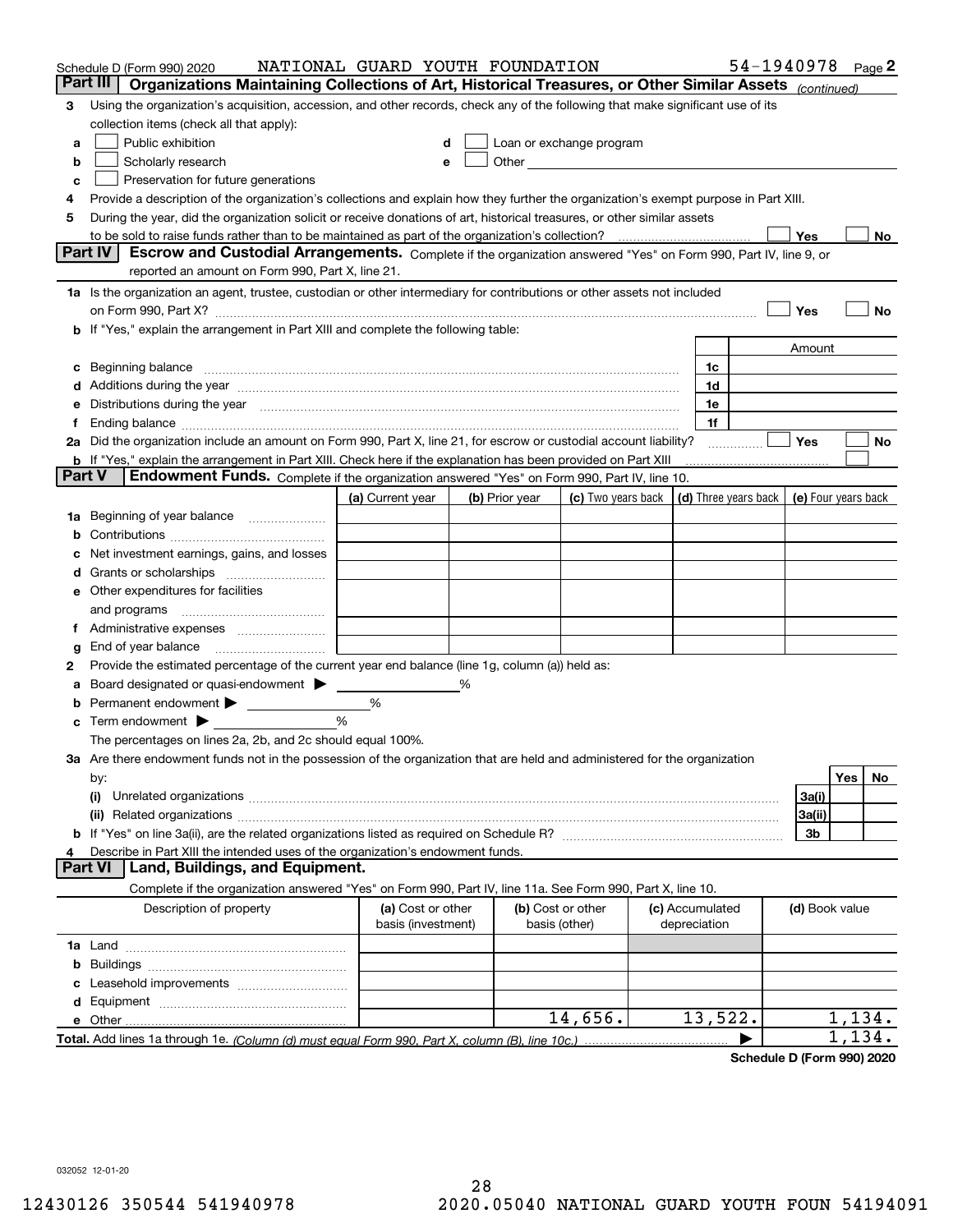| Complete if the organization answered "Yes" on Form 990, Part IV, line 11b. See Form 990, Part X, line 12.                                           |                 |                                                           |                |
|------------------------------------------------------------------------------------------------------------------------------------------------------|-----------------|-----------------------------------------------------------|----------------|
| (a) Description of security or category (including name of security)                                                                                 | (b) Book value  | (c) Method of valuation: Cost or end-of-year market value |                |
| (1) Financial derivatives                                                                                                                            |                 |                                                           |                |
| (2) Closely held equity interests                                                                                                                    |                 |                                                           |                |
| (3) Other                                                                                                                                            |                 |                                                           |                |
| (A)                                                                                                                                                  |                 |                                                           |                |
| (B)                                                                                                                                                  |                 |                                                           |                |
| (C)                                                                                                                                                  |                 |                                                           |                |
| (D)                                                                                                                                                  |                 |                                                           |                |
| (E)                                                                                                                                                  |                 |                                                           |                |
| (F)                                                                                                                                                  |                 |                                                           |                |
| (G)                                                                                                                                                  |                 |                                                           |                |
|                                                                                                                                                      |                 |                                                           |                |
| (H)                                                                                                                                                  |                 |                                                           |                |
| Total. (Col. (b) must equal Form 990, Part X, col. (B) line 12.)<br>Part VIII Investments - Program Related.                                         |                 |                                                           |                |
|                                                                                                                                                      |                 |                                                           |                |
| Complete if the organization answered "Yes" on Form 990, Part IV, line 11c. See Form 990, Part X, line 13.                                           |                 |                                                           |                |
| (a) Description of investment                                                                                                                        | (b) Book value  | (c) Method of valuation: Cost or end-of-year market value |                |
| (1)                                                                                                                                                  |                 |                                                           |                |
| (2)                                                                                                                                                  |                 |                                                           |                |
| (3)                                                                                                                                                  |                 |                                                           |                |
| (4)                                                                                                                                                  |                 |                                                           |                |
| (5)                                                                                                                                                  |                 |                                                           |                |
| (6)                                                                                                                                                  |                 |                                                           |                |
| (7)                                                                                                                                                  |                 |                                                           |                |
| (8)                                                                                                                                                  |                 |                                                           |                |
| (9)                                                                                                                                                  |                 |                                                           |                |
| Total. (Col. (b) must equal Form 990, Part X, col. (B) line 13.)                                                                                     |                 |                                                           |                |
| <b>Other Assets.</b><br>Part IX                                                                                                                      |                 |                                                           |                |
| Complete if the organization answered "Yes" on Form 990, Part IV, line 11d. See Form 990, Part X, line 15.                                           |                 |                                                           |                |
|                                                                                                                                                      | (a) Description |                                                           | (b) Book value |
| (1)                                                                                                                                                  |                 |                                                           |                |
| (2)                                                                                                                                                  |                 |                                                           |                |
| (3)                                                                                                                                                  |                 |                                                           |                |
| (4)                                                                                                                                                  |                 |                                                           |                |
| (5)                                                                                                                                                  |                 |                                                           |                |
| (6)                                                                                                                                                  |                 |                                                           |                |
|                                                                                                                                                      |                 |                                                           |                |
| (7)<br>(8)                                                                                                                                           |                 |                                                           |                |
|                                                                                                                                                      |                 |                                                           |                |
| (9)                                                                                                                                                  |                 |                                                           |                |
| <b>Other Liabilities.</b><br>Part X                                                                                                                  |                 |                                                           |                |
|                                                                                                                                                      |                 |                                                           |                |
| Complete if the organization answered "Yes" on Form 990, Part IV, line 11e or 11f. See Form 990, Part X, line 25.<br>(a) Description of liability    |                 |                                                           |                |
| 1.                                                                                                                                                   |                 |                                                           | (b) Book value |
| (1)<br>Federal income taxes                                                                                                                          |                 |                                                           |                |
| CHALLENGE PROGRAM PARTNER<br>DUE<br>TO<br>(2)                                                                                                        |                 |                                                           | 6,750.         |
| (3)                                                                                                                                                  |                 |                                                           |                |
| (4)                                                                                                                                                  |                 |                                                           |                |
| (5)                                                                                                                                                  |                 |                                                           |                |
| (6)                                                                                                                                                  |                 |                                                           |                |
| (7)                                                                                                                                                  |                 |                                                           |                |
| (8)                                                                                                                                                  |                 |                                                           |                |
| (9)                                                                                                                                                  |                 |                                                           |                |
|                                                                                                                                                      |                 |                                                           | 6,750.         |
| 2. Liability for uncertain tax positions. In Part XIII, provide the text of the footnote to the organization's financial statements that reports the |                 |                                                           |                |

032053 12-01-20

# Schedule D (Form 990) 2020 Page **3Part VII Investments - Other Securities.** NATIONAL GUARD YOUTH FOUNDATION

| (a) Description of security or category (including name of security)                 | (b) Book value | (c) Method of valuation: Cost or end-of-year market value |
|--------------------------------------------------------------------------------------|----------------|-----------------------------------------------------------|
| (1) Financial derivatives                                                            |                |                                                           |
| (2) Closely held equity interests                                                    |                |                                                           |
| (3) Other                                                                            |                |                                                           |
| (A)                                                                                  |                |                                                           |
| (B)                                                                                  |                |                                                           |
| (C)                                                                                  |                |                                                           |
| (D)                                                                                  |                |                                                           |
| (E)                                                                                  |                |                                                           |
| (F)                                                                                  |                |                                                           |
| (G)                                                                                  |                |                                                           |
| (H)                                                                                  |                |                                                           |
| $\blacksquare$ . I $(0,1,0)$ . If $(0,0,0,1)$ . I $(0,0,1)$ . In $(0,1)$ , $(0,0,1)$ |                |                                                           |

| (a) Description of investment                                              | (b) Book value | (c) Method of valuation: Cost or end-of-year market value |
|----------------------------------------------------------------------------|----------------|-----------------------------------------------------------|
| (1)                                                                        |                |                                                           |
| (2)                                                                        |                |                                                           |
| $\qquad \qquad (3)$                                                        |                |                                                           |
| (4)                                                                        |                |                                                           |
| $\frac{1}{2}$                                                              |                |                                                           |
| (6)                                                                        |                |                                                           |
| (7)                                                                        |                |                                                           |
| (8)                                                                        |                |                                                           |
| (9)                                                                        |                |                                                           |
| <b>Total.</b> (Col. (b) must equal Form 990, Part X, col. (B) line $13.$ ) |                |                                                           |

organization's liability for uncertain tax positions under FASB ASC 740. Check here if the text of the footnote has been provided in Part XIII  $\boxed{\text{X}}$ 

54-1940978 Page 3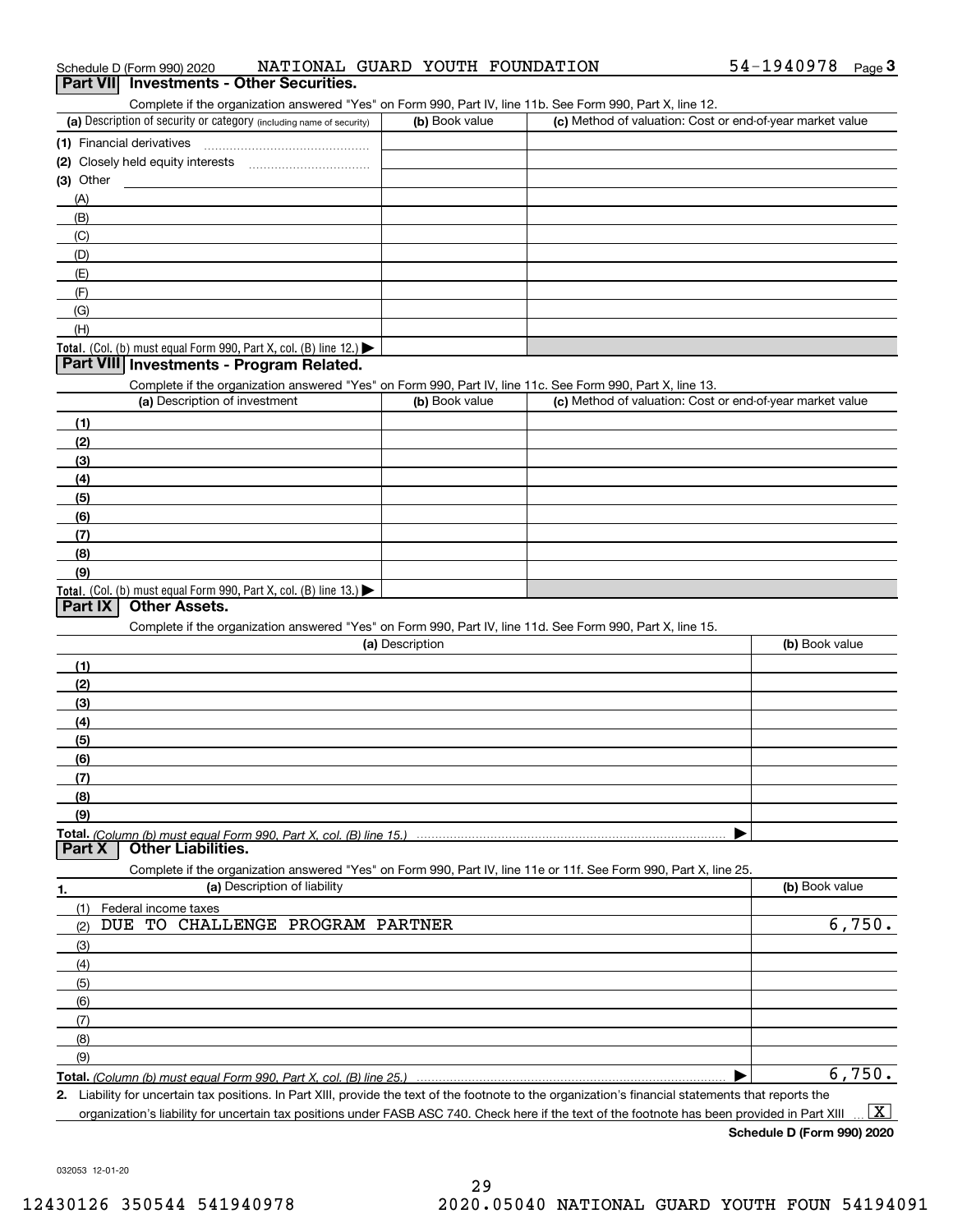|    | NATIONAL GUARD YOUTH FOUNDATION<br>Schedule D (Form 990) 2020                                                                                                                                                                  |                |           |                | 54-1940978<br>Page $4$ |
|----|--------------------------------------------------------------------------------------------------------------------------------------------------------------------------------------------------------------------------------|----------------|-----------|----------------|------------------------|
|    | Reconciliation of Revenue per Audited Financial Statements With Revenue per Return.<br>Part XI                                                                                                                                 |                |           |                |                        |
|    | Complete if the organization answered "Yes" on Form 990, Part IV, line 12a.                                                                                                                                                    |                |           |                |                        |
| 1  | Total revenue, gains, and other support per audited financial statements                                                                                                                                                       |                |           | $\mathbf{1}$   | 252,521.               |
| 2  | Amounts included on line 1 but not on Form 990, Part VIII, line 12:                                                                                                                                                            |                |           |                |                        |
| a  |                                                                                                                                                                                                                                | 2a             | $-4,863.$ |                |                        |
| b  |                                                                                                                                                                                                                                | 2 <sub>b</sub> | 139,500.  |                |                        |
|    |                                                                                                                                                                                                                                | 2 <sub>c</sub> |           |                |                        |
| d  | Other (Describe in Part XIII.) <b>Construction Contract Construction</b> Chern Construction Construction Construction                                                                                                          | 2d             |           |                |                        |
| e  | Add lines 2a through 2d                                                                                                                                                                                                        |                |           | 2e             | 134,637.               |
| 3  |                                                                                                                                                                                                                                |                |           | 3              | 117,884.               |
| 4  | Amounts included on Form 990, Part VIII, line 12, but not on line 1:                                                                                                                                                           |                |           |                |                        |
| a  | Investment expenses not included on Form 990, Part VIII, line 7b [111] [11] Investment expenses not included on Form 990, Part VIII, line 7b                                                                                   | 4a             |           |                |                        |
|    |                                                                                                                                                                                                                                | 4 <sub>b</sub> |           |                |                        |
|    | Add lines 4a and 4b                                                                                                                                                                                                            |                |           | 4c             | 0.                     |
| 5  |                                                                                                                                                                                                                                |                |           | 5              | 117,884.               |
|    | Part XII   Reconciliation of Expenses per Audited Financial Statements With Expenses per Return.                                                                                                                               |                |           |                |                        |
|    | Complete if the organization answered "Yes" on Form 990, Part IV, line 12a.                                                                                                                                                    |                |           |                |                        |
| 1  | Total expenses and losses per audited financial statements                                                                                                                                                                     |                |           | $\blacksquare$ | 504,672.               |
| 2  | Amounts included on line 1 but not on Form 990, Part IX, line 25:                                                                                                                                                              |                |           |                |                        |
|    |                                                                                                                                                                                                                                | 2a             | 139,500.  |                |                        |
| b  | Prior year adjustments information and continuum and contact the contract of the contract of the contract of the contract of the contract of the contract of the contract of the contract of the contract of the contract of t | 2 <sub>b</sub> |           |                |                        |
| c  |                                                                                                                                                                                                                                | 2c             |           |                |                        |
| d  | Other (Describe in Part XIII.) <b>Construction Construction</b> Chern Construction Chern Chern Chern Chern Chern Chern                                                                                                         | 2d             |           |                |                        |
| е  | Add lines 2a through 2d <b>must be a constructed as the constant of the constant of the constant of the construction</b>                                                                                                       |                |           | <b>2e</b>      | 139,500.               |
| 3  |                                                                                                                                                                                                                                |                |           | 3              | 365, 172.              |
| 4  | Amounts included on Form 990, Part IX, line 25, but not on line 1:                                                                                                                                                             |                |           |                |                        |
| a  | Investment expenses not included on Form 990, Part VIII, line 7b [1000000000000000000000000000000000                                                                                                                           | 4a             |           |                |                        |
| b  | Other (Describe in Part XIII.)                                                                                                                                                                                                 | 4 <sub>b</sub> |           |                |                        |
| c. | Add lines 4a and 4b                                                                                                                                                                                                            |                |           | 4c             | 0.                     |
| 5  |                                                                                                                                                                                                                                |                |           | 5              | 365, 172.              |
|    |                                                                                                                                                                                                                                |                |           |                |                        |
|    | Part XIII Supplemental Information.                                                                                                                                                                                            |                |           |                |                        |

Provide the descriptions required for Part II, lines 3, 5, and 9; Part III, lines 1a and 4; Part IV, lines 1b and 2b; Part X, line 4; Part X, line 2; Part XI, lines 2d and 4b; and Part XII, lines 2d and 4b. Also complete this part to provide any additional information.

PART X, LINE 2:

EXPLANATION: FOR THE YEAR ENDED JUNE 30, 2021, THE FOUNDATION HAS

DOCUMENTED ITS CONSIDERATION OF FASB ASC 740-10, INCOME TAXES, THAT

PROVIDES GUIDANCE FOR REPORTING UNCERTAINTY IN INCOME TAXES AND HAS

DETERMINED THAT NO MATERIAL UNCERTAIN TAX POSITIONS QUALIFY FOR EITHER

RECOGNITION OR DISCLOSURE IN THE FINANCIAL STATEMENTS.

THE FEDERAL FORM 990, RETURN OF ORGANIZATION EXEMPT FROM INCOME TAX, IS

30

SUBJECT TO EXAMINATION BY THE INTERNAL REVENUE SERVICE, GENERALLY FOR

THREE YEARS AFTER IT IS FILED.

032054 12-01-20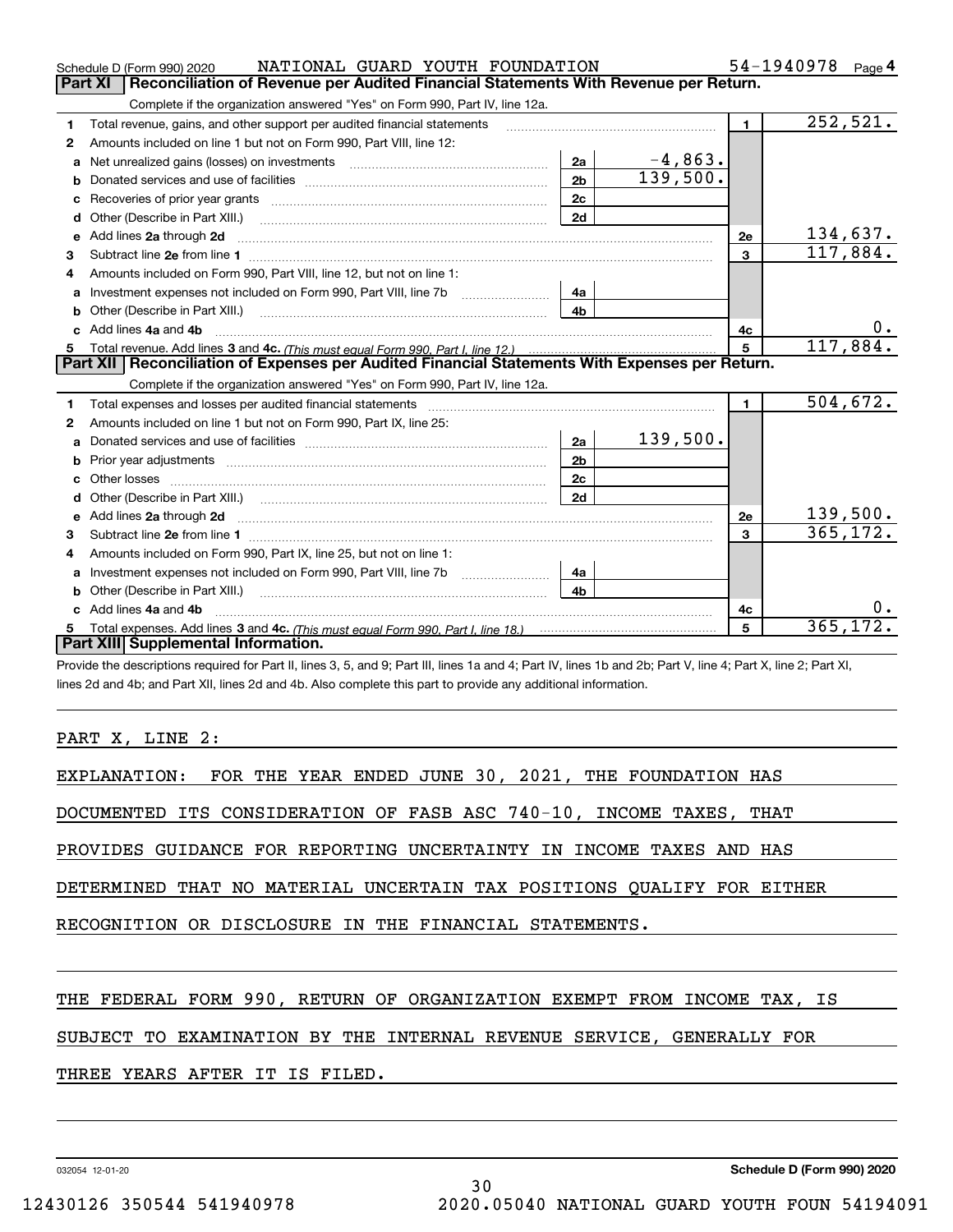| Schedule D (Form 990) 2020 |  |
|----------------------------|--|
|                            |  |

| <b>Part XIII Supplemental Information</b> (continued) |                            |
|-------------------------------------------------------|----------------------------|
|                                                       |                            |
|                                                       |                            |
|                                                       |                            |
|                                                       |                            |
|                                                       |                            |
|                                                       |                            |
|                                                       |                            |
|                                                       |                            |
|                                                       |                            |
|                                                       |                            |
|                                                       |                            |
|                                                       |                            |
|                                                       |                            |
|                                                       |                            |
|                                                       |                            |
|                                                       |                            |
|                                                       |                            |
|                                                       |                            |
|                                                       |                            |
|                                                       |                            |
|                                                       |                            |
|                                                       |                            |
|                                                       |                            |
|                                                       |                            |
|                                                       |                            |
|                                                       |                            |
|                                                       |                            |
|                                                       |                            |
|                                                       |                            |
|                                                       |                            |
|                                                       | Schedule D (Form 990) 2020 |

032055 12-01-20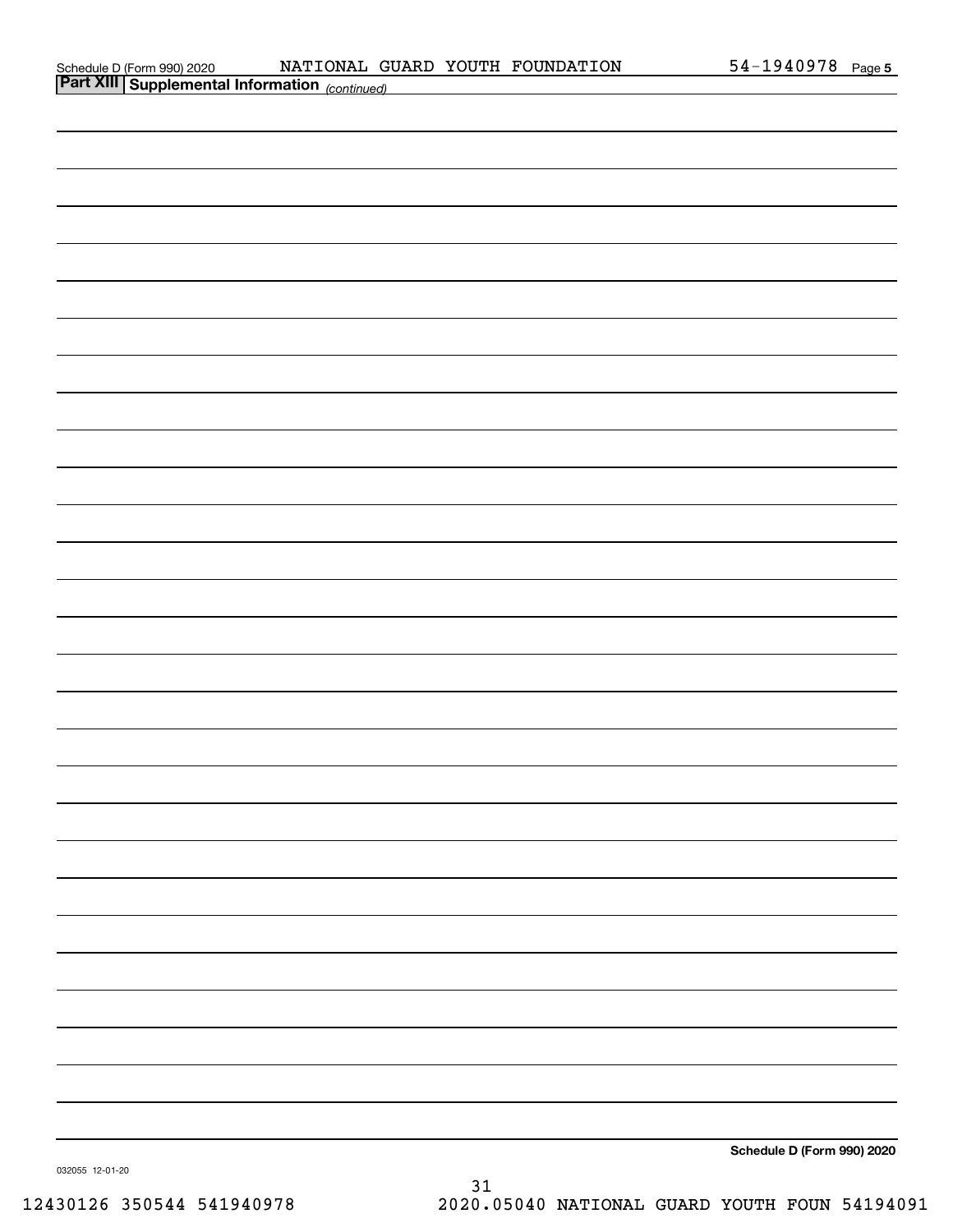| <b>SCHEDULE I</b><br>(Form 990)                        |                                                                                                                                                                                                                                                                           |           | <b>Grants and Other Assistance to Organizations,</b><br>Governments, and Individuals in the United States<br>Complete if the organization answered "Yes" on Form 990, Part IV, line 21 or 22. | Attach to Form 990.         |                                         |                                                                |                                          | OMB No. 1545-0047<br>2020<br><b>Open to Public</b> |  |
|--------------------------------------------------------|---------------------------------------------------------------------------------------------------------------------------------------------------------------------------------------------------------------------------------------------------------------------------|-----------|-----------------------------------------------------------------------------------------------------------------------------------------------------------------------------------------------|-----------------------------|-----------------------------------------|----------------------------------------------------------------|------------------------------------------|----------------------------------------------------|--|
| Department of the Treasury<br>Internal Revenue Service | Inspection<br>Go to www.irs.gov/Form990 for the latest information.                                                                                                                                                                                                       |           |                                                                                                                                                                                               |                             |                                         |                                                                |                                          |                                                    |  |
|                                                        | <b>Employer identification number</b><br>Name of the organization<br>54-1940978<br>NATIONAL GUARD YOUTH FOUNDATION                                                                                                                                                        |           |                                                                                                                                                                                               |                             |                                         |                                                                |                                          |                                                    |  |
| Part I                                                 | <b>General Information on Grants and Assistance</b>                                                                                                                                                                                                                       |           |                                                                                                                                                                                               |                             |                                         |                                                                |                                          |                                                    |  |
| $\mathbf{1}$                                           | Does the organization maintain records to substantiate the amount of the grants or assistance, the grantees' eligibility for the grants or assistance, and the selection                                                                                                  |           |                                                                                                                                                                                               |                             |                                         |                                                                |                                          | $\sqrt{X}$ No<br>Yes                               |  |
| $\mathbf{2}$<br>Part II                                | Describe in Part IV the organization's procedures for monitoring the use of grant funds in the United States.                                                                                                                                                             |           |                                                                                                                                                                                               |                             |                                         |                                                                |                                          |                                                    |  |
|                                                        | Grants and Other Assistance to Domestic Organizations and Domestic Governments. Complete if the organization answered "Yes" on Form 990, Part IV, line 21, for any<br>recipient that received more than \$5,000. Part II can be duplicated if additional space is needed. |           |                                                                                                                                                                                               |                             |                                         |                                                                |                                          |                                                    |  |
|                                                        | 1 (a) Name and address of organization<br>or government                                                                                                                                                                                                                   | $(b)$ EIN | (c) IRC section<br>(if applicable)                                                                                                                                                            | (d) Amount of<br>cash grant | (e) Amount of<br>non-cash<br>assistance | (f) Method of<br>valuation (book,<br>FMV, appraisal,<br>other) | (g) Description of<br>noncash assistance | (h) Purpose of grant<br>or assistance              |  |
|                                                        |                                                                                                                                                                                                                                                                           |           |                                                                                                                                                                                               |                             |                                         |                                                                |                                          |                                                    |  |
|                                                        |                                                                                                                                                                                                                                                                           |           |                                                                                                                                                                                               |                             |                                         |                                                                |                                          |                                                    |  |
|                                                        |                                                                                                                                                                                                                                                                           |           |                                                                                                                                                                                               |                             |                                         |                                                                |                                          |                                                    |  |
|                                                        |                                                                                                                                                                                                                                                                           |           |                                                                                                                                                                                               |                             |                                         |                                                                |                                          |                                                    |  |
|                                                        |                                                                                                                                                                                                                                                                           |           |                                                                                                                                                                                               |                             |                                         |                                                                |                                          |                                                    |  |
| $\mathbf{2}$<br>3                                      | Enter total number of section 501(c)(3) and government organizations listed in the line 1 table<br>Enter total number of other organizations listed in the line 1 table                                                                                                   |           |                                                                                                                                                                                               |                             |                                         |                                                                |                                          |                                                    |  |
|                                                        | LHA For Paperwork Reduction Act Notice, see the Instructions for Form 990.                                                                                                                                                                                                |           |                                                                                                                                                                                               |                             |                                         |                                                                |                                          | Schedule I (Form 990) 2020                         |  |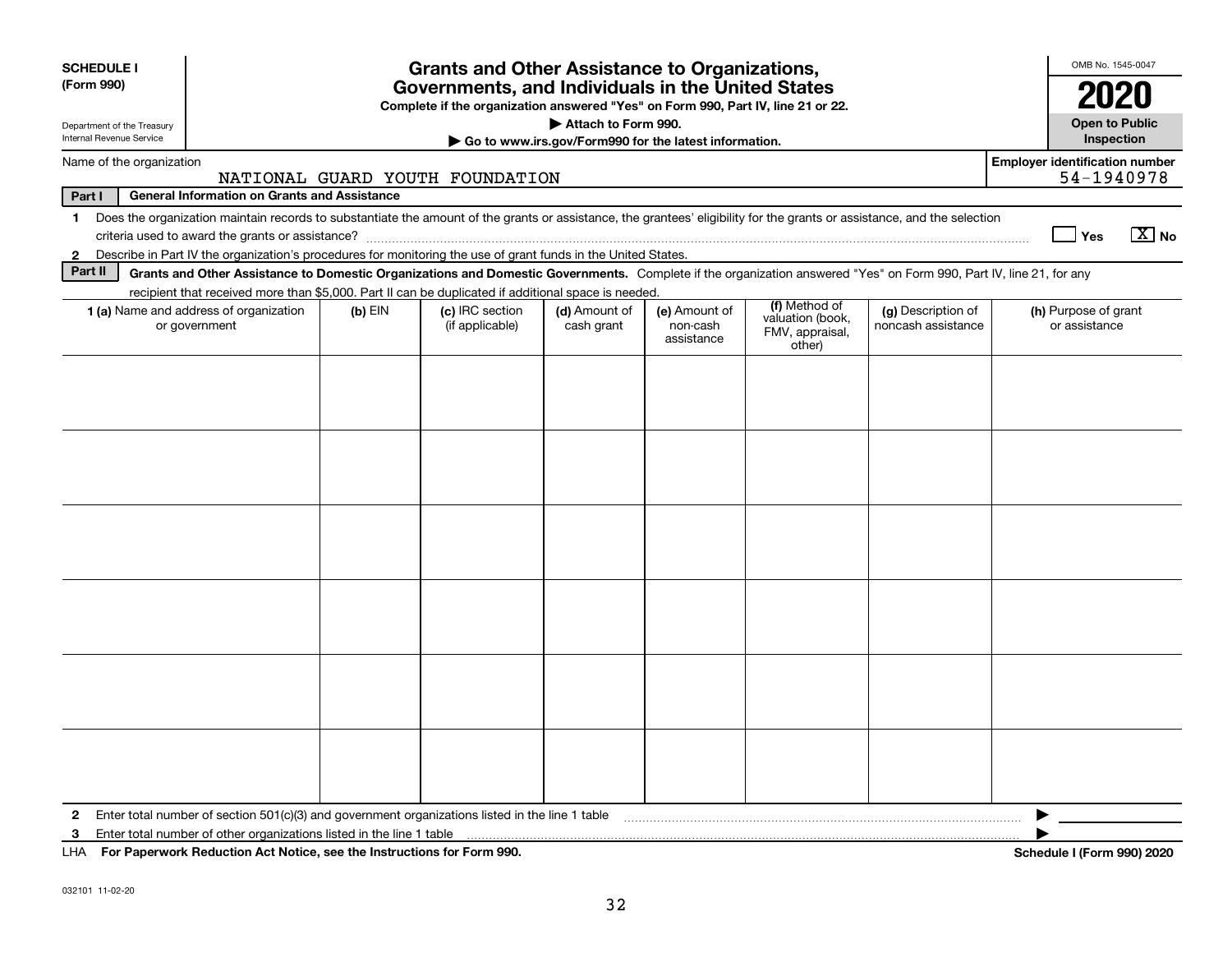#### Schedule I (Form 990) 2020 **NATIONAL GUARD YOUTH FOUNDATION** 54-1940978 Page

**2**

**Part III** | Grants and Other Assistance to Domestic Individuals. Complete if the organization answered "Yes" on Form 990, Part IV, line 22. Part III can be duplicated if additional space is needed.

| (b) Number of<br>recipients | (c) Amount of<br>cash grant | (d) Amount of non-<br>cash assistance | (e) Method of valuation<br>(book, FMV, appraisal, other) | (f) Description of noncash assistance |
|-----------------------------|-----------------------------|---------------------------------------|----------------------------------------------------------|---------------------------------------|
|                             |                             |                                       |                                                          |                                       |
|                             |                             | $\mathfrak o$ .                       |                                                          |                                       |
|                             |                             |                                       |                                                          |                                       |
|                             |                             |                                       |                                                          |                                       |
|                             |                             |                                       |                                                          |                                       |
|                             |                             |                                       |                                                          |                                       |
|                             |                             |                                       |                                                          |                                       |
|                             |                             |                                       |                                                          |                                       |
|                             |                             |                                       |                                                          |                                       |
|                             |                             |                                       |                                                          |                                       |
|                             |                             |                                       | 7,989.                                                   |                                       |

Part IV | Supplemental Information. Provide the information required in Part I, line 2; Part III, column (b); and any other additional information.

FORM 990, SCHEDULE I, PART III

FORM 990, SCHEDULE I, PART III: THE G.V. "SONNY" MONTGOMERY FOUNDATION

FUND AWARDS A SCHOLARSHIP TO STUDENTS BASED ON DEMONSTRATED ACADEMIC

ACHIEVEMENT, FINANCIAL NEED AND COMMUNITY SERVICE.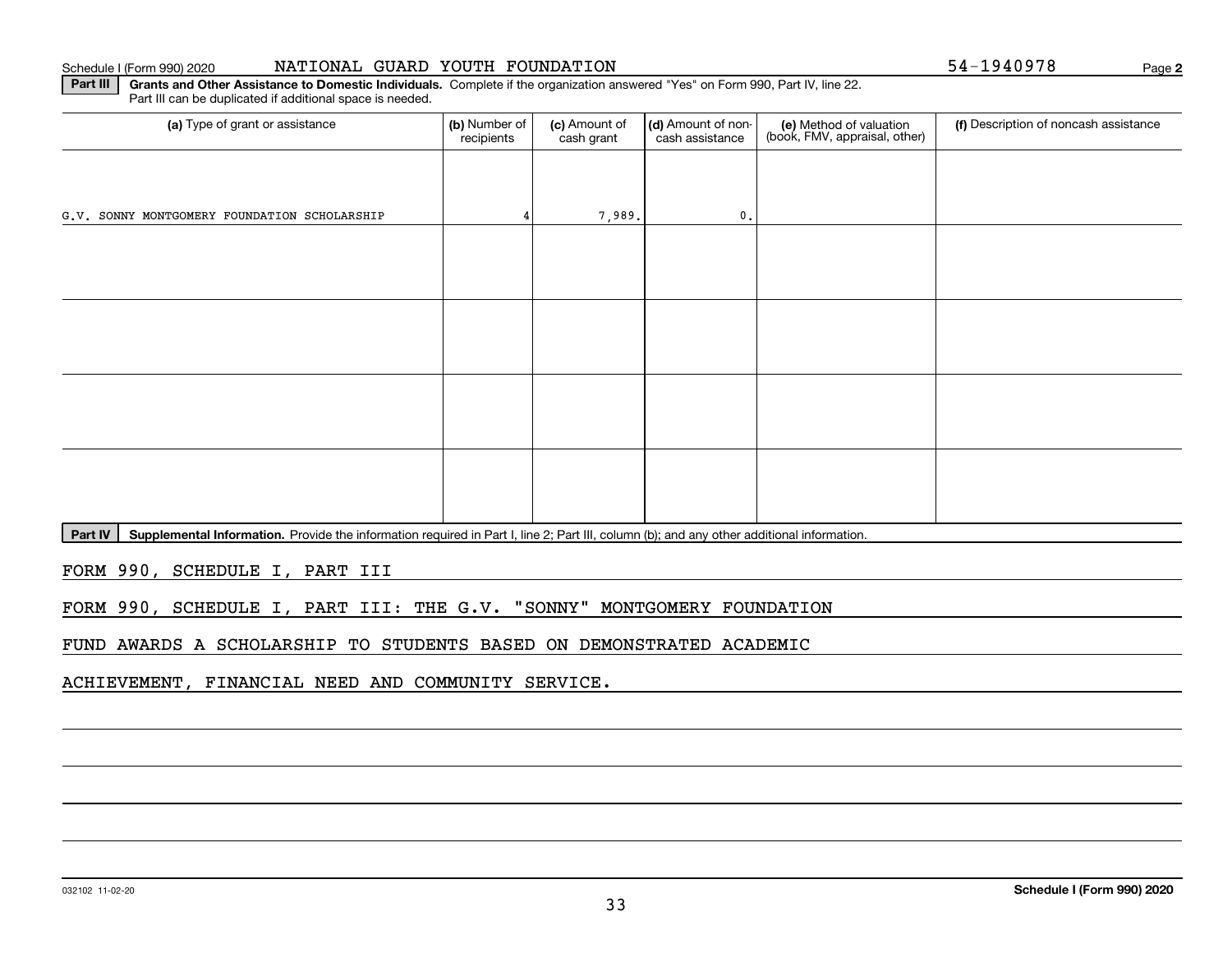**(Form 990 or 990-EZ)**

Department of the Treasury Internal Revenue Service Name of the organization

### **SCHEDULE O Supplemental Information to Form 990 or 990-EZ**

**Complete to provide information for responses to specific questions on Form 990 or 990-EZ or to provide any additional information. | Attach to Form 990 or 990-EZ. | Go to www.irs.gov/Form990 for the latest information.**



NATIONAL GUARD YOUTH FOUNDATION | 54-1940978

**Employer identification number**

FORM 990, PART I, LINE 1, DESCRIPTION OF ORGANIZATION MISSION:

JOINTLY FUNDED BY THE FEDERAL AND STATE GOVERNMENTS, NGYCP PROVIDES A

17-MONTH RIGOROUS EDUCATIONAL PROGRAM, INCLUDING A 22-WEEK LONG

RESIDENTIAL PHASE, FOR HIGH SCHOOL DROPOUTS. PARTICIPANTS RECEIVE

ACADEMIC TRAINING LEADING TO CREDIT RECOVERY, A GED, OR A HIGH SCHOOL

DIPLOMA AS WELL AS EXTENSIVE TRAINING IN LEADERSHIP AND LIFE SKILLS.THE

FOUNDATION'S CONTRIBUTIONS TO THE PROGRAM INCLUDE RAISING NATIONAL

AWARENESS ABOUT THE HIGH SCHOOL COMPLETION CRISIS AND THE NATIONAL

GUARD YOUTH CHALLENGE SOLUTION; ADVOCATING TO STATE AND FEDERAL

GOVERNMENTS FOR FUNDING AND SUPPORT, IN COORDINATION WITH STATE

FOUNDATIONS; SOLICITING PARTNERS TO ENHANCE QUALITY AND POST-GRADUATION

PERFORMANCE; AND ENSURING MEASUREMENT OF THE PROGRAM'S IMPACT,

EFFECTIVENESS AND COST/BENEFIT RETURN-ON-INVESTMENT.

FORM 990, PART III, LINE 1, DESCRIPTION OF ORGANIZATION MISSION:

A SOLUTION.

FORM 990, PART III, LINE 4D, OTHER PROGRAM SERVICES:

OTHER PROGRAM SERVICES

EXPENSES \$ 29,508. INCLUDING GRANTS OF \$ 0. REVENUE \$ 550.

FORM 990, PART VI, SECTION B, LINE 11B:

EXPLANATION: THE FORM 990 WAS PREPARED BY OUTSIDE ACCOUNTANTS AND REVIEWED

BY THE PRESIDENT AND THE TREASURER. THE FORM 990 WAS SENT TO THE ENTIRE

GOVERNING BOARD BEFORE FILING WITH THE IRS.

032211 11-20-20 LHA For Paperwork Reduction Act Notice, see the Instructions for Form 990 or 990-EZ. Schedule O (Form 990 or 990-EZ) 2020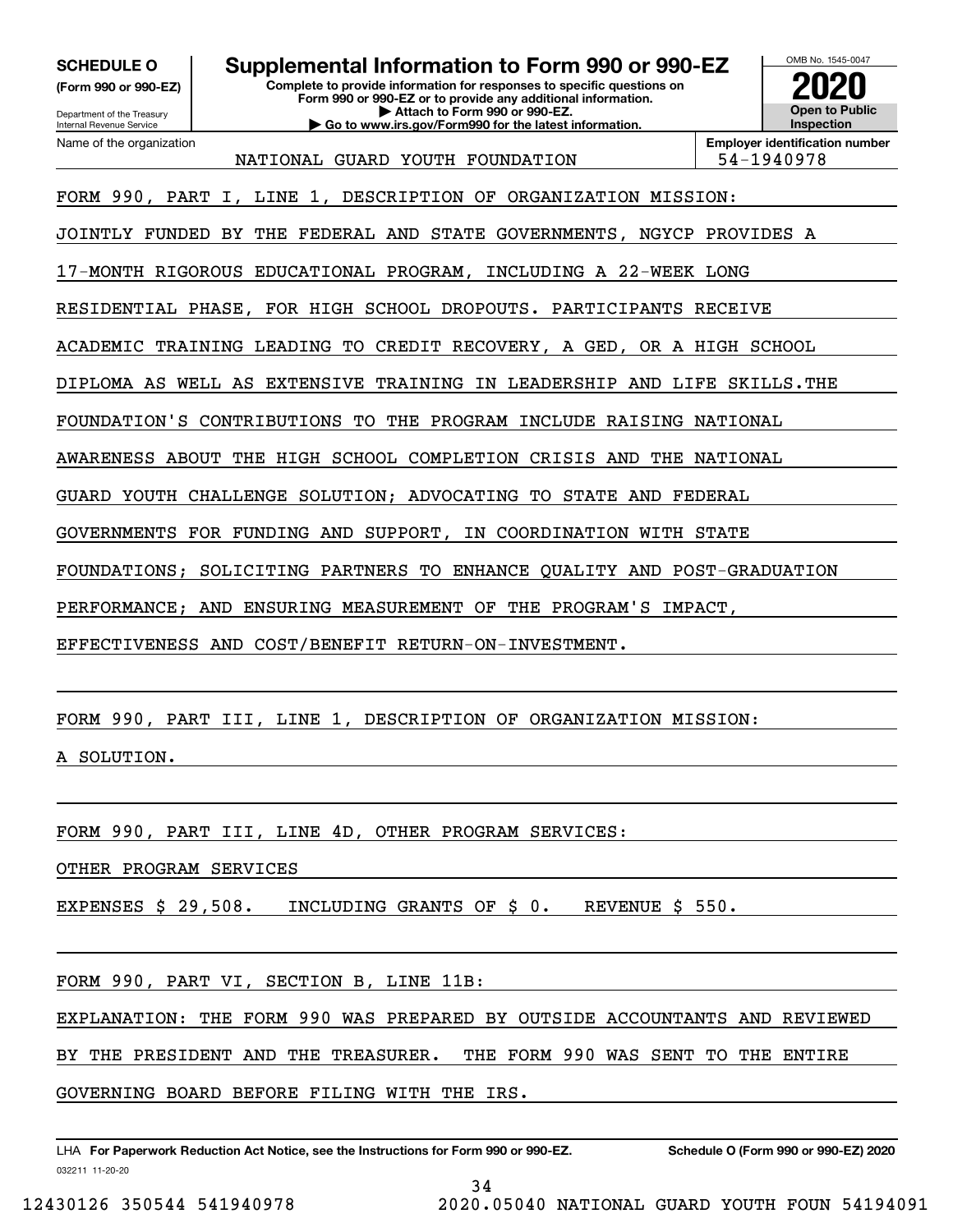| Schedule O (Form 990 or 990-EZ) 2020                                  | Page 2                                              |
|-----------------------------------------------------------------------|-----------------------------------------------------|
| Name of the organization<br>NATIONAL GUARD YOUTH FOUNDATION           | <b>Employer identification number</b><br>54-1940978 |
| FORM 990, PART VI, SECTION B, LINE 12C:                               |                                                     |
| CONFLICT OF INTEREST PROCEDURES:<br>EXPLANATION:                      |                                                     |
| DUTY TO DISCLOSE                                                      |                                                     |
| CONNECTION WITH ANY ACTUAL OR POSSIBLE CONFLICT OF INTEREST, AN<br>IN |                                                     |
| PERSON MUST DISCLOSE THE EXISTENCE OF<br>THE FINANCIAL<br>INTERESTED  | INTEREST AND                                        |

BE GIVEN THE OPPORTUNITY TO DISCLOSE ALL MATERIAL FACTS TO THE DIRECTORS

AND MEMBERS OF THE COMMITTEES WITH GOVERNING BOARD DELEGATED POWERS

CONSIDERING THE PROPOSED TRANSACTION OR ARRANGEMENT.

2. DETERMINE WHETHER A CONFLICT OF INTEREST EXISTS

AFTER DISCLOSURE OF THE FINANCIAL INTEREST AND ALL MATERIAL FACTS, AND AFTER ANY DISCUSSION WITH THE INTERESTED PERSON, HE/SHE SHALL LEAVE THE GOVERNING BOARD OR COMMITTEE MEETING WHILE THE DETERMINATION OF A CONFLICT OF INTEREST IS DISCUSSED AND VOTED UPON. THE REMAINING BOARD OR COMMITTEE MEMBERS SHALL DECIDE IF A CONFLICT OF INTEREST EXISTS.

3. PROCEDURES FOR ADDRESSING THE CONFLICT OF INTEREST:

A. AN INTERESTED PARTY MAY MAKE A PRESENTATION AT THE GOVERNING BOARD OR COMMITTEE MEETING, BUT AFTER THE PRESENTATION, HE/SHE SHALL LEAVE THE MEETING DURING THE DISCUSSION OF, AND THE VOTE ON, THE TRANSACTION OR ARRANGEMENT INVOLVING THE POSSIBLE CONFLICT OF INTEREST.

B. THE CHAIRPERSON OF THE GOVERNING BOARD OR COMMITTEE SHALL, IF

APPROPRIATE, APPOINT A DISINTERESTED PERSON OR COMMITTEE TO INVESTIGATE

ALTERNATIVES TO THE PROPOSED TRANSACTION OR ARRANGEMENT.

C. AFTER EXERCISING DUE DILIGENCE, THE GOVERNING BOARD OR COMMITTEE SHALL

35

DETERMINE WHETHER NGYF CAN OBTAIN WITH REASONABLE EFFORT A MORE

032212 11-20-20

**Schedule O (Form 990 or 990-EZ) 2020**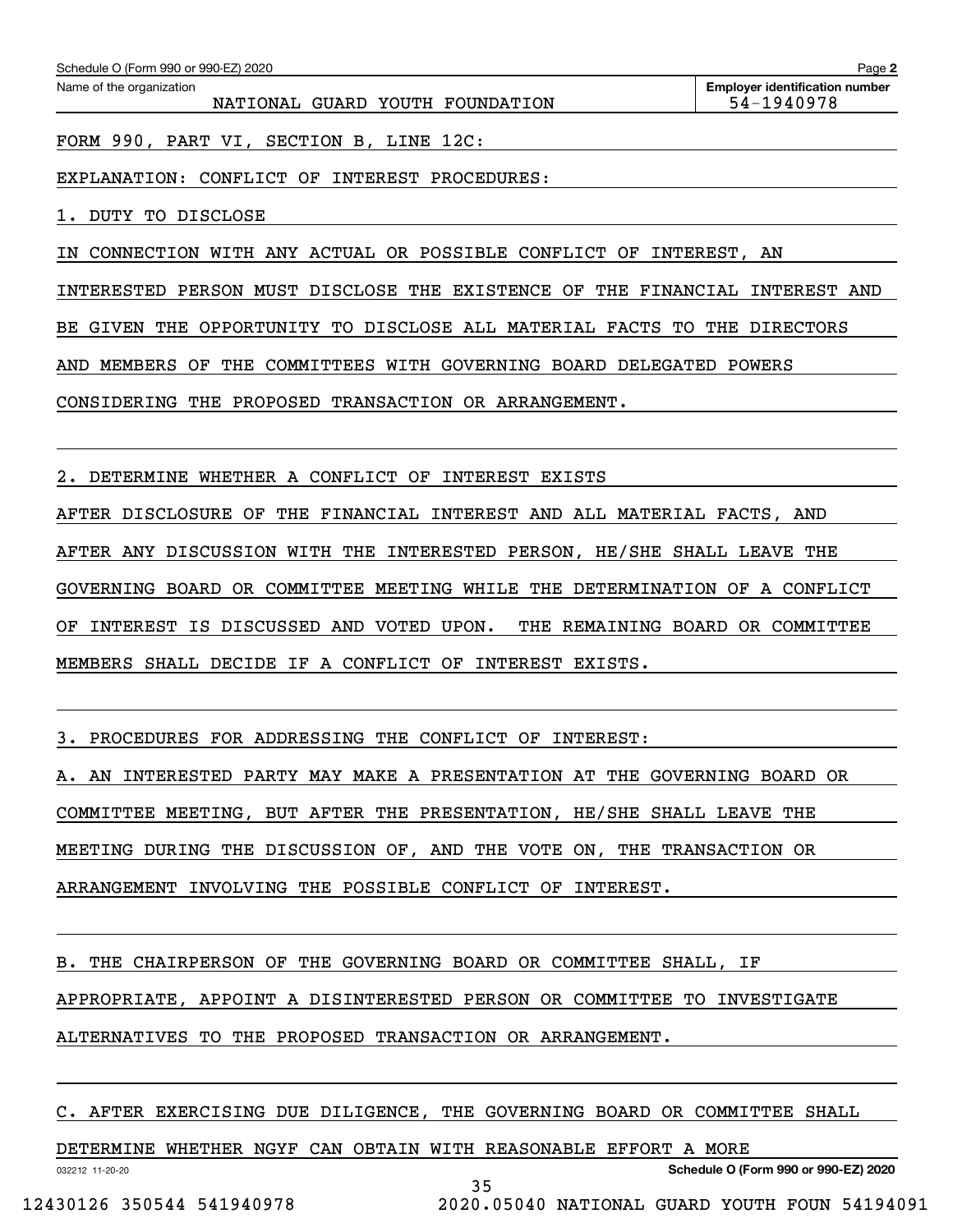| Schedule O (Form 990 or 990-EZ) 2020<br>Page 2                                 |                                                     |  |  |  |  |  |  |  |
|--------------------------------------------------------------------------------|-----------------------------------------------------|--|--|--|--|--|--|--|
| Name of the organization<br>NATIONAL GUARD YOUTH FOUNDATION                    | <b>Employer identification number</b><br>54-1940978 |  |  |  |  |  |  |  |
| ™רסים<br>A DIA NEACEOIIC EN ANCACETONI OP A PRANCEMENTE<br>סח ואחס סים ס<br>A. | הגטה טהדהזהם<br>ח זזזמאז                            |  |  |  |  |  |  |  |

ADVANTAGEOUS TRANSACTION OR ARRANGEMENT FROM A PERSON OR ENTITY THAT WOULD NOT GIVE RISE TO A CONFLICT OF INTEREST.

D. IF A MORE ADVANTAGEOUS TRANSACTION OR ARRANGEMENT IS NOT REASONABLY POSSIBLE UNDER CIRCUMSTANCES NOT PRODUCING A CONFLICT OF INTEREST, THE GOVERNING BOARD OR COMMITTEE SHALL DETERMINE BY A MAJORITY VOTE OF THE DISINTERESTED DIRECTORS WHETHER THE TRANSACTION OR AGREEMENT IS IN THE NGYF'S BEST INTEREST, FOR ITS OWN BENEFIT, AND WHETHER IT IS FAIR AND REASONABLE. IN CONFORMITY WITH THE ABOVE DETERMINATION IT SHALL MAKE ITS DECISION AS TO WHETHER TO ENTER INTO THE TRANSACTION OR ARRANGEMENT.

4. VIOLATIONS OF THE CONFLICT OF INTEREST POLICY:

A. IF THE GOVERNING BOARD OR COMMITTEE HAS REASONABLE CAUSE TO BELIEVE A MEMBER HAS FAILED TO DISCLOSE ACTUAL OR POSSIBLE CONFLICTS OF INTEREST, IT SHALL INFORM THE MEMBER OF THE BASIS FOR SUCH BELEIF AND AFFORD THE MEMBER AN OPPORTUNITY TO EXPLAIN THE ALLEGED FAILURE TO DISCLOSE.

B. IF, AFTER HEARING THE MEMBER'S RESPONSE AND AFTER MAKING FURTHER INVESTIGATION AS WARRANTED BY THE CIRCUMSTANCES, THE GOVERNING BOARD OR COMMITTEE DETERMINES THE MEMBER HAS FAILED TO DISCLOSE AN ACTUAL OR POSSIBLE CONFLICT OF INTEREST, IT SHALL TAKE APPROPRIATE DISCIPLINARY AND CORRECTIVE ACTION.

FORM 990, PART VI, SECTION B, LINE 15: EXPLANATION: THE BOARD CHAIRMAN WITH APPROVAL OF BOARD MEET AND DELIBERATE ON THE COMPENSATION OF THE PRESIDENT/EXECUTIVE DIRECTOR. COMPARABILITY DATA IS REVIEWED AND THE DECISION IS DOCUMENTED.

36

032212 11-20-20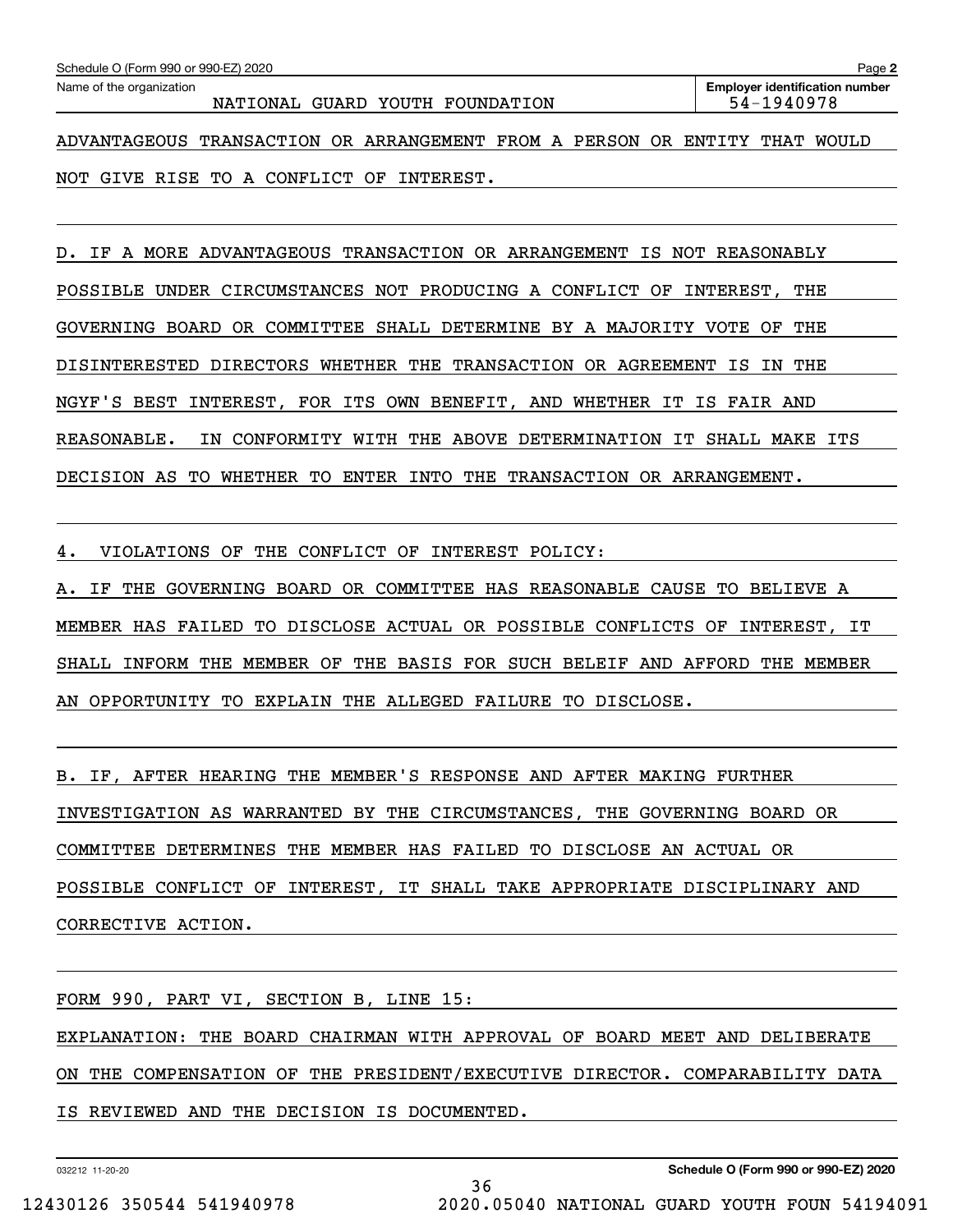| Schedule O (Form 990 or 990-EZ) 2020                                                                                                                                                                                                                  | Page 2                                              |
|-------------------------------------------------------------------------------------------------------------------------------------------------------------------------------------------------------------------------------------------------------|-----------------------------------------------------|
| Name of the organization<br>NATIONAL GUARD YOUTH FOUNDATION                                                                                                                                                                                           | <b>Employer identification number</b><br>54-1940978 |
| FORM 990, PART VI, SECTION C, LINE 19:                                                                                                                                                                                                                |                                                     |
| GOVERNING DOCUMENTS ARE AVAILABLE AT THE NATIONAL GUARD YOUTH FOUNDATION                                                                                                                                                                              |                                                     |
| OFFICE UPON REQUEST. NGYF DOCUMENTS ARE ALSO AVAILABLE AT GUIDESTAR.ORG.                                                                                                                                                                              |                                                     |
| FORM 990, PART IX, LINE 11G, OTHER FEES:                                                                                                                                                                                                              |                                                     |
| PROFESSIONAL FEES:<br>and the control of the control of the control of the control of the control of the control of the control of the                                                                                                                |                                                     |
| PROGRAM SERVICE EXPENSES<br><u> 1989 - Johann Stein, marwolaethau a bhann an t-Amhair an t-Amhair an t-Amhair an t-Amhair an t-Amhair an t-A</u>                                                                                                      | 23,000.                                             |
| MANAGEMENT AND GENERAL EXPENSES                                                                                                                                                                                                                       | 14,668.                                             |
| FUNDRAISING EXPENSES                                                                                                                                                                                                                                  | 0.                                                  |
| TOTAL EXPENSES<br><u> 1989 - Johann Stoff, amerikansk politiker (d. 1989)</u>                                                                                                                                                                         | 37,668.                                             |
| PAYROLL PROCESSING:<br>the control of the control of the control of the control of the control of the control of the control of the control of the control of the control of the control of the control of the control of the control of the control  |                                                     |
| PROGRAM SERVICE EXPENSES<br><u> 1989 - Johann Stoff, deutscher Stoff, der Stoff, der Stoff, der Stoff, der Stoff, der Stoff, der Stoff, der S</u>                                                                                                     | 0.                                                  |
| MANAGEMENT AND GENERAL EXPENSES                                                                                                                                                                                                                       | 4,832.                                              |
| FUNDRAISING EXPENSES<br>the control of the control of the control of the control of the control of the control of the control of the control of the control of the control of the control of the control of the control of the control of the control | 0.                                                  |
| TOTAL EXPENSES                                                                                                                                                                                                                                        | 4,832.                                              |
| TOTAL OTHER FEES ON FORM 990, PART IX, LINE 11G, COL A 42,500.                                                                                                                                                                                        |                                                     |
|                                                                                                                                                                                                                                                       |                                                     |
|                                                                                                                                                                                                                                                       |                                                     |
|                                                                                                                                                                                                                                                       |                                                     |
|                                                                                                                                                                                                                                                       |                                                     |
|                                                                                                                                                                                                                                                       |                                                     |
|                                                                                                                                                                                                                                                       |                                                     |
|                                                                                                                                                                                                                                                       |                                                     |